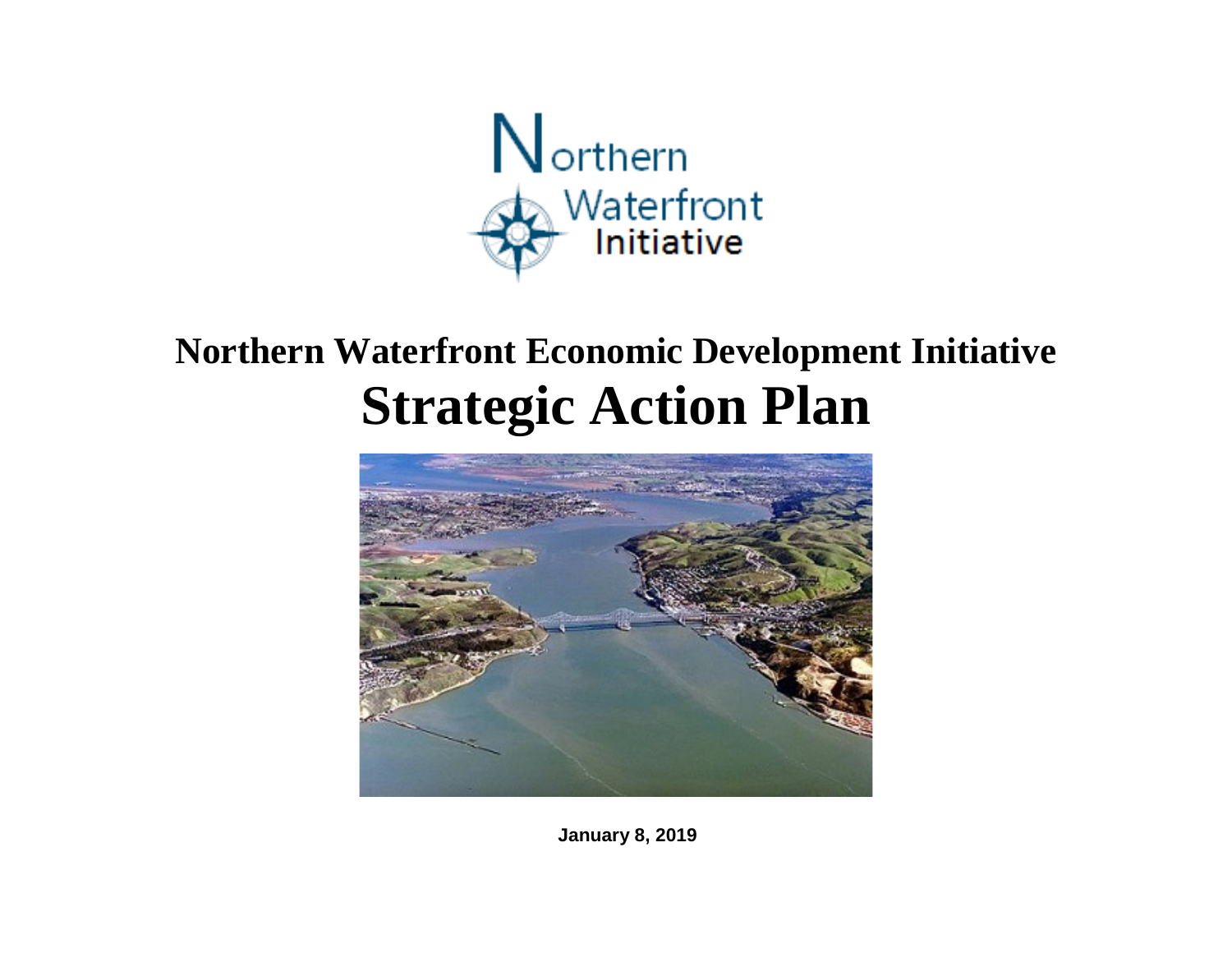# **ACKNOWLEDGEMENTS**

This strategic action plan was produced under the direction of the Northern Waterfront Economic Development Ad Hoc Committee of the Contra Costa County Board of Supervisors and the **Contra Costa County Department of Conservation and Development**. We would like to thank the present and former County staff for their time, guidance and contributions to this report. We would also like to acknowledge the contributions of the Cities of Hercules, Martinez, Concord, Pittsburg, Antioch, Oakley, and Brentwood; Workforce Development Board of Contra Costa County; and the East Bay Leadership Council. These agencies and organizations provided valuable input and facilitation of business engagement throughout the process.

#### **Contra Costa County Board of Supervisors**

#### **Northern Waterfront Ad Hoc Committee**

Federal Glover, District 5 Supervisor Diane Burgis, District 3 Supervisor Mary Piepho, former District 3 Supervisor & Ad Hoc Committee member

#### **Craft Consulting Group**

Gary W. Craft, Managing Principal Kevin Stichter, Economic Analyst

#### **CONTENTS 1. Introduction .................................................................................... 1** a. Purpose............................................................................................................1 b. Background ...................................................................................................2 c. Community Development & Human Capital ...............................3 d. Transitioning to Advanced Manufacturing....................................3 e. Challenges......................................................................................................3 **2. Economic Development Strategy................................................ 4** a. Cluster Approach........................................................................................4 b. Guiding Principals ......................................................................................4 c. Strategic Direction .....................................................................................5 i) Vision.......................................................................................................5 ii) Mission Statement............................................................................5 iii) Goals & Objectives...........................................................................5 d. Actions .......................................................................................................6 i) Business Environment & Competitiveness ..........................6 ii) Talent Development .......................................................................8 iii) Business Vitality/Cluster Development ................................ 10 iv) Entrepreneurship & Innovation............................................... 12 v) Target Industry Attraction ........................................................ 13 **4. Implementation Plan .................................................................. 14 5. Monitoring Success .................................................................... 20 6. Appendix: Manufacturing Details, Cluster Profiles, and**

**Notes.............................................................................................. 22**

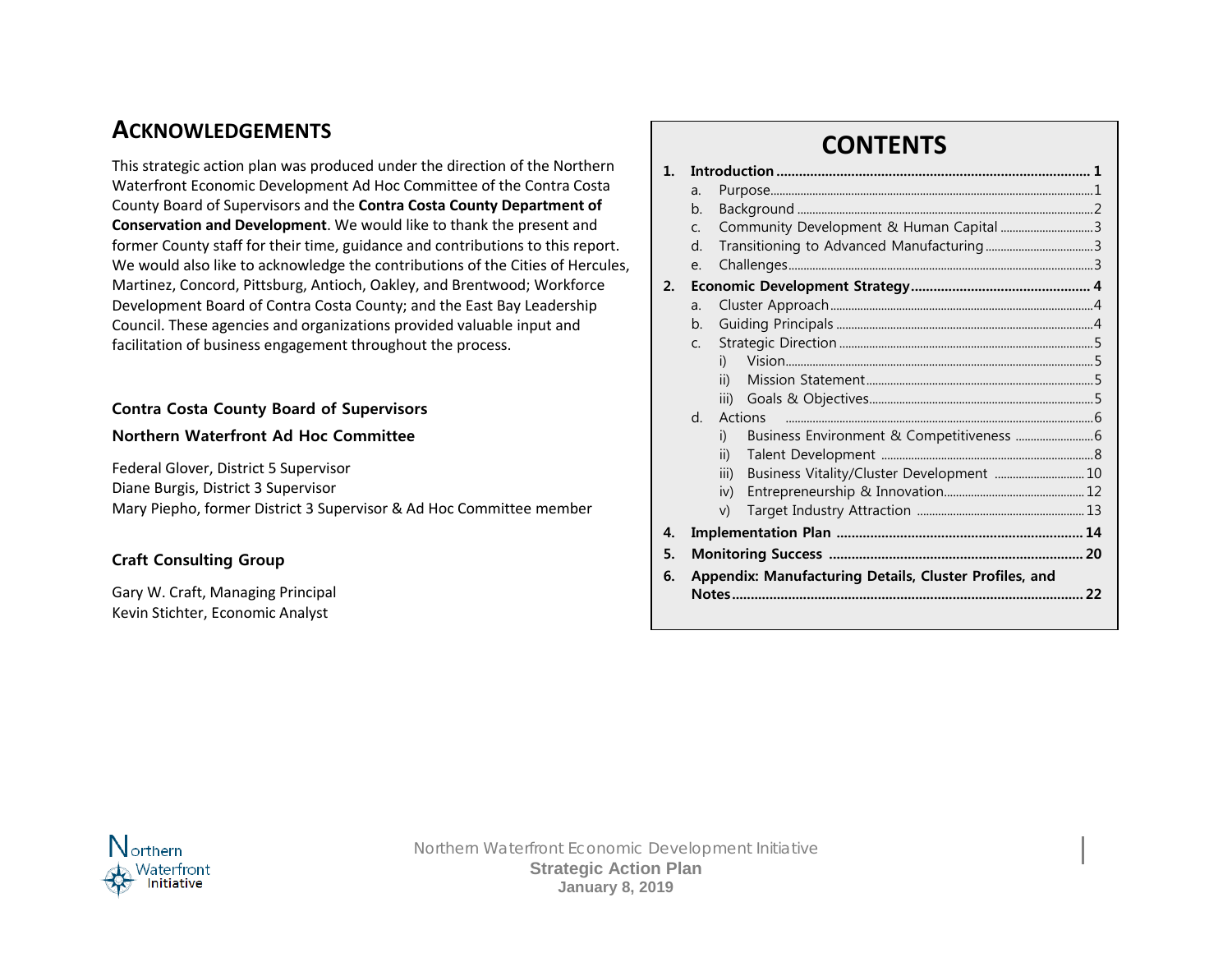# **INTRODUCTION**

### **Historical Context**

Contra Costa's Northern Waterfront extends 55-miles along the shoreline of the Carquinez Straits and Suisun Bay to the confluence of the Sacramento-San Joaquin Rivers, parallel to SR 4. The cities of Hercules, Martinez, Concord, Pittsburg, Antioch, and Oakley are located along the Northern Waterfront, as are the unincorporated communities of Rodeo, Crockett, Port Costa, Clyde, Pacheco, and Bay Point. This region originally served as a shipping point for wheat and other agricultural products grown in Contra Costa County. Fruit, nuts and vegetables were also processed, packed, and shipped to market.

While California grew rapidly following the discovery of gold in the Sierra foothills, the *"true wealth in California was often found in the goods and food produced in Contra Costa" -* primarily by industries located along its northern shoreline.[1](#page-36-0) Initially, agriculture related jobs were the primary source of employment, but industrial development came early, beginning in the late 1800s, attracted by access to water transportation, inexpensive land, and cheap power.<sup>[2](#page-36-1)</sup> Companies such as Redwood Manufacturing, Selby Smelting & Lead, Union Oil, Mountain Copper, Hercules Powder Works, California Fruit Packers, C&H Sugar, and Columbia Steel built processing facilities along the shoreline that produced explosives, chemicals, petroleum, sugar, cement, lumber, silver, lead, and steel products. These resource-based industries formed the basis of the Northern Waterfront's economy during the late-19<sup>th</sup> and early-20<sup>th</sup> centuries. Manufacturing grew to become the dominant employment sector in the early 1900s. By 1962, almost 40% of the county's workforce was employed in manufacturing. Today less than 6% of the workforce is employed in the manufacturing sector.

Contra Costa's economy has undergone several transformations over the years, moving from its initial agriculture base to manufacturing then suburban development with residential subdivisions, retail shopping centers, and office parks.<sup>[3](#page-36-2)</sup> As manufacturing employment declined, the Northern Waterfront was left with an older built environment, aging infrastructure, and pockets of poverty with above-average unemployment. Over the past several decades manufacturing employment has continued to decline. Between 2001 and 2011 approximately 45 establishments, mostly small businesses with less than 50 employees, closed their doors or moved out of the area. In the post-recession period, the Northern Waterfront has seen a net gain in new businesses.

### **Purpose**

Although the Northern Waterfront has attracted new business investment, transitioning from an economy based on heavy industry to **a sustainable economy based on advanced manufacturing, innovation, and new technologies** remains a work in progress. While traditional manufacturing employment has been declining, new opportunities are emerging. The Northern Waterfront is uniquely positioned to take advantage of emerging trends in the advanced manufacturing sector, attracting job growth based on 21<sup>st</sup> century occupations and technologies. Local governments recognize the need to expand and diversify their economic base, increase employment opportunities for local residents, strengthen their tax base, and improve the quality of life for residents. In positioning the region to attract new business investment a number of challenges exist, including aging infrastructure, a complex regulatory environment, and a lack of modern manufacturing facilities. The NWEDI provides a vehicle for residents, community organizations, local governments, educational institutions, workforce training providers, and private industry to engage in a meaningful dialogue about the issues, goals, actions, and capacity building that would best serve economic development objectives for the region. To address specific opportunities and challenges, this Strategic Action Plan (SAP) proposes to build upon the region's assets and competitive advantages to create long-term prosperity. The SAP is intended to complement the county and cities' Climate Action Plans and Housing Elements. By working together, local policy makers can position the Northern Waterfront as a competitive  $21<sup>st</sup>$ century economic asset that attracts innovative companies creating advanced manufacturing jobs for local residents in new emerging growth industries.



Northern Waterfront Economic Development Initiative 1 1 **Strategic Action Plan**

**January 8, 2019**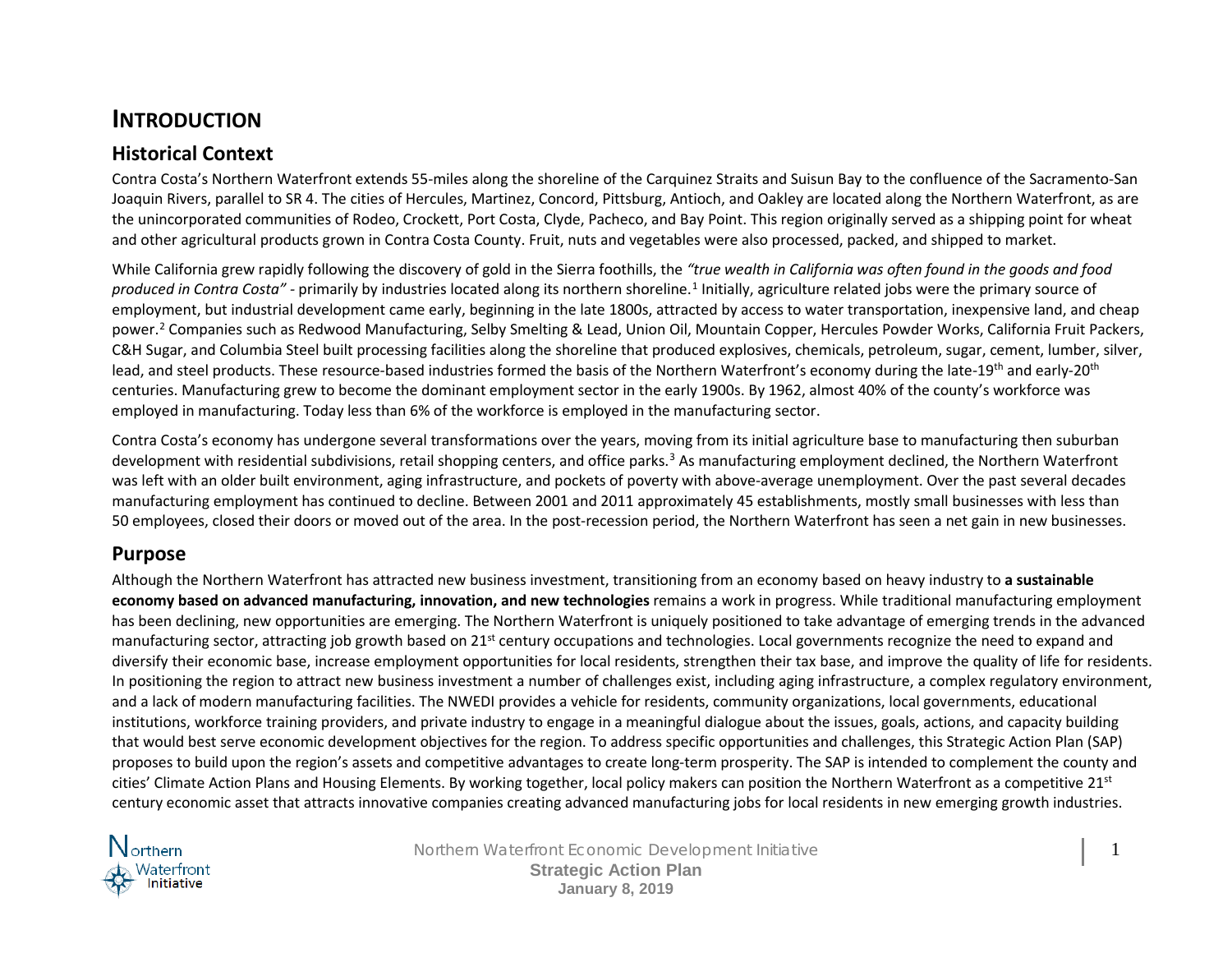### **Evolution of the Initiative**

On February 26, 2013, the Contra Costa County Board of Supervisors authorized the Department of Conservation and Development (DCD) to begin working on an initiative to promote economic development along the Northern Waterfront by collaborating with a broad spectrum of stakeholders to understand the current and emerging trends and issues affecting economic development in the region. At a Board meeting on April 4, 2013, DCD staff recommended that the Board of Supervisors approve a map establishing the boundaries for a Northern Waterfront study area and a proposed work program and timeline. The Northern Waterfront study area included several unincorporated communities (Rodeo, Crockett, Port Costa, Pacheco, and Bay Point) and six cities (Hercules, Martinez, Concord, Pittsburg, Antioch, and Oakley). To provide oversight for the Northern Waterfront Economic Development Initiative (NWEDI) the Board of Supervisors established an ad hoc committee composed of two Board members whose districts constituted the Northern Waterfront study area. The ad hoc committee has met on a periodic basis to receive updates about the project's status and obtain public input.[4](#page-37-0) The overall effort was supported and managed by DCD staff. A Work Group was formed, which was comprised of staff from the six cities and the county to guide the technical analysis. The Work Group met regularly over a period of nine months, leading up to a Public Forum held on January 10, 2014 with over 400 individuals in attendance representing business, labor, environmental, public safety, economic and workforce development, education, and community based organizations.

Following the Public Forum, the Work Group continued to meet periodically to receive input, exchange ideas, and provide guidance regarding the NWEDI. The county and cities, with the goal of developing a strategic action plan for the Northern Waterfront economy, adopted resolutions supporting regional collaboration efforts. The DCD, East Bay Leadership Council, and Workforce Development Board of Contra Costa County held meetings over a 12-month period where interested parties were able to attend and participate in discussions focused around eight policy areas, which included regulatory environment, infrastructure investment, quality of life, workforce development, small business assistance, financial incentives, regional branding & marketing, and cluster development and innovation. In addition, meetings were held over a three-year period with various community and business groups, environmental organizations, local residents, technical experts, Municipal Advisory Council's (MAC's), economic and workforce development organizations, and regional planning agencies to raise awareness about the NWEDI and to solicit input for the development of a strategic action plan (SAP). DCD staff met with various regional agencies regarding the NWEDI, including the Metropolitan Transportation Commission (MTC), Association of Bay Area Governments (ABAG), Contra Costa Transportation Authority (CCTA), Bay Conservation and Development Commission (BCDC), U.S. Environmental Protection Agency (EPA), and the U.S. Economic Development Administration (EDA). These community outreach efforts have served as an important tool to identify issues and concerns, establish goals and objectives, and discuss a common vision for economic development along the Northern Waterfront.

On July 18, 2017, the County Board of Supervisors unanimously approved a scope of work and budget for Phase 2 of the NWEDI, including the development of a strategic action plan. On-going community outreach efforts have provided additional opportunities for local residents and stakeholders to engage in meaningful conversations about the goals and actions that would best serve economic development objectives for the Northern Waterfront. In early 2018 the City of Brentwood joined the NWEDI and meetings were held with city and county economic development staffs and city managers within the Northern Waterfront to move the Initiative forward with preparation of an economic development strategic action plan.



Northern Waterfront Economic Development Initiative **2 2 Strategic Action Plan January 8, 2019**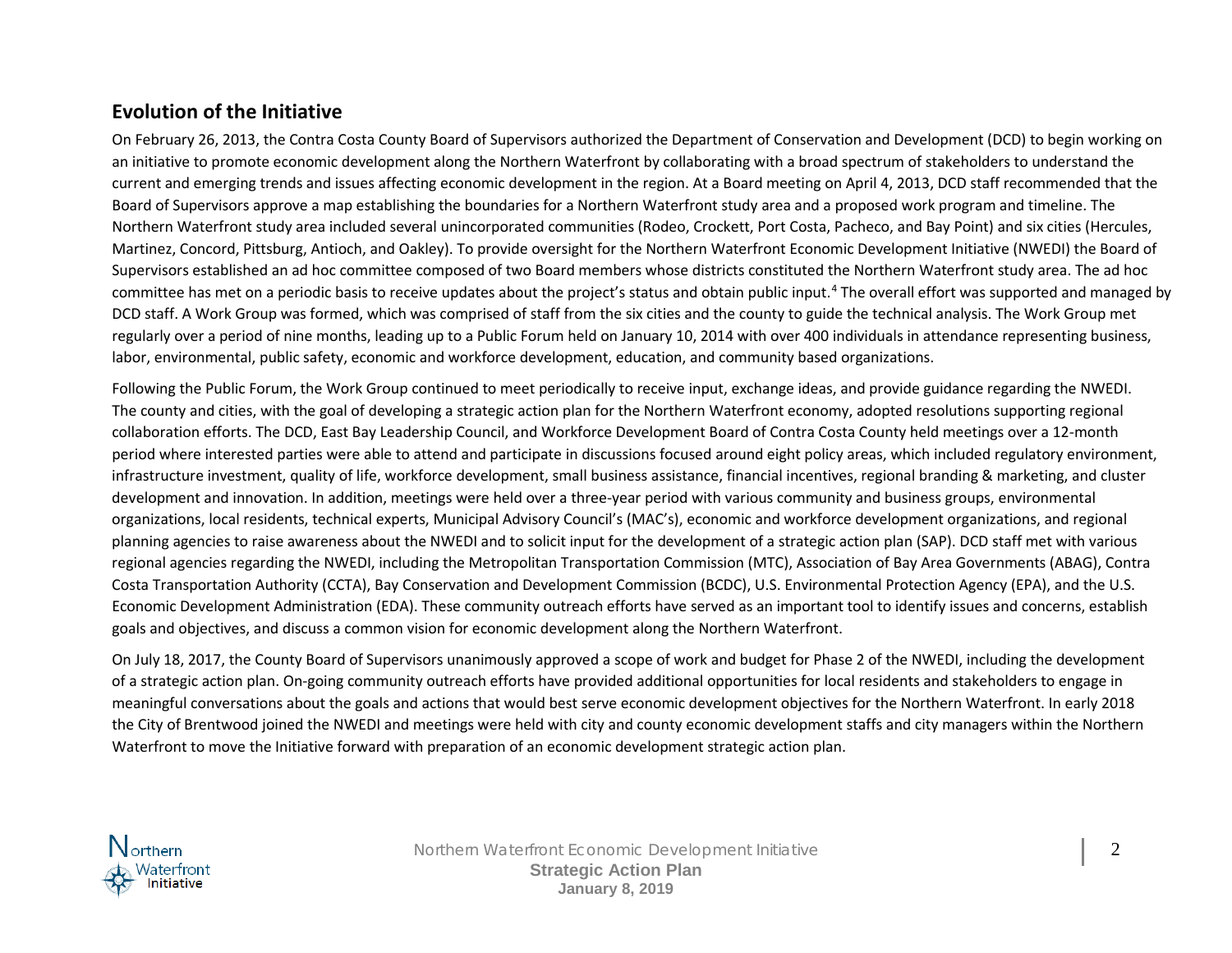# **Community Development and Human Capital**

Social, community, and human capital development must be a core part of any economic development strategy. Investing in human capital is the most effective way of promoting economic growth and distributing its benefits more broadly and equitably. Improving worker's skills enhances labor market outcomes in the form of higher employment rates and earnings and in promoting social mobility. In the long run, investing in worker's skills is far less costly than paying the price of poorer health, lower incomes, unemployment and social exclusion – all of which are closely tied to lower skills. Promoting high quality, affordable education and workforce development plays a crucial role in expanding access to economic opportunity and social mobility for lower-income individuals. Although economic development and community development start from different perspectives, they share a common goal: to strengthen communities by improving the opportunities for all people to productively engage in the regional economy. The hallmark of a truly prosperous regional economy is one where the benefits and opportunities of that prosperity are broadly available to many of those within it.<sup>[5](#page-37-1)</sup> While human capital elements are woven in throughout this SAP's goals and objectives, it receives the spotlight in a companion report, commissioned as part of the NWEDI work program in 2017-18.[6](#page-37-2) The *Northern Waterfront Economic Development Initiative Conceptual Framework – Community and Human Capital Development Strategy* complements NWEDI efforts by supporting human capital and community development through the expansion of existing small businesses and investment in small business incubation, resident workforce training and job placement, and strategic regional partnerships to reach hard to serve populations and increase equitable access to employment opportunities and participation in the local economy.

### **Transitioning to Advanced Manufacturing**

The future of the Northern Waterfront lies not in the low skilled, labor–intensive, mature industries of the past, but in transitioning to new emerging industries where the region can capitalize on advanced manufacturing processes, product innovation, and a highly skilled workforce that will enable local firms to thrive in a new era of global competition. *"No region in decline has ever reversed its fortunes without growth in the advanced manufacturing sector."*[7](#page-37-3) In *Retooling for Growth,* national experts present a new framework and innovative policy solutions to sculpt a sustainable and supportable economy for older industrial areas.<sup>[8](#page-37-4)</sup> The convergence of market forces, new technologies, and public policies presents a unique opportunity for the Northern Waterfront to diversify its manufacturing base by attracting new emerging industries (see Target Industries in the Appendix) in clean technology, advanced vehicle technologies, aerospace, and biomedical/life sciences, creating quality jobs for local residents and building a stronger more robust economy.

# **Challenges**

While the Northern Waterfront offers a number of competitive advantages for advanced manufacturing, there are also some challenges. A 2013 survey of local manufacturers identified several constraints: 1) most small manufacturing firms are in need of financing and marketing assistance, 2) the lack of trained workers limits their ability to expand, 3) high utility costs, rental rates, and land and building costs increase operating cost, and 4) the regulatory environment increases the time, cost, and uncertainty associated with development approvals. In addition, pressure from residential developers for the conversion of industrial zoned land to residential uses increases land prices and makes it difficult for manufacturers to find locations that are buffered from nearby residential areas. When residential land and public facilities such as schools and hospitals are located adjacent to or in proximity to manufacturing facilities conflicts arise such as truck traffic, noise, glare, noxious odors, and other environmental issues. Challenges also include the lack of an efficient regional transportation network that is connected to the Interstate highway system to facilitate goods movement. In order to be competitive, manufacturers along the Northern Waterfront must be able to move raw materials and finished products in and out of the region without delays due to congestion and construction. These constraints must be addressed in order for the Northern Waterfront to truly become a 21<sup>st</sup> century economic asset.



Northern Waterfront Economic Development Initiative **3** 3

**Strategic Action Plan January 8, 2019**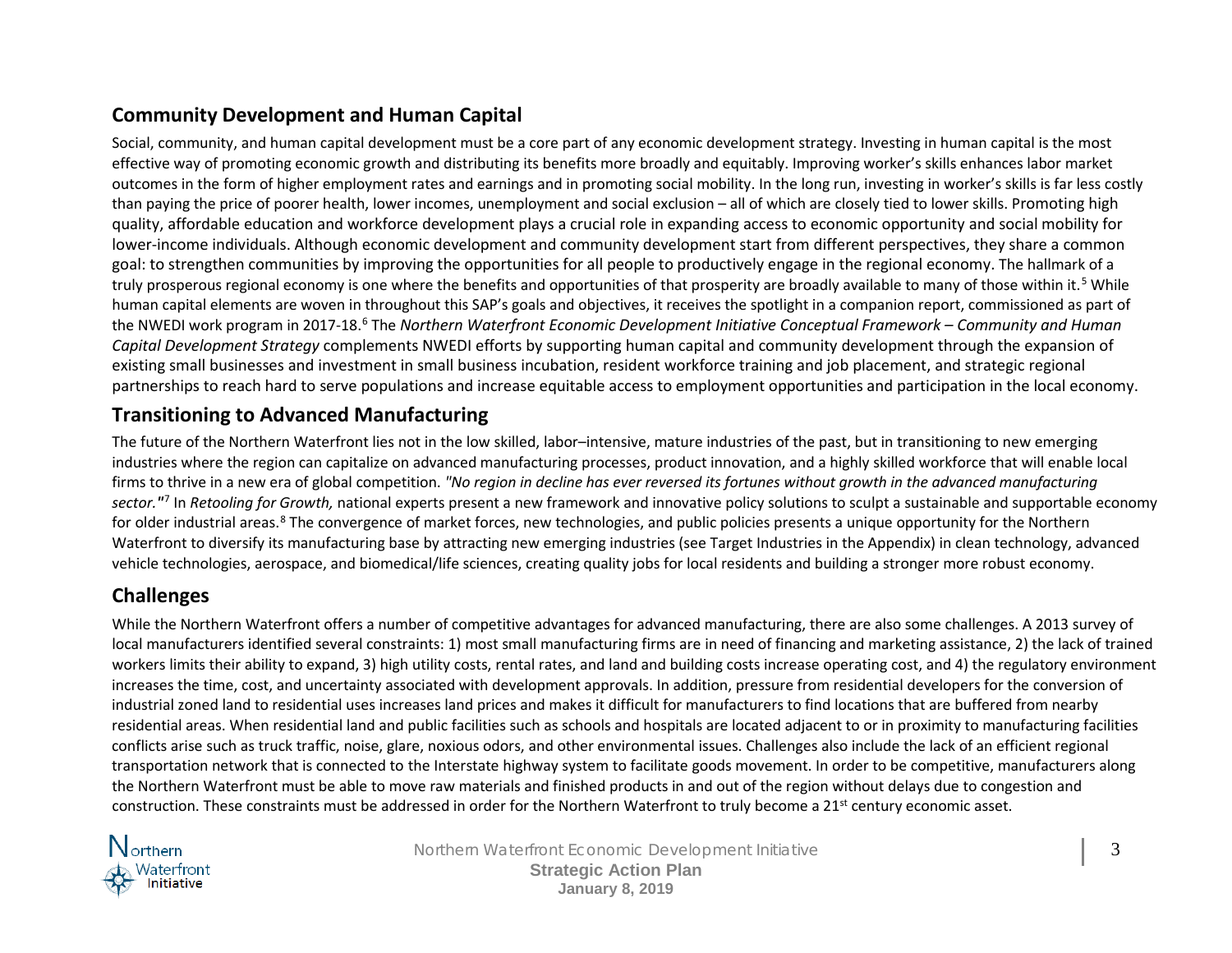# **ECONOMIC DEVELOPMENT STRATEGY**

## **An Industry Cluster Approach**

In order to enhance the region's competitiveness, an industry cluster-based strategy focused on enhancing the competitiveness of existing businesses, facilitating new business formation, and attracting new businesses in target industry clusters is proposed. Communities that invest in improving their existing assets and industry clusters tend to have stronger more resilient economies.<sup>[9](#page-37-5)</sup>

### **Guiding Principles**

The Economic Development Strategy is built on five guiding principles to create a more prosperous future for residents, businesses, and communities along the Northern Waterfront. The guiding principles include:

#### **1. Economic Opportunity for Business, Individuals, and Communities**

- a. Create local job opportunities for all residents with career pathways leading to jobs paying livable wages
- b. Attract clean and green  $21<sup>st</sup>$  century jobs
- c. Encourage the development of jobs paying livable wages
- d. Promote the growth of emerging  $21^{st}$  century industry clusters that are the engines of sustainable economic growth

#### **2. Environmentally Sustainable with the Goal of GHG Reduction**

- a. Respect the environment and improve the quality of life for local residents
- b. Improve public access to the waterfront
- c. Adopt placemaking principles that incorporate local community plans and improves the quality of the physical environment

#### **3. Talent Driven**

- a. Develop training programs to improve access to advanced manufacturing jobs
- b. Develop a pipeline of skilled workers

#### **4. Enhanced Tax Base**

a. Increase tax revenues and the capacity of local governments to fund public services and infrastructure improvements

#### **5. Collaborative**

- a. Engage in regional collaboration and community partnerships to advance the region's economic prosperity
- b. Work with local and regional partners on economic development efforts to create an environment that supports regional job creation

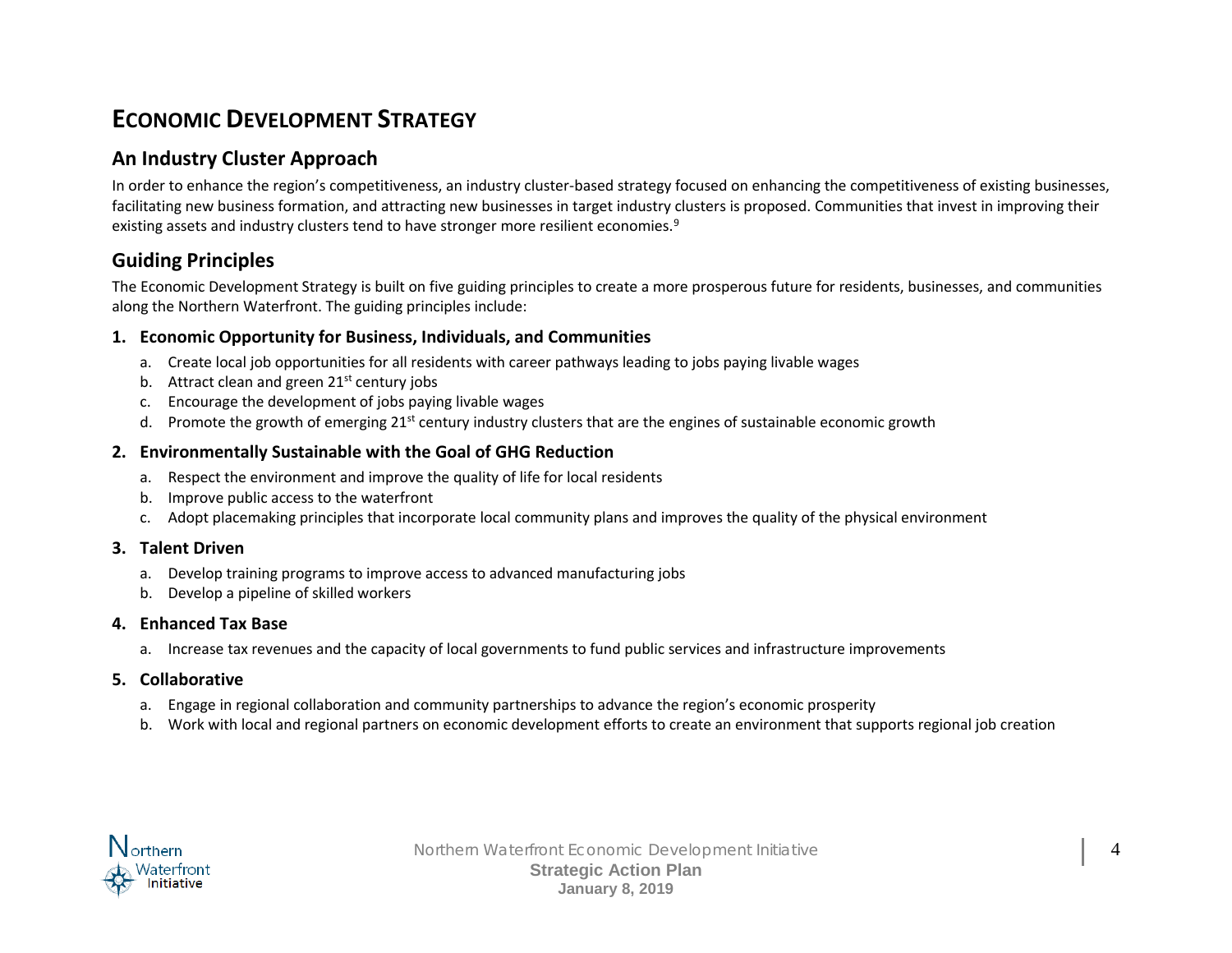## **Strategic Direction**

The Strategic Action Plan sets out a shared vision, realistic goals, and specific strategies that can be implemented over the next 10 years and beyond to grow the regional economy. The Plan serves as a roadmap to guide regional economic development policy, programs, and investment. Ultimately, its success depends on the level of engagement from the county and cities to work together and with their partners in executing the strategies laid out in the Plan.

The goals and objectives in the Plan have the potential to move the Northern Waterfront closer to becoming a location of choice for agile, innovative manufacturing companies and regional living wage jobs. Adoption of the Plan's recommendations will demonstrate the commitment by local governments to revitalize the Northern Waterfront into an environmentally sustainable 21<sup>st</sup> century economic asset. This in turn will attract private sector investment and encourage manufacturing firms to locate and expand within the region. The Plan is not a substitute for a local agency's normal master plan process or capital improvement program, but rather fulfills the purpose of coordinating collective action focused on economic development issues of a regional or multi-jurisdictional nature. The Northern Waterfront Economic Development Strategic Action Plan is intended to complement each jurisdiction's Climate Action Plans and Housing Elements, not supplement or replace them.

#### **Vision**

To build an environmentally sustainable regional economy and communities with equitable access to quality job opportunities and economic participation for all residents.

#### **Mission Statement**

The NWEDI endeavors through collective action to improve the economic prosperity and quality of life for local residents by building and maintaining an environmentally sustainable regional economy that enhances the health and prosperity of local communities, strengthens local tax bases, and supports the growth of  $21<sup>st</sup>$  century advanced manufacturing firms.

#### **Goals & Objectives**

Five Goals are identified in the Plan, which address: 1) the Business Environment & Competitiveness, 2) Talent Development, 3) Business Vitality/Cluster Development, 4) Entrepreneurship & Innovation, and 5) Target Industry Attraction. The goals are supported by objectives and specific actions that when implemented will help achieve the vision of revitalizing the Northern Waterfront as a vibrant  $21<sup>st</sup>$  century regional economy.

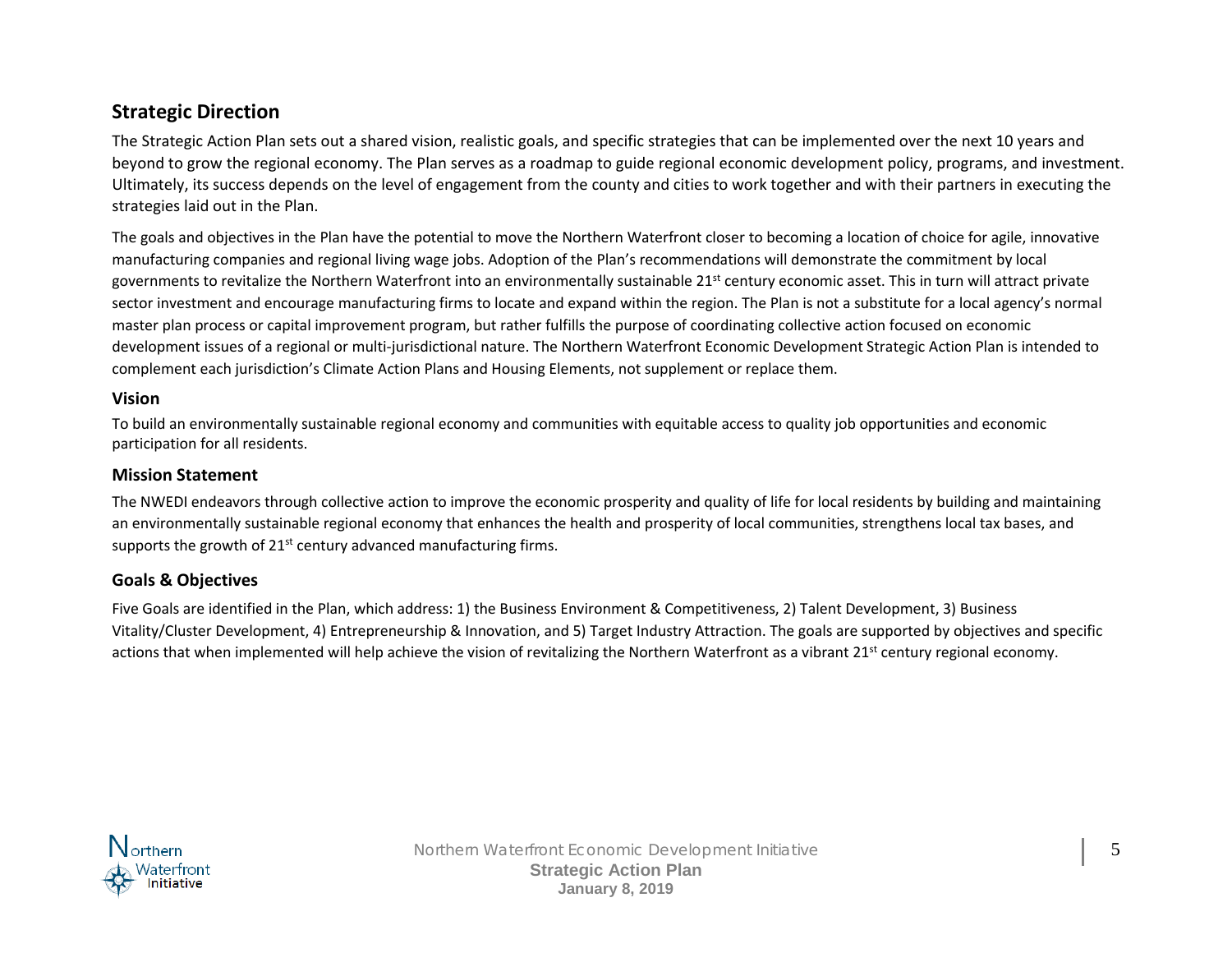# **GOAL #1: DEVELOP A SUSTAINABLE INCLUSIVE REGIONAL ECONOMY**

**Description:** The overarching goal of economic development is to create and maintain a strong, vibrant environmentally sustainable economy that improves the overall prosperity of the community by creating equitable access to employment opportunities for all residents, improving the standard of living, and expanding the local tax base.<sup>10</sup>,<sup>[11](#page-37-7)</sup>,<sup>[12](#page-37-8)</sup> Smart economic development strategies also recognize the value of a high quality of life and a strong sense of place in attracting business investment and a skilled workforce.<sup>[13](#page-37-9)</sup> Economic prosperity is also "linked to a region's ability to prevent, withstand, *and quickly recover from major disruptions (i.e., shocks) to its economic base."*[14](#page-37-10) By helping existing businesses stay competitive, they are more likely to remain in the community and expand. [15,](#page-37-11)[16](#page-37-12) Industry Cluster-based strategies are another important tool for strengthening a local economy.[17](#page-37-13) *"Smart, place-based strategies focus not just on producing (or attracting) any job, but generating good-paying jobs in durable industries and ensuring those jobs are directly accessible by workers in adjacent communities."*[18](#page-37-14)

#### **Objective 1.1: Promote a business environment that allows the advanced manufacturing sector to flourish and expand**

**Action 1.1.1:** Support the retention and expansion of existing small and medium-sized producers.

#### **POTENTIAL ACTION STEPS**

- Develop a *Coordinated Regional Business Retention and Expansion Program* to support the growth and expansion of small and medium-sized firms in the manufacturing sector by providing business and technical assistance in the areas of management assistance, marketing, financing, process improvements, supply chain development and management, strategic planning, product design, green manufacturing, export assistance, and workforce training.
- Expand the *Made in Contra Costa Initiative* with a focus on assisting small producers in the Northern Waterfront with business development, marketing, distribution, financing, product improvements, job training, and introductions to subject matter experts and resources to improve their workforce, manufacturing processes, marketing, and performance.
- Encourage development of *Makerspaces* that combine shared facilities and equipment with business assistance and subject matter experts where entrepreneurs can work on product ideas, receive expert advice, build prototypes, and manufacture products on a small scale. The Makers Movement<sup>[19](#page-37-15)</sup> allows entrepreneurs to network and market their products through "maker-fairs"<sup>[20](#page-37-16)</sup> and get-togethers. Cities, such as San Leandro, support the Makers Movement in order to attract manufacturers and entrepreneurs to their community.

**Action 1.1.2:** Launch a cluster initiative focused on industries with the greatest potential for expanding the regional economy.

#### **POTENTIAL ACTION STEPS**

- *Facilitate Cluster Development* by identifying core companies for each target industry, engaging key stakeholders, holding industry meet-ups, supporting industry-led actions, engaging in cluster branding & promotion, providing workforce training, making strategic infrastructure investments, providing business support services, and attracting suppliers, vendors, and service providers in the cluster supply chains.
- *Encourage Sustainable Industries* that emphasize resource efficiency, environmental responsibility, and the reduction and prevention of pollution and waste.



Northern Waterfront Economic Development Initiative **6** 6 **Strategic Action Plan January 8, 2019**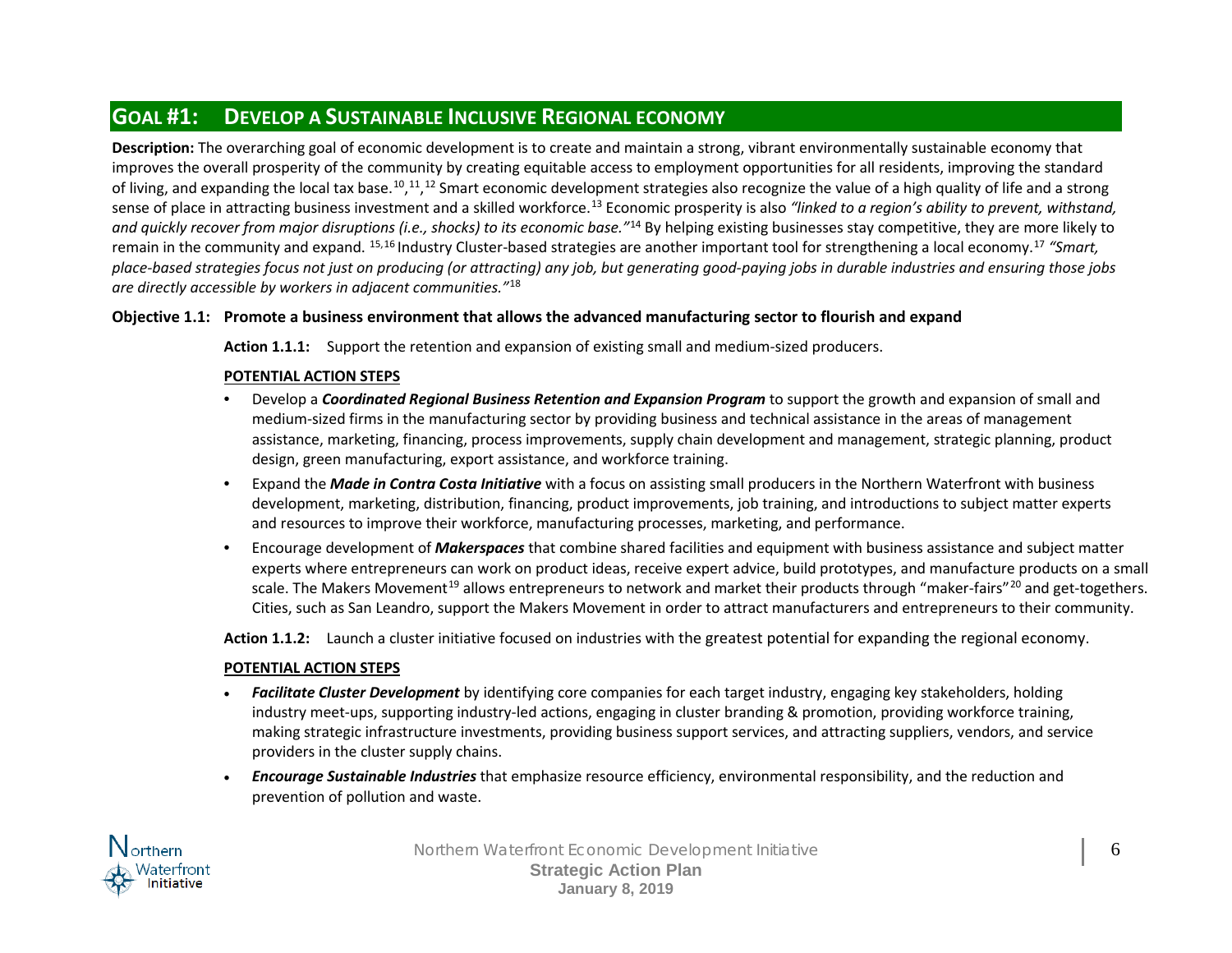- Actively *Recruit New Startups* by partnering with local universities and research labs to recruit companies acquiring technology and intellectual property for commercialization from 1) UC Berkeley Haas School of Business<sup>21</sup> 2) local accelerators & incubators such as Cyclotron Road, and 3) research labs (LBNL, LLNL, and Sandia National Laboratories).
- *Leverage Existing Assets* such as the *GOMENTUM STATION* autonomous-vehicle test bed facility in Concord to attract advanced transportation technology companies.

**Action 1.1.3:** Foster an environment that is business friendly and customer service oriented.

#### **POTENTIAL ACTION STEPS**

- *Adopt Business Friendly Policies* that support business retention and attraction based on best practices.<sup>[22](#page-37-18)</sup>
- *Offer Concierge Services*[23](#page-37-19) to assist existing and new businesses with the permitting and regulatory process, including assistance with other agencies such as the county health department, fire district, utility districts, and other regulatory bodies.<sup>[24](#page-37-20)</sup>
- *Develop Permitting Guides* for the county/cities to clearly communicate their regulatory and permitting processes, and requirements.

#### **Objective 1.2: Develop Healthy Vibrant Communities that are Safe, Environmentally Sustainable, and Distinctive**

**Action 1.2.1:** Expand access to local employment opportunities for all residents.

#### **POTENTIAL ACTION STEPS**

- Consider adopting a uniform *First Source Local Hire Policy* to encourage the hiring of local residents by new and existing businesses.
- *Locate Businesses in Industrial Parks* that are easily accessible to workers in nearby communities to improve the job/housing balance.

**Action 1.2.2:** Enhance the quality of life of local communities through Placemaking, which contributes to the region's desirability as a place to live, work, play, learn, and conduct business.

#### **POTENTIAL ACTION STEPS**

- Foster *Distinctive Communities with a Strong Sense of Place* by identifying and investing in assets and amenities unique to each community.
- Protect and *Restore Sensitive Wildlife Habitat and Wetlands* along the shoreline and major creeks, creating additional wetlands and riparian habitat, improved access, and recreation opportunities.
- Develop a *Network of Interconnected Trail Systems and Bicycle Routes* along the Northern Waterfront to serve the recreational and commute needs of local residents, workers, and visitors.
- Increase funding for *Code Enforcement Efforts* to clean-up and avoid the appearance of blight.

**Action 1.2.3:** Collaborate with local partners and regional agencies to develop a balanced economic base and regional economy.

#### **POTENTIAL ACTION STEPS**

• Develop and implement a *Regional Plan for Business Resiliency* by working with local and regional agencies and other stakeholders to create a stronger region that is able to withstand and recover quickly from economic dislocations and natural disasters.



Northern Waterfront Economic Development Initiative 7 1999 1999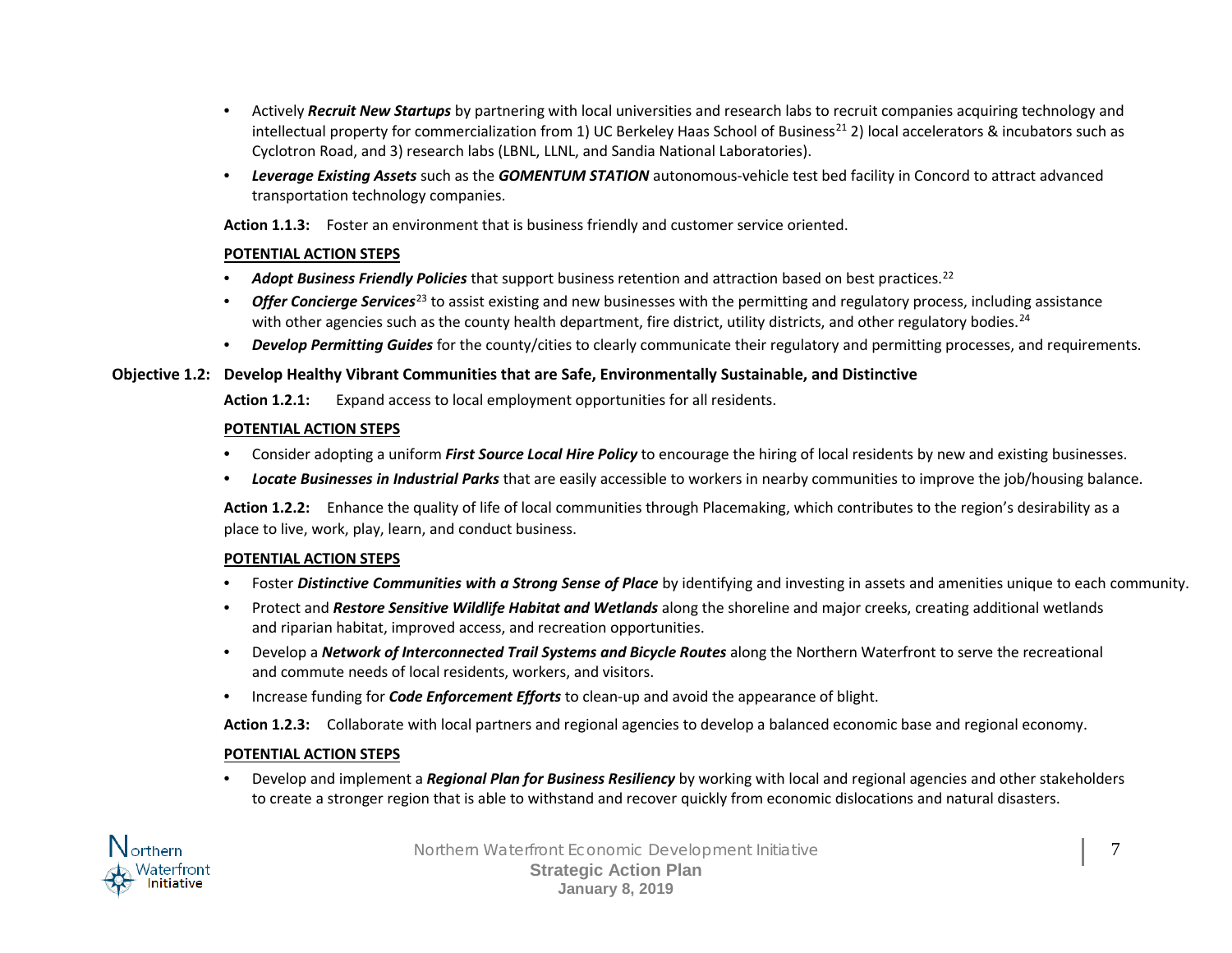# **GOAL #2: CREATE A GLOBALLY COMPETITIVE WORKFORCE THAT MEETS INDUSTRY NEEDS AND SUPPORTS THE EXPANSION OF THE ADVANCED MANUFACTURING SECTOR**

**Description:** Today's manufacturing jobs require a workforce with different skill sets than those of past eras. Attracting a new generation of skilled, technology savvy workers to the manufacturing sector has become increasingly important with the adoption of advanced manufacturing processes. Over the next decade there will be a loss of skilled workers due to retiring baby boomers. Attracting a new generation with the necessary skills required by employers is a challenge. Local economic development entities, workforce training providers, educators, and industry should collaborate on improving the competency and skill level of the resident workforce, including historically underserved communities and preparing them for in-demand occupations that meet the needs of employers in target industries. Having a robust training program and a pipeline of new entrants will be an important factor in attracting and retaining manufacturing firms and the reduction of poverty and unemployment.<sup>[25](#page-37-21)</sup>

#### **Objective 2.1: Align Workforce Training with Industry Needs.**

**Action 2.1.1:** Develop a robust pipeline of qualified workers with the knowledge and skills for jobs in target industries.

#### **POTENTIAL ACTION STEPS**

- *Survey Advanced Manufacturing Firms* along the Northern Waterfront to identify workforce needs, skill gaps, and training requirements.
- *Form industry Partnerships* that include private sector companies, the Contra Costa County Workforce Development Board, community colleges, the East Bay Advanced Manufacturing Partnership, the East Bay Biomedical Manufacturing Network, and community based organizations to develop training programs for careers in the advanced manufacturing sector.
- *Design & Implement a Workforce Recruitment/Job Placement Program* to assist businesses with employee recruitment, job placement, and workforce training with a focus on priority hiring of local residents and historically underserved communities.
- Expand training opportunities for *Up-skilling the Incumbent Workforce,* leading to sustainable jobs, higher wages, career advancement, and increased productivity.<sup>[26](#page-37-22)</sup>
- **Action 2.1.2:** Assist residents and historically underserved communities with employment barriers secure jobs leading to sustainable wages and benefits.

#### **POTENTIAL ACTION STEPS**

- Create *Occupational and Soft Skills Training Programs* to assist residents with employment barriers acquire the necessary skills leading to middle income careers by providing soft skills training, social services, workforce training, and job placement services needed to connect unemployed and underemployed residents in the region with job opportunities in the manufacturing sector.
- Target *Job/Skills Training* for unemployed and underemployed local residents and young adults with supportive services as needed.



Northern Waterfront Economic Development Initiative **8 8 Strategic Action Plan January 8, 2019**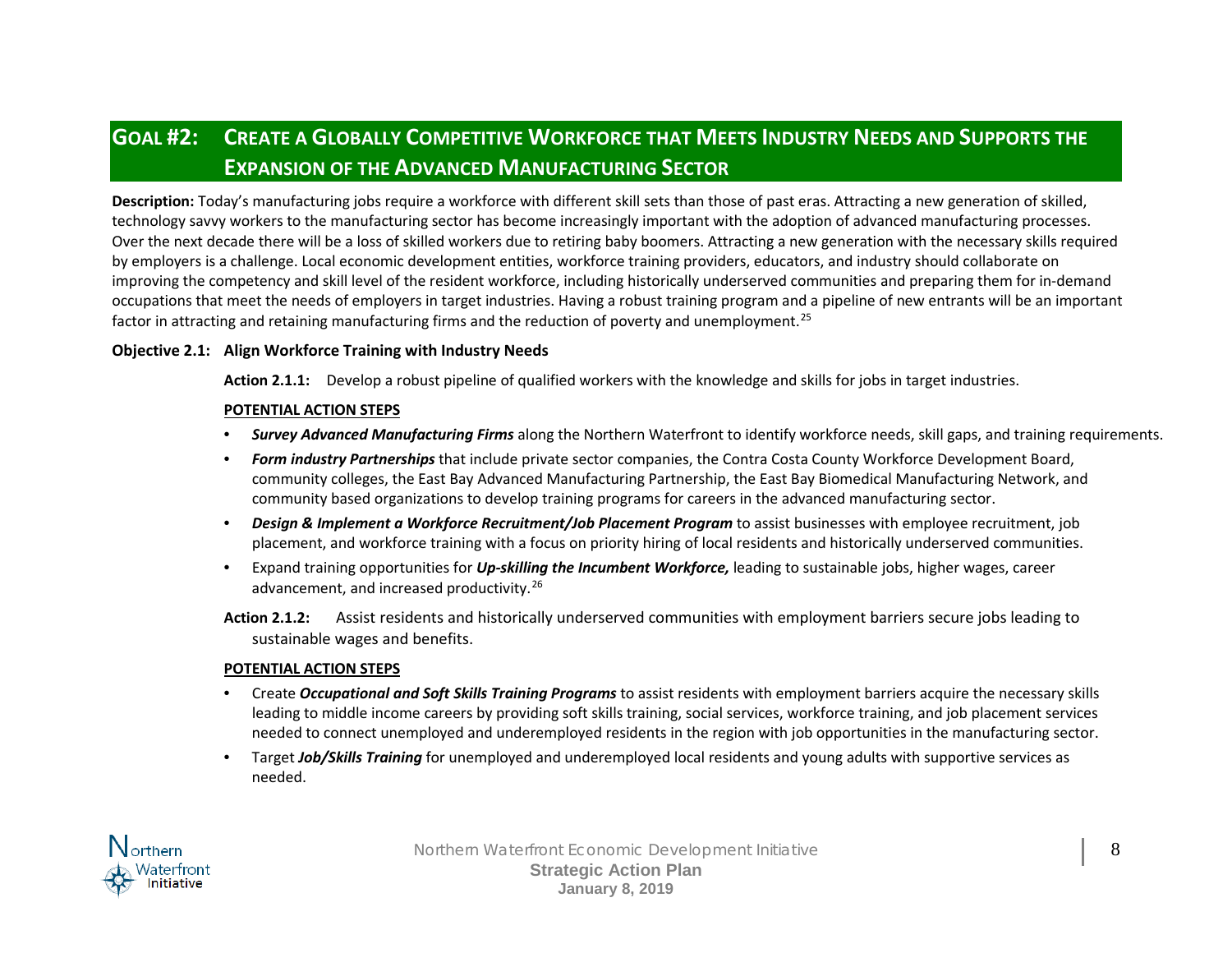#### **Objective 2.2: Attract and Train the Next Generation of Workers for the Advanced Manufacturing Sector**

**Action 2.2.1:** Raise awareness of manufacturing as a viable career choice with emphasis on advanced technologies and career pathways to middle wage jobs.

#### **POTENTIAL ACTION STEPS**

- Develop *Manufacturing Career Outreach Programs*, such as career expos and informational seminars to expose local residents and young adults at local high schools and community colleges to career opportunities in the advanced manufacturing sector.
- Create a **Manufacturing** *Apprenticeship Program*, such as a manufacturing institute, internship, or other work-based learning program for high school and college students focused on careers in advanced manufacturing.
- Expand *Career Technical Education Programs* in the manufacturing sector at the secondary and postsecondary levels through regional partnerships and industry associations.
- Partner with local community colleges to *Establish an Advanced Manufacturing Training Institute.*
- Expand workforce training programs for local residents and historically underserved communities to help alleviate relatively high rates (compared to Bay Area region averages) of poverty and unemployment along the Northern Waterfront.

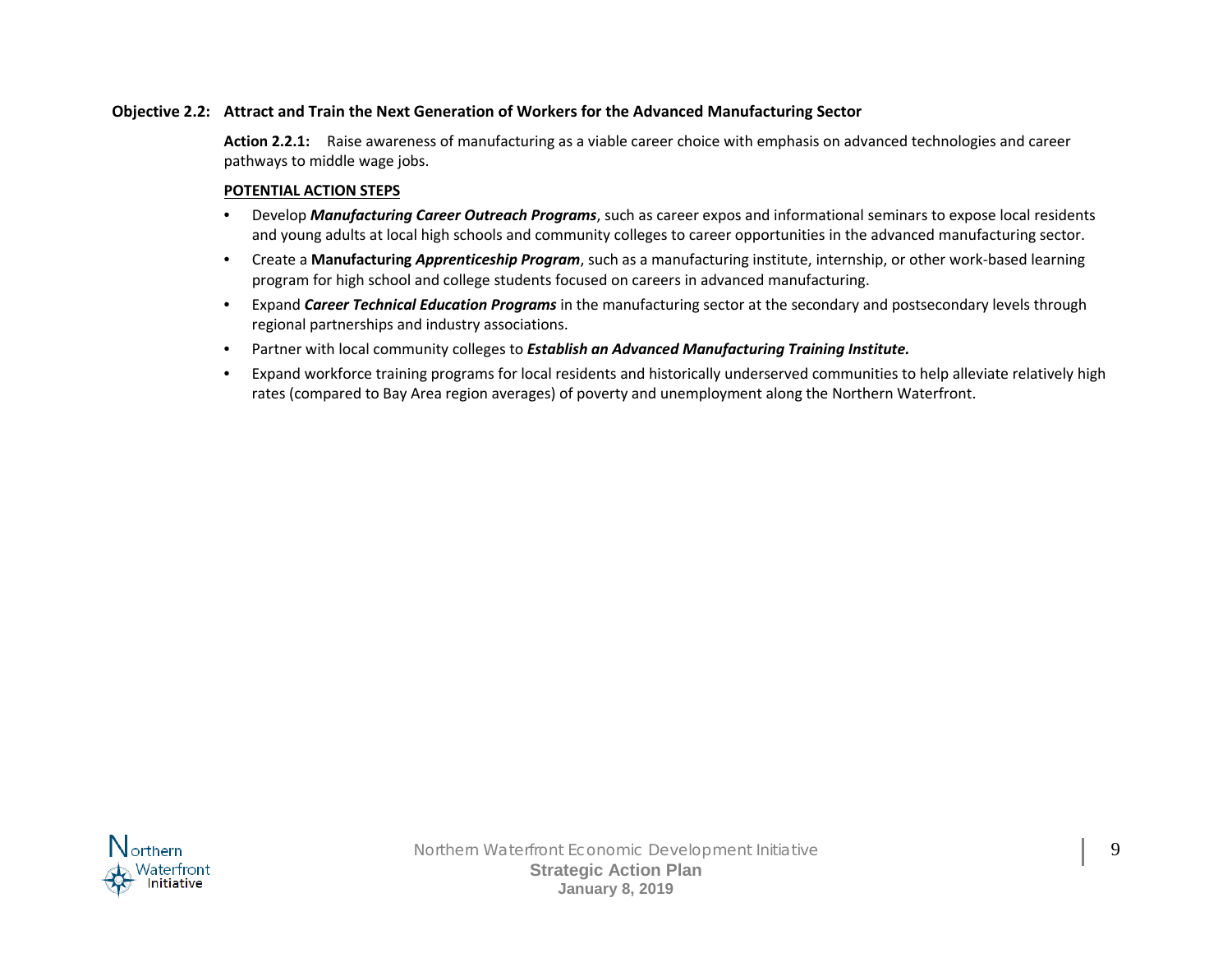# **GOAL #3: ENHANCE REGIONAL COMPETITIVENESS**

**Description:** Having development ready sites with basic infrastructure is the foundation of a competitive regional economy. Infrastructure improvements are needed to support the expansion of the manufacturing sector, including local and regional truck routes, rail access, maritime shipping, broadband internet capacity, electrical power, and sewer/water infrastructure. *"The quality of a [community's] infrastructure has a profound effect on its ability to attract development and the success of companies that choose to locate there."*[27](#page-37-23)

#### **Objective 3.1: Strengthen the Northern Waterfront as a Premier Location for Advanced Manufacturing**

**Action 3.1.1:** Maintain an adequate supply of industrial zoned land to support employment growth and business expansion and attraction.

#### **POTENTIAL ACTION STEPS**

- Develop an *Online Searchable Database* and maintain an inventory of industrial zoned land within the Northern Waterfront that includes parcel information, zoning, utilities, and other information required by site selectors, such as demographic, income, and labor force data. The database would include the number and size of parcels, vacant and underutilized sites, zoning, infrastructure capacity, rail service, and deep-water access.
- *Cleanup & Redevelop Brownfield Sites* utilizing U.S. EPA Grant Programs as seed capital. The U.S. EPA Small Business Liability Relief and Brownfield's Revitalization Act provides grant funding, including revolving loan funds, to inventory, assess, conduct reuse planning studies, and clean-up brownfield sites.
- Identify and *Designate Prime Industrial Sites As Priority Production Areas* for manufacturing and related activities.
- Explore the establishment of an *Advanced Manufacturing Innovation District* [28,](#page-37-24)[29](#page-37-25),[30](#page-37-26)

#### **Objective 3.2: Invest in Regional Transportation Infrastructure to Improve Accessibility and Goods Movement**

**Action 3.2.1:** Develop a regional multi-modal goods movement system that increases capacity and enhances connectivity in order to move raw materials and finished goods efficiently.

#### **POTENTIAL ACTION STEPS**

- Develop a *Multi-modal Goods Movement Plan* that outlines a long-range strategy and prioritizes transportation infrastructure improvements for moving goods efficiently, safely, and sustainably within and through the Northern Waterfront.
- Secure *Funding for Priority Goods Movement Infrastructure Projects***[31](#page-37-27)** by collaborating with key transportation agencies (CCTA, MTC, Caltrans, and others) on the inclusion of regional transportation projects in planning and funding documents.
- Align *Northern Waterfront Economic Development Prioritie*s *with Regional Transportation Plans and Funding Programs*, including MTC's Bay Area Goods Movement Plan and Caltrans' Goods Movement Action Plan and Freight Mobility Plan.



Northern Waterfront Economic Development Initiative 10 10 **Strategic Action Plan January 8, 2019**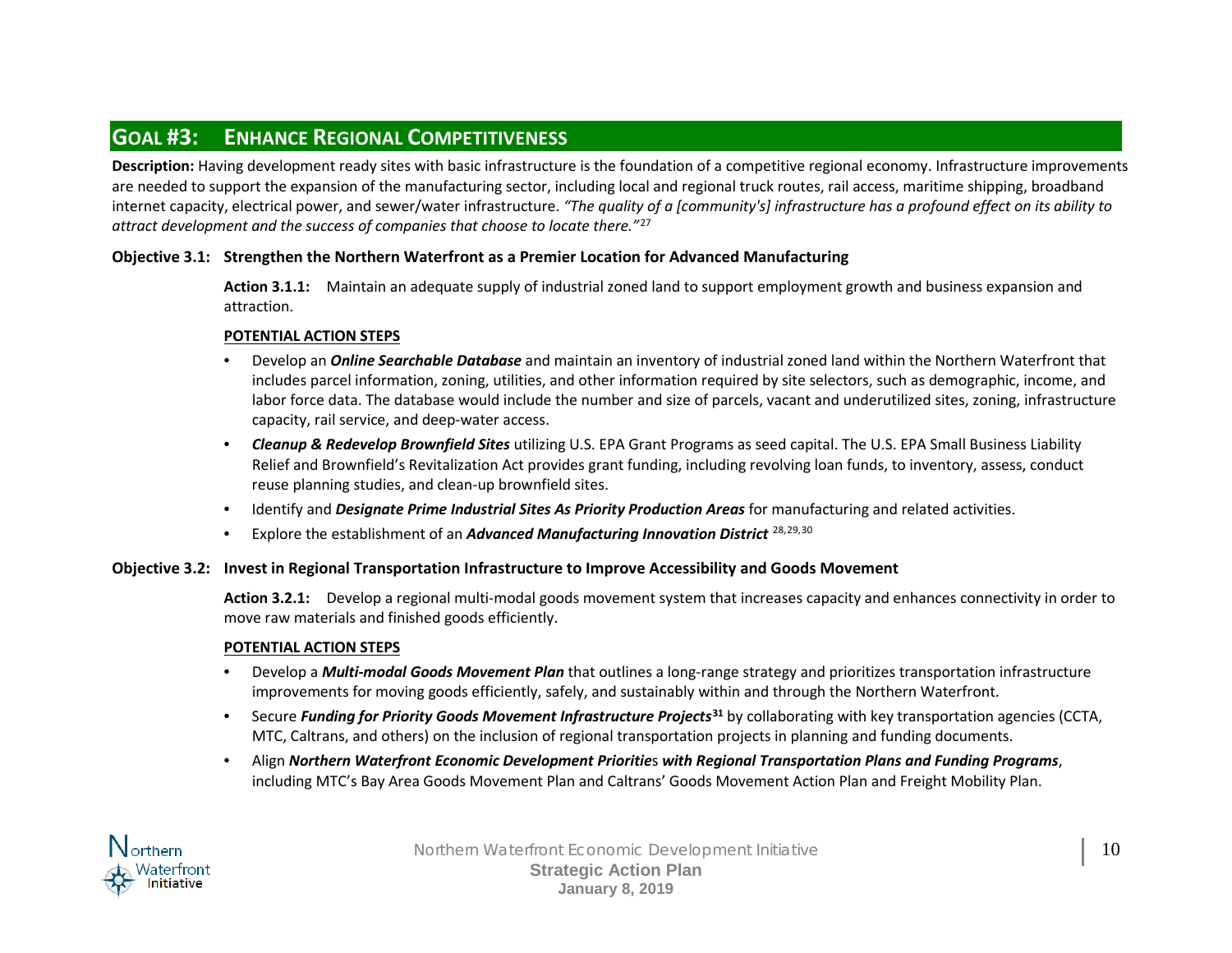- Improve *Regional Arterials and Goods Movement Networks* including Pacheco Blvd., San Pablo Ave., Cummings Skyway, Port Chicago Hwy, Loveridge Road, and Pittsburg-Antioch Hwy to improve access and circulation between employment centers and highway networks to eliminate truck traffic through residential neighborhoods.
- *Conduct a Short Line Rail Road Feasibility Study* that identifies opportunities for improved access to Class I rail lines, facilitates goods movement, eases traffic congestion on regional highways, reduces green house gas emissions, and attracts manufacturers due to the reduced cost and convenience of shipment by rail.
- *Support the U.S. Army Corps of Engineers (USACE) Dredging Plan* and improvements to the Baldwin Shipping Channel. Annual maintenance dredging is required to maintain a channel 300 feet wide and 35 feet deep. Encourage the USACE to complete the necessary feasibility, environmental, and technical studies for deepening the channel to accommodate current and future ships.
- Support **Investment in Transportation Projects** which enhance connectivity, reduce Green House Gasses, and provide alternate commute modes, including access to rail and ferry services such as the Hercules Regional Intermodal Transportation Center (which also has goods movement benefits), and other projects of regional benefit.

#### **Objective 3.3: Expand & Upgrade Utility Infrastructure to Support Business Growth**

**Action 3.3.1:** Work with utility service providers to improve regional utility infrastructure.

#### **POTENTIAL ACTION STEPS**

- Identify and *Prioritize Water and Sewer Infrastructure Projects* to support business growth and expansion, including treated water distribution and storage, untreated water supply and transport, water treatment facilities, and water quality and reliability.
- Increase the *Supply of Advanced Treated Recycled Water* available for manufacturing applications.
- *Upgrade Broadband Infrastructure* to improve capacity within the Northern Waterfront.
- Explore *Funding Mechanisms for Infrastructure Improvements*, including the establishment of a Tax Increment Financing District.

#### **Objective 3.4: Ensure that the Northern Waterfront Remains Competitive with Other Locations**

**Action 3.4.1:** Utilize targeted incentives to support business retention, expansion, and attraction.

#### **POTENTIAL ACTION STEPS**

- Establish a *Competitive Economic Development Incentive Program* that includes utility rebate/rate reduction programs from PG&E, sales and use tax exclusions, hiring credits, workforce training and job placement programs, FAR bonuses, deferral or waiver of fees, expedited permitting, and business tax exemptions. A variety of incentive programs used by local governments (such as the one offered by the City of Vacaville)<sup>[32](#page-37-28)</sup> are available through PG&E, local service districts, the Contra Costa Workforce Development Board, and the Governor's Office of Business and Economic Development (GO-Biz)<sup>33</sup>, which can be used to retain and attract manufacturing firms.
- Establish and implement an *Industrial Development Bond Program* by leveraging existing programs offered by the East Bay EDA, CALED, California Infrastructure and Economic Development Bank, and other entities.
- Actively market the Contra Costa County *Recycling Market Development Zone* low interest loan program.



Northern Waterfront Economic Development Initiative 11 11 **Strategic Action Plan January 8, 2019**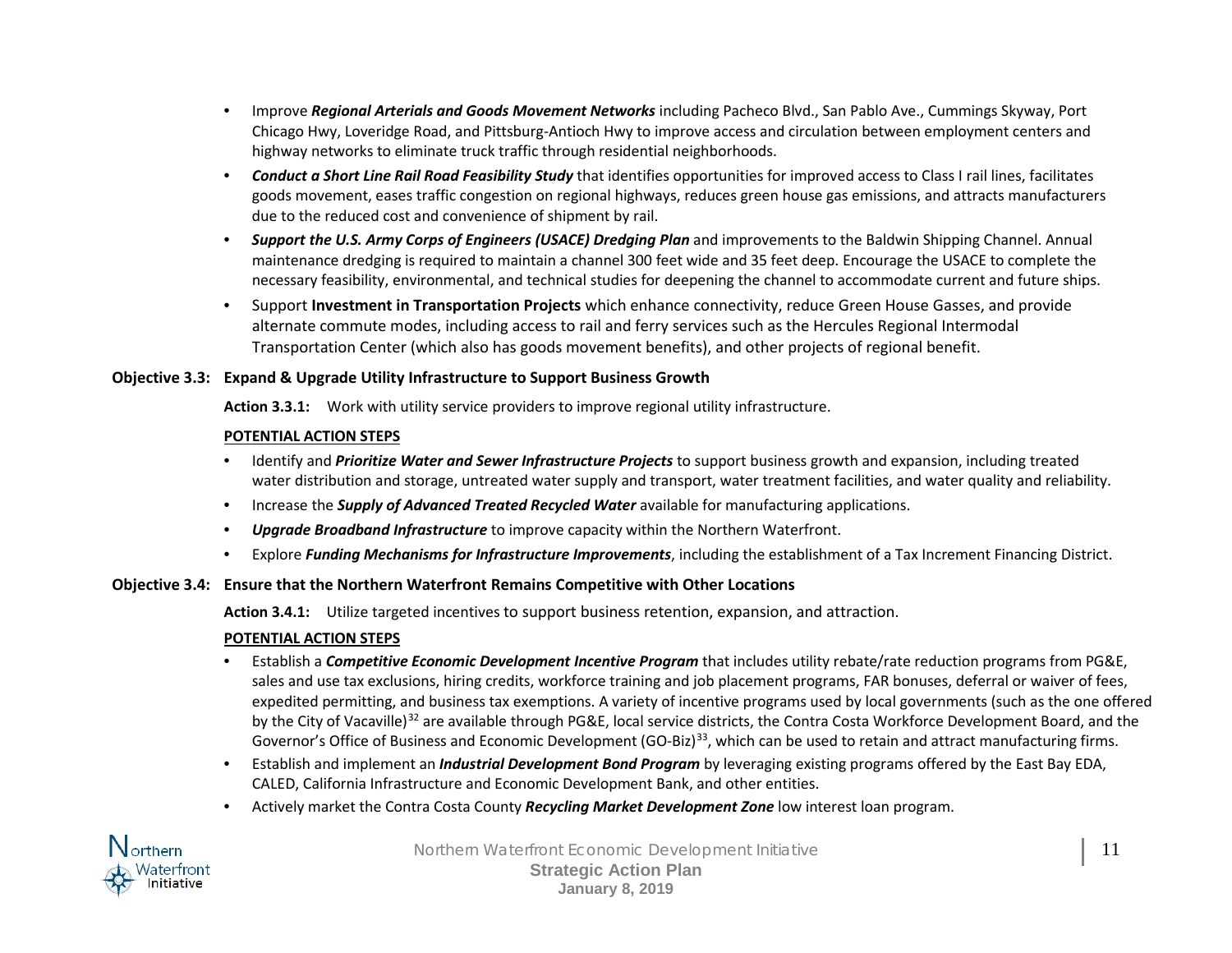# **GOAL #4: FACILITATE NEW BUSINESS FORMATION AND ENTREPRENEURSHIP**

**Description:** The role of entrepreneurs in creating new businesses is critical to local economic development success.<sup>[34](#page-37-30)</sup> Census Bureau data shows that the bulk of net new jobs are created by early-stage companies with fewer than 20 employees. Entrepreneurs face many challenges in launching and growing new businesses and need access to managerial, technical, and financial assistance and resources to support them in their endeavors. Creating a nurturing environment that cultivates and supports entrepreneurs is a key factor in promoting new business formation.<sup>[35](#page-37-31)</sup>

#### **Objective 4.1: Cultivate an entrepreneurial environment that fosters innovation and new business formation**

**Action 4.1.1:** Assist entrepreneurs in launching new businesses.

#### **POTENTIAL ACTION STEPS**

- Create affordable and flexible *Shared Co-Workspaces* with access to training and mentoring programs.
- Investigate the feasibility of establishing an *Advanced Manufacturing Incubator/Accelerator* for start-up manufacturing firms that provides low-cost space, support services, business assistance, and networking opportunities.
- Explore the opportunity for development of a *Commercial Kitchen/Food Business Incubator* like Kitchen@812 in Pinole.
- Investigate the feasibility of *Launching a Non-profit Cleantech Accelerator* like the Cleantech Open's startup accelerator, LA Cleantech Incubator<sup>36</sup>, or the North Carolina Clean Energy Technology Center.
- Actively participate in the East Bay EDA's *Annual Entrepreneurship and Innovation Awards Program*.

**Action 4.1.2:** Recruit new startup companies acquiring intellectual property developed by local research institutions.

#### **POTENTIAL ACTION STEPS**

- Proactively work with local university and research lab technology transfer offices in the early stages of a company's due diligence process to encourage companies and entrepreneurs acquiring locally developed technologies to locate in the Northern Waterfront.
- *Investigate Opportunities in Emerging Industries* such as Unmanned Aerial Vehicles (UAV) and Systems (UAS) manufacturing by leveraging the proximity of county-owned Buchanan and Byron airports, agricultural areas, and construction projects.

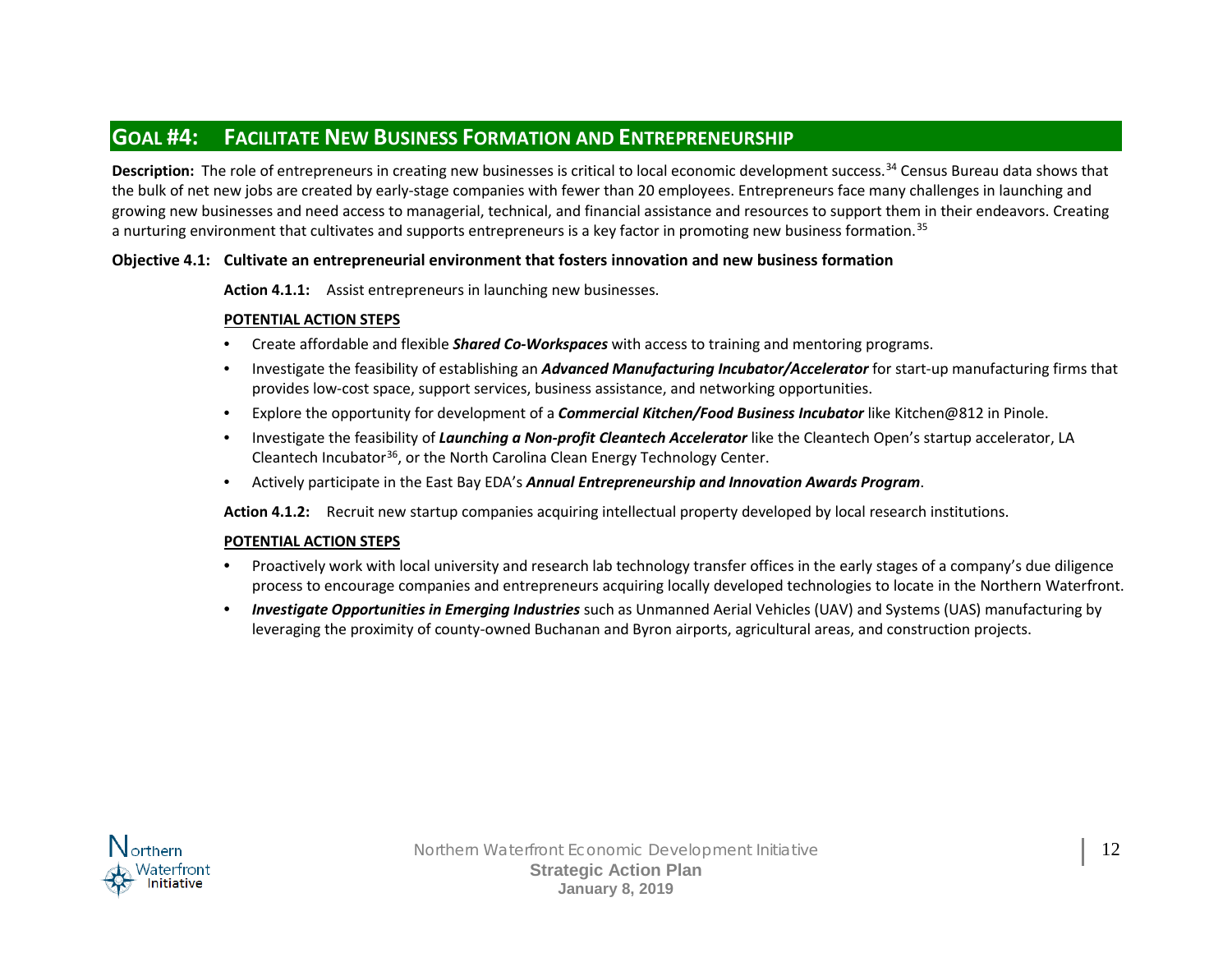# **Goal #5: ESTABLISH A REGIONAL BRAND IDENTITY TO ATTRACT NEW BUSINESS INVESTMENT**

**Description:** Business recruitment/attraction programs communicate a community's location advantages and help focus economic development efforts on companies in target industries. Place branding highlights the distinctive attributes of a place as a business location based on its assets, location, and characteristics. Successful branding puts a region's specific attributes and competitive advantages in the context of key site location requirements to attract business and industry that fit into the local economy thereby strengthening existing sectors/clusters rather than attempting to attract businesses that are not complementary.<sup>[37](#page-37-13),[38](#page-37-14)</sup> Place marketing helps to promote "the place's values and image so that potential users are fully aware of the place's distinctive advantages."[39](#page-37-32)

#### **Objective 5.1: Promote the Northern Waterfront as a Premier Location for Advanced Manufacturing**

**Action 5.1.1:** Create a Globally Recognized Brand Identity.

#### **POTENTIAL ACTION STEPS**

• Embark upon a *Unified Branding Campaign* that capitalizes on the Northern Waterfront's strategic location, proximity to major markets, transportation infrastructure, skilled workforce, industrial zoned land, and other key assets.

**Action 5.1.2:** Increase the external visibility and awareness of the Northern Waterfront.

#### **POTENTIAL ACTION STEPS**

- Develop & implement a *Regional Marketing Program* aimed at site selectors and corporate executives, to communicate the Northern Waterfront's strategic advantages and key assets.
- Develop *Marketing Materials and Tools* that include collateral marketing materials focused on target industries.
- Create a *Regional Economic Development Website* with links to individual city/county economic development websites that provides demographic, economic, real estate and other relevant site selection information for businesses.

**Action 5.1.3:** Actively Recruit Advanced Manufacturing Firms in Target Industry Clusters.

#### **POTENTIAL ACTION STEPS**

- Start a *Lead Generation Program* working with GO-Biz, Industrial Real Estate Brokers, and regional economic development organizations to identify and recruit advanced manufacturing firms in target industries.
- *Strategically Recruit Businesses in Target Clusters* including core companies, supply chain vendors, related and supporting businesses, and specialized service providers to enhance and strengthen existing clusters.
- Jointly *Participate in Selected Trade Shows and Industry Sponsored Events* focused on target industries.
- Investigate and pursue opportunities to *Attract Foreign Direct Investment* by manufacturing firms looking to establish business operations in the Bay Area/California.



Northern Waterfront Economic Development Initiative 13 13 **Strategic Action Plan January 8, 2019**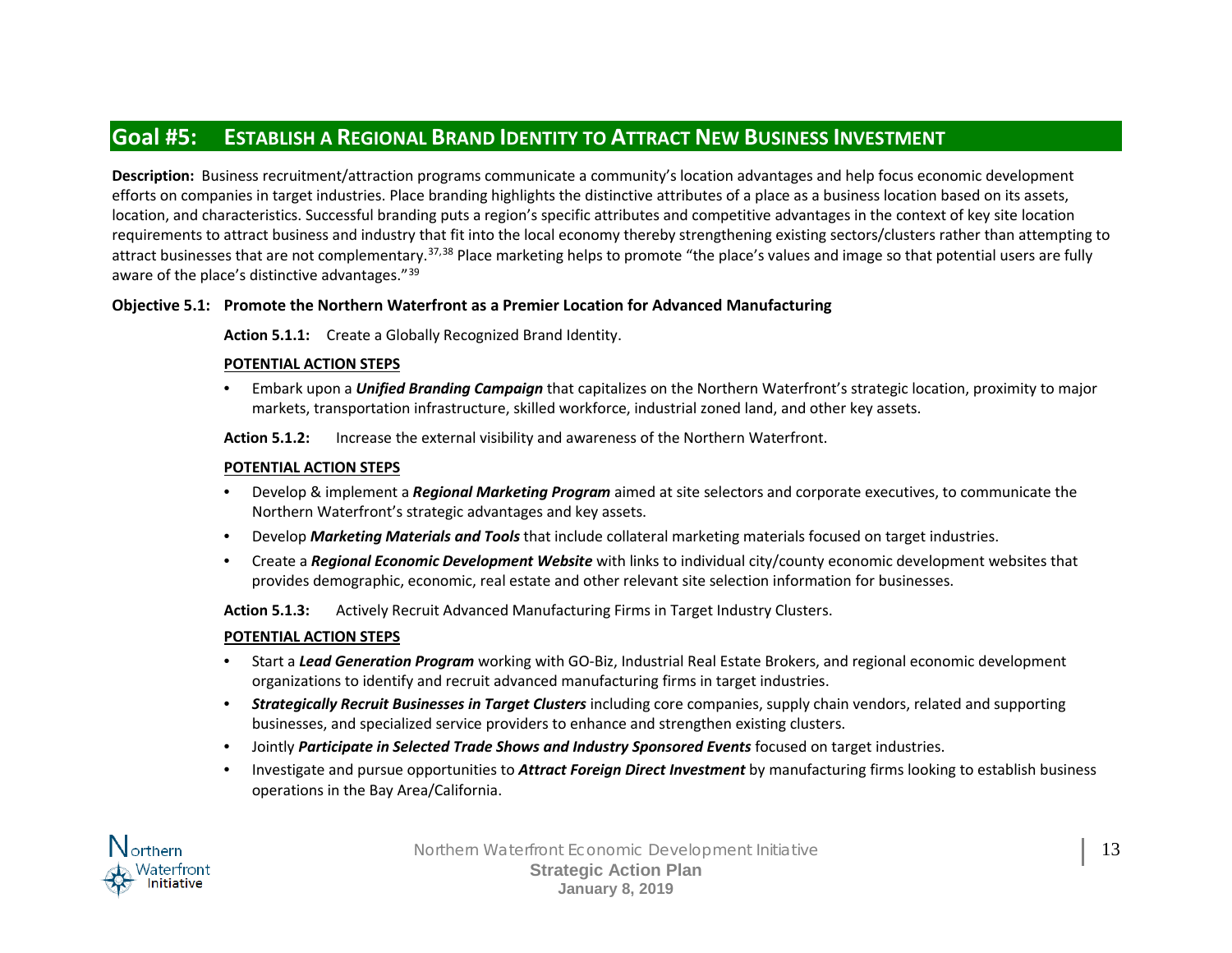# **Implementation Plan**

The following Implementation Plan highlights the key activities over the next 10 years that are considered important to the success of the NWEDI. Some actions will take longer to accomplish, but need to be started within the initial term of the SAP. The Implementation Plan includes three major elements: (1) Specific Tasks: what will be done and by whom. (2) Time Horizon: when will it be done, and (3) Resource Allocation and Potential Funding Sources: (i.e., money, staff) needed to carry out the specified tasks and activities. The Implementation Plan also includes expected outcomes that address:

- 1. Diversification of the regional economy;
- 2. Providing a foundation that promotes economic prosperity and a good quality of life for local residents;
- 3. Creating desirable places and economic opportunity;
- 4. Partnering for success

#### **Timeframe**

Anticipated timeframes required to complete the proposed actions include:

- **Short Term:** tasks that can be accomplished within 12-36 months.
- **Medium Term:** tasks that can be accomplished within a 4-10 year period.
- **Long Term:** tasks that can be accomplished within a 10-20 year period.
- **Ongoing:** activities which are continuous over the term of the Initiative.

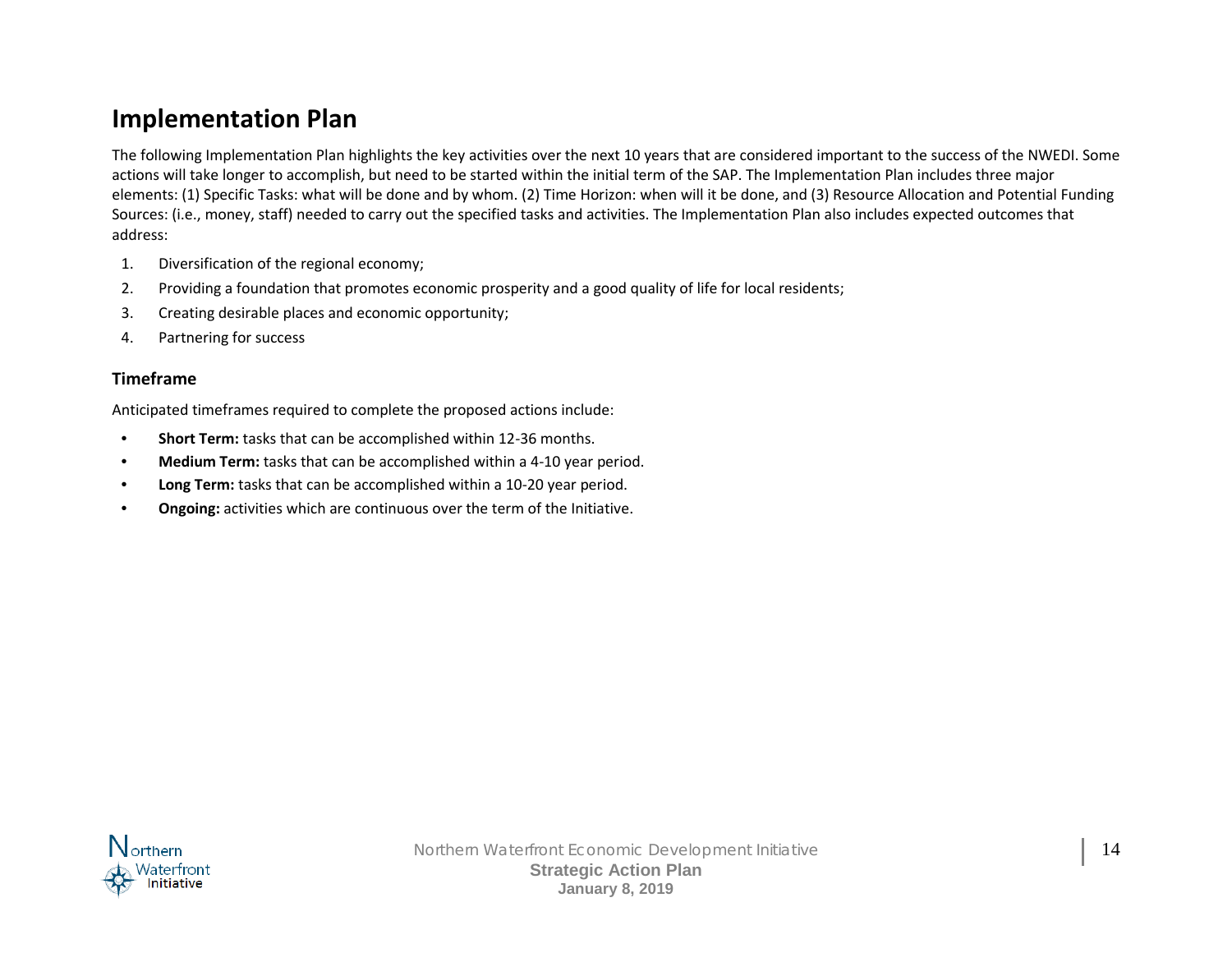# **IMPLEMENTATION PLAN**

| <b>GOAL #1: DEVELOP A SUSTAINABLE, INCLUSIVE REGIONAL ECONOMY</b> |                                                                                                                                                                 |                                                                         |                                                                |                                                                                                                           |                                            |                                                                                                                                         |
|-------------------------------------------------------------------|-----------------------------------------------------------------------------------------------------------------------------------------------------------------|-------------------------------------------------------------------------|----------------------------------------------------------------|---------------------------------------------------------------------------------------------------------------------------|--------------------------------------------|-----------------------------------------------------------------------------------------------------------------------------------------|
| <b>Objectives/Actions</b>                                         | <b>Action Steps</b>                                                                                                                                             | <b>Budget Estimate</b>                                                  | <b>Potential</b><br><b>Funding Sources</b>                     | <b>Responsible Parties</b>                                                                                                | <b>Timeframe for</b><br><b>Completion</b>  | <b>Expected Outcome(s)</b>                                                                                                              |
| Where we want to be?                                              | What steps must be taken to implement each<br>action?                                                                                                           | Resources needed to<br>implement this action?                           | How are we going to pay<br>for this action?                    | Who is responsible for taking<br>each action?                                                                             | By when will the action<br>be completed?   | What can be expected when all<br>action steps are completed?                                                                            |
|                                                                   | Objective 1.1: Promote a Business Environment that Allows the Advanced Manufacturing Sector to Flourish and Expand                                              |                                                                         |                                                                |                                                                                                                           |                                            |                                                                                                                                         |
| Action 1.1.1:                                                     | > Develop a Coordinated Regional BRE<br>Program<br>> Expand Made in Contra Costa Initiative<br>> Encourage development of Makerspaces                           | Staff and partner time                                                  | County/Cities<br><b>SBDC</b><br>Contra Costa County WDB        | Lead Agency: County/Cities<br><b>Supporting Partners:</b><br>Contra Costa SBDC, Contra<br>Costa County WDB, Manex         | <b>Short Term</b><br>Time Line: FY 2019-21 | Business growth and an<br>increase in job opportunities<br>Space for local entrepreneurs<br>to prototype and/or build their<br>products |
| Action 1.1.2                                                      | > Facilitate Cluster Development<br>> Encourage Sustainable Industries<br>> Actively Recruit Startups from labs<br>> Leverage GoMomentum Station                | Staff and partner time                                                  | County/Cities                                                  | Lead Agency: County/Cities<br><b>Supporting Partners:</b><br>Manufacturers, CCTA<br>Local university/research labs        | Ongoing<br>Time Line: FY 2019+             | Cluster awareness,<br>collaboration, and growth<br>New early stage companies                                                            |
| Action 1.1.3                                                      | > Adopt Business Friendly Policies<br>> Offer Concierge Services<br>> Develop Permitting Guides                                                                 | Staff and partner time                                                  | County/Cities                                                  | Lead Agency: County/Cities<br><b>Supporting Partners:</b><br>County Health Department<br>Fire Districts/Utility Districts | <b>Short Term</b><br>Time Line: FY 2019-20 | Business retention, expansion,<br>and attraction                                                                                        |
|                                                                   | Objective 1.2: Develop Healthy Vibrant Communities that are Safe, Sustainable and Distinctive                                                                   |                                                                         |                                                                |                                                                                                                           |                                            |                                                                                                                                         |
| Action 1.2.1                                                      | > Adopt First Source Local Hire Policy<br>> Design & Develop Job Centers                                                                                        | <b>Staff Time</b>                                                       | County/Cities                                                  | Lead Agency: County/Cities<br><b>Supporting Partners:</b><br>Contra Costa County WDB                                      | Medium Term<br>Time Line: FY 2019-25       | Reduced commuting<br>Increased business investment<br>improved job/housing balance                                                      |
| Action 1.2.2                                                      | > Foster Distinctive Communities<br>> Protect & Restore Sensitive Habitats<br>> Develop Network of Interconnected Trails<br>> Increase code enforcement efforts | Staff and partner time<br>TBD until specific projects<br>are determined | County/Cities<br>Regional, State, and<br><b>Federal Grants</b> | Lead Agency: County/Cities<br><b>Supporting Partners:</b><br>Public Works Departments,<br>Local environmental groups      | Ongoing<br>Time Line: FY 2019+             | Jobs<br>Increased business investment<br>Improved access and<br>recreation opportunities                                                |
| Action 1.2.3                                                      | > Develop Plan for Economic Resiliency                                                                                                                          | Staff and partner time                                                  | County/Cities<br><b>Federal EDA Grants</b>                     | Lead Agency: County/Cities<br><b>Supporting Partners:</b><br><b>Regional Planning Agencies</b>                            | Short Term<br>Time Line: FY 2020-21        | Ability to recover quickly from<br>economic dislocations                                                                                |

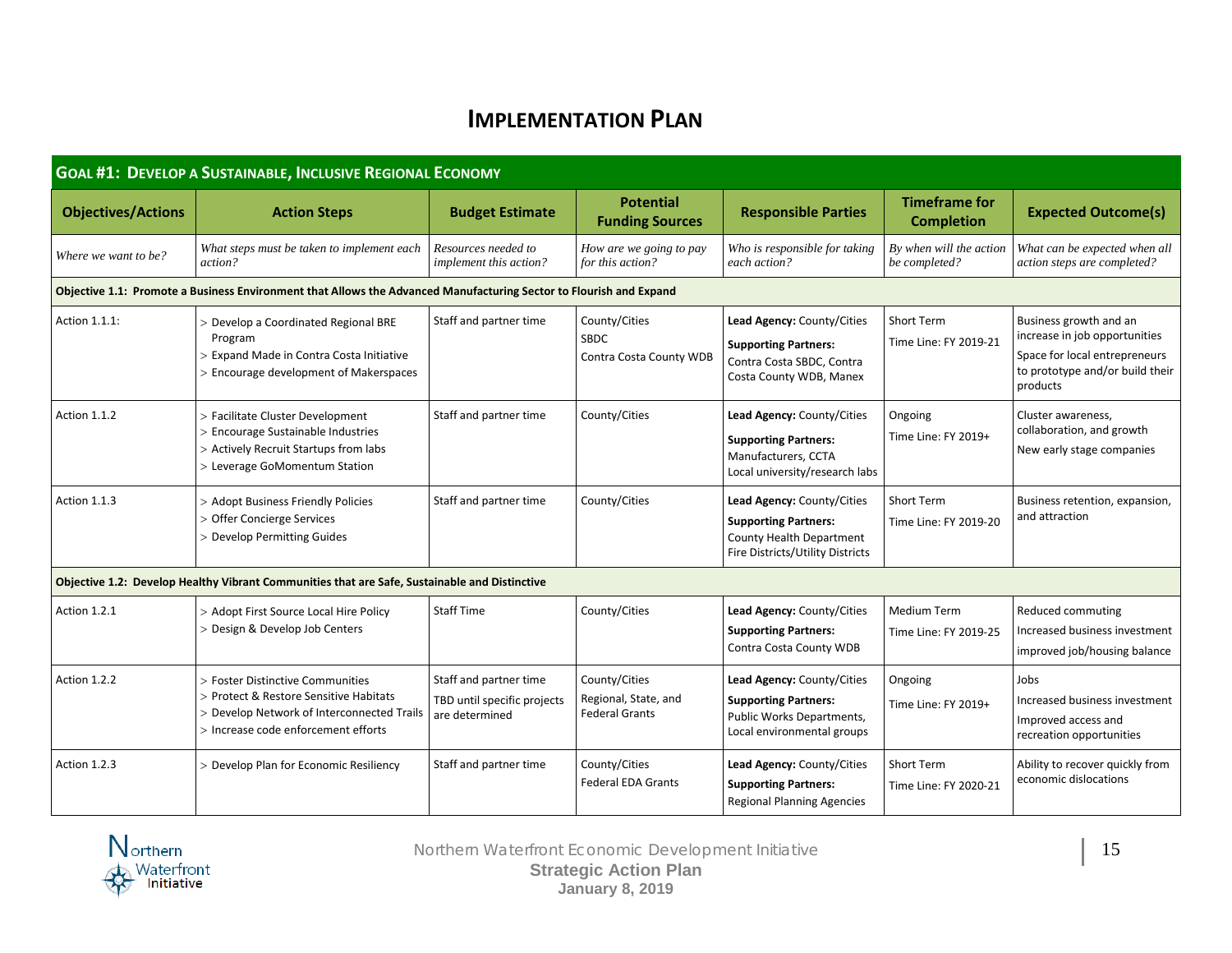| GOAL #2: CREATE A GLOBALLY COMPETITIVE WORKFORCE TO MEET INDUSTRY NEEDS AND SUPPORT THE EXPANSION OF THE ADVANCED MANUFACTURING SECTOR |                                                                                                                                                                                                   |                                               |                                              |                                                                                                                                                                                             |                                           |                                                                                           |
|----------------------------------------------------------------------------------------------------------------------------------------|---------------------------------------------------------------------------------------------------------------------------------------------------------------------------------------------------|-----------------------------------------------|----------------------------------------------|---------------------------------------------------------------------------------------------------------------------------------------------------------------------------------------------|-------------------------------------------|-------------------------------------------------------------------------------------------|
| <b>Objectives/Actions</b>                                                                                                              | <b>Action Steps</b>                                                                                                                                                                               | <b>Estimated Cost</b>                         | <b>Potential</b><br><b>Funding Sources</b>   | <b>Responsible Parties</b>                                                                                                                                                                  | <b>Timeframe for</b><br><b>Completion</b> | <b>Expected Outcome(s)</b>                                                                |
| Where we want to be?                                                                                                                   | What steps must be taken to implement<br>each action?                                                                                                                                             | Resources needed to<br>implement this action? | How are we going to pay<br>for this action?  | Who is responsible for taking<br>each action?                                                                                                                                               | By when will the<br>action be completed?  | What can be expected when all<br>action steps are completed?                              |
|                                                                                                                                        | Objective 2.1: Align Workforce Training with Industry Needs                                                                                                                                       |                                               |                                              |                                                                                                                                                                                             |                                           |                                                                                           |
| Action 2.1.1:                                                                                                                          | > Survey Advanced Manufacturing Firms<br>> Form Industry Partnerships<br>> Design & Implement a Workforce<br>Training/Job Placement Program<br>> Provide Skills Training for Incumbent<br>Workers | Staff and partner time<br>Survey: \$18,000    | Contra Costa County WDB<br><b>WIOA Funds</b> | Lead Agency: Contra Costa<br>County WDB<br><b>Supporting Partners:</b><br>Cities/County, Community<br>Colleges, EB Advanced Mfg<br>Partnership, EB Biomedical<br>Mfg Network, Manufacturers | Ongoing<br>Timeline: FY 2019+             | Skilled workforce meeting<br>industry needs<br>Higher wages and increased<br>productivity |
| Action 2.1.2                                                                                                                           | > Reduce Employment Barriers<br>> Job/Skills Training for Unemployed &<br><b>Underemployed Young Adults</b>                                                                                       | Staff and partner time                        | Contra Costa County WDB<br><b>WIOA Funds</b> | Lead Agency: Contra Costa<br>County WDB<br><b>Supporting Partners:</b><br>Community Colleges,<br>Community organizations                                                                    | Ongoing<br>Timeline: FY 2019+             | Increased job opportunities for<br>young adults                                           |
|                                                                                                                                        | Objective 2.2: Attract and Train the Next Generation of Workers for the Advanced Manufacturing Sector                                                                                             |                                               |                                              |                                                                                                                                                                                             |                                           |                                                                                           |
| Action 2.2.1                                                                                                                           | > Develop Manufacturing Outreach<br>Programs<br>> Create a Manufacturing<br>Apprenticeship Program<br>> Expand Career/Technical Ed Programs<br>> Establish an Advanced Mfg Training<br>Institute  | Staff and partner time                        | Contra Costa County WDB<br><b>WIOA Funds</b> | Lead Agency: Contra Costa<br>County WDB<br><b>Supporting Partners:</b><br>Community Colleges, High<br>Schools, ROP, Industry<br>Associations, Manufacturers                                 | Variable Timelines                        | Pipeline of young workers                                                                 |

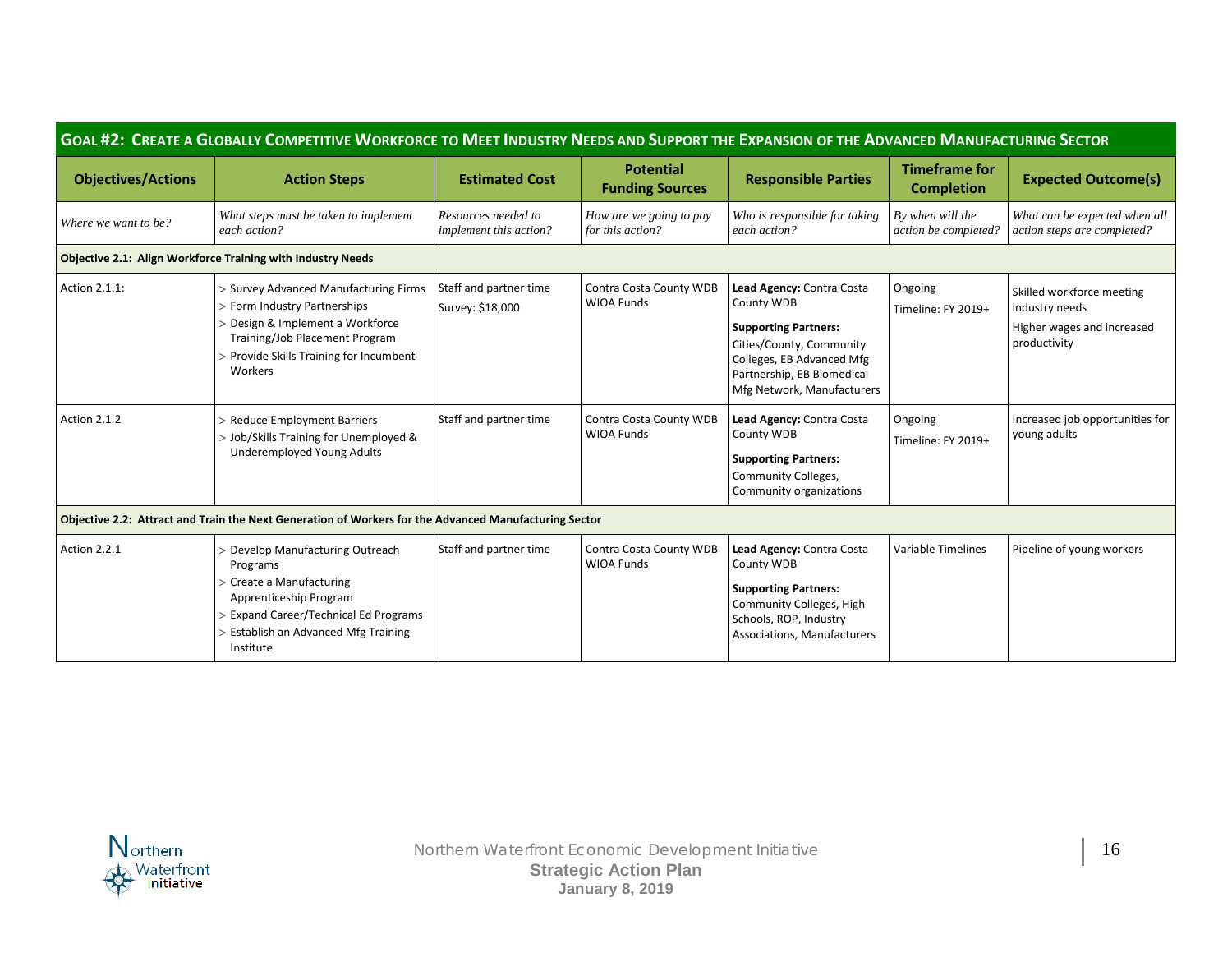| <b>GOAL #3: CREATE A BUSINESS ENVIRONMENT THAT ALLOWS MANUFACTURING FIRMS TO FLOURISH AND EXPAND</b>        |                                                                                                                                                                                                                                                                                                                                      |                                                                         |                                                                           |                                                                                                                                                      |                                           |                                                                      |
|-------------------------------------------------------------------------------------------------------------|--------------------------------------------------------------------------------------------------------------------------------------------------------------------------------------------------------------------------------------------------------------------------------------------------------------------------------------|-------------------------------------------------------------------------|---------------------------------------------------------------------------|------------------------------------------------------------------------------------------------------------------------------------------------------|-------------------------------------------|----------------------------------------------------------------------|
| <b>Objectives/Actions</b>                                                                                   | <b>Action Steps</b>                                                                                                                                                                                                                                                                                                                  | <b>Estimated Cost</b>                                                   | <b>Potential</b><br><b>Funding Sources</b>                                | <b>Responsible Parties</b>                                                                                                                           | <b>Timeframe for</b><br><b>Completion</b> | <b>Expected Outcome(s)</b>                                           |
| Where we want to be?                                                                                        | What steps must be taken to implement<br>each action?                                                                                                                                                                                                                                                                                | Resources needed to<br>implement this action?                           | How are we going to pay<br>for this action?                               | Who is responsible for taking<br>each action?                                                                                                        | By when will the<br>action be completed?  | What can be expected when all<br>action steps are completed?         |
|                                                                                                             | Objective 3.1: Strengthen the Northern Waterfront as a Premier Location for Advanced Manufacturing                                                                                                                                                                                                                                   |                                                                         |                                                                           |                                                                                                                                                      |                                           |                                                                      |
| Action 3.1.1:                                                                                               | > Create Online Searchable Database<br>> Cleanup & Redevelop Brownfield Sites<br>> Designate Priority Production Areas<br>> Explore creation of a Manufacturing<br><b>Innovation District</b>                                                                                                                                        | Staff and partner time                                                  | County/Cities<br>U.S. EPA Brownfields Grant<br>Programs                   | Lead Agency: County/Cities<br><b>Supporting Partners:</b><br><b>EB Biomedical Manufacturing</b><br>Network, EB Advanced<br>Manufacturing Partnership | Variable timelines                        | New business investment and<br>iobs                                  |
| Objective 3.2: Invest in Regional Transportation Infrastructure to Improve Accessibility and Goods Movement |                                                                                                                                                                                                                                                                                                                                      |                                                                         |                                                                           |                                                                                                                                                      |                                           |                                                                      |
| Action 3.2.1                                                                                                | > Multi-modal Goods Movement Plan<br>> Secure Funding for Priority Goods<br>Movement Infrastructure<br>> Align NWEDI Priorities with Regional<br>Transportation Plans & Funding<br>> Improve Regional Arterials & Goods<br><b>Movement Networks</b><br>> Short Line Rail Road Feasibility Study<br>> Support the USACE Dredging Plan | Staff and partner time<br>TBD until specific projects<br>are determined | County/Cities<br><b>CCTA</b><br><b>MTC</b><br><b>Federal/State Grants</b> | Lead Agency: County/Cities<br><b>Supporting Partners: CCTA,</b><br>MTC, Caltrans, USACE                                                              | Variable timelines                        | Growth of existing businesses<br>New business investment and<br>iobs |
|                                                                                                             | Objective 3.3: Expand & Upgrade Utility Infrastructure to Support Business Growth                                                                                                                                                                                                                                                    |                                                                         |                                                                           |                                                                                                                                                      |                                           |                                                                      |
| Action 3.3.1                                                                                                | > Identify & Prioritize Water & Sewer<br>Infrastructure Projects<br>> Increase Supply of Advanced Treated<br>Recycled Water<br>> Upgrade Broadband Infrastructure<br>> Investigate Financing Alternatives                                                                                                                            | Staff and partner time<br>TBD until specific projects<br>are determined | County/Cities<br><b>Special Districts</b><br><b>Utility Companies</b>     | Lead Agency: Water/<br>Wastewater Districts,<br>County/Cities<br><b>Supporting Partners: CCTA,</b><br>PG&E, Water/Wastewater<br>Districts, ISPs      | Variable timelines                        | Business growth & expansion                                          |
|                                                                                                             | Objective 3.4: Ensure that the Northern Waterfront Remains Competitive with Other Locations                                                                                                                                                                                                                                          |                                                                         |                                                                           |                                                                                                                                                      |                                           |                                                                      |
| Action 3.4.1                                                                                                | > Establish an Incentive Program<br>> Establish & Implement an Industrial<br>Development Bond Program<br>> Promote RMDZ Financing Program                                                                                                                                                                                            | Staff and partner time<br>TBD                                           | County/Cities<br>East Bay EDA                                             | Lead Agency: County/Cities<br><b>Supporting Partners: East</b><br>Bay EDA                                                                            | Variable timelines                        | New business investment and<br>jobs                                  |

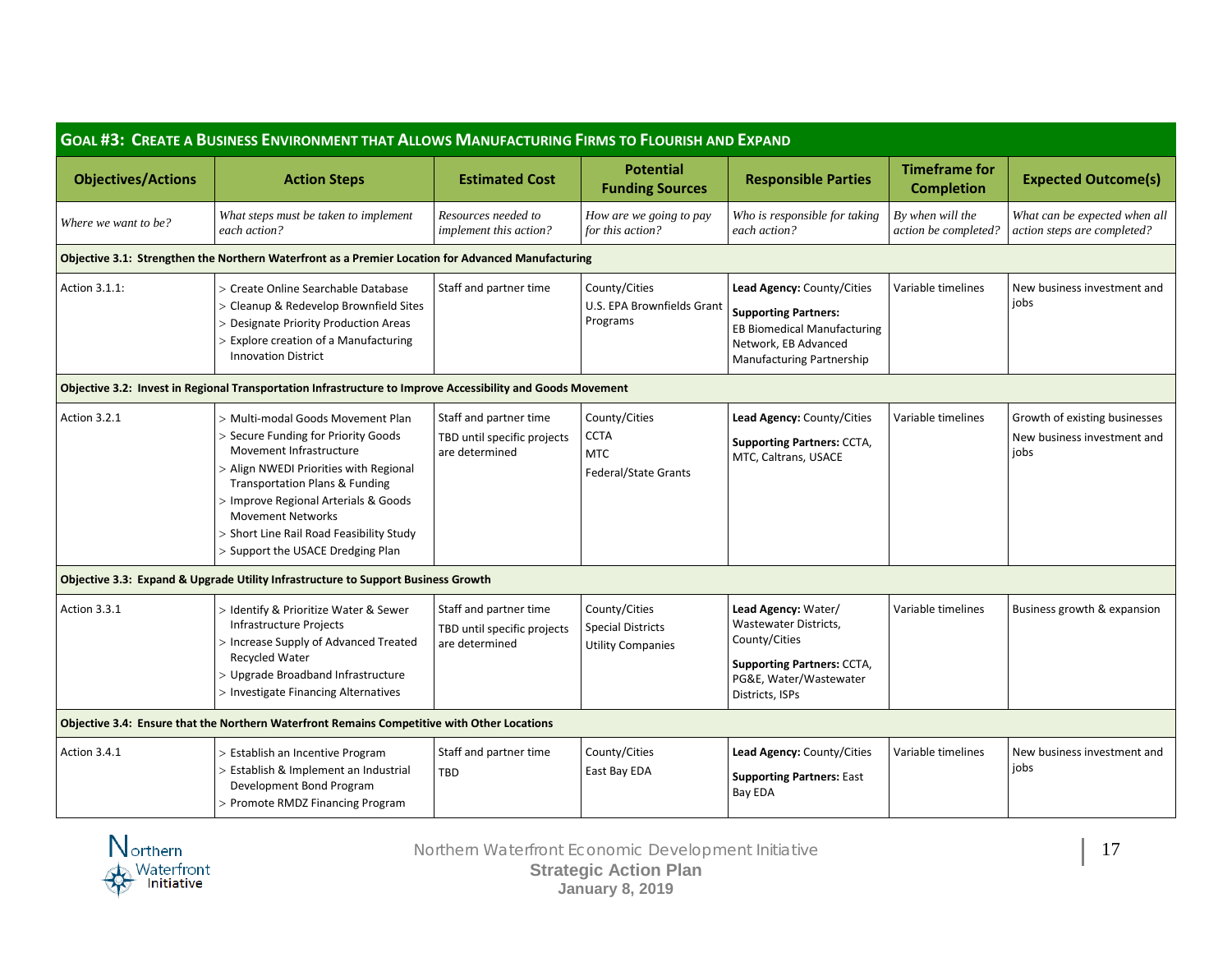| <b>GOAL #4: FACILITATE NEW BUSINESS FORMATION AND ENTREPRENEURSHIP IN THE MANUFACTURING SECTOR</b>         |                                                                                                                                                                                                                                                                                                                                               |                                               |                                             |                                                                               |                                           |                                                                                                                 |  |
|------------------------------------------------------------------------------------------------------------|-----------------------------------------------------------------------------------------------------------------------------------------------------------------------------------------------------------------------------------------------------------------------------------------------------------------------------------------------|-----------------------------------------------|---------------------------------------------|-------------------------------------------------------------------------------|-------------------------------------------|-----------------------------------------------------------------------------------------------------------------|--|
| <b>Objectives/Actions</b>                                                                                  | <b>Action Steps</b>                                                                                                                                                                                                                                                                                                                           | <b>Estimated Cost</b>                         | <b>Potential</b><br><b>Funding Sources</b>  | <b>Responsible Parties</b>                                                    | <b>Timeframe for</b><br><b>Completion</b> | <b>Expected Outcome(s)</b>                                                                                      |  |
| Where we want to be?                                                                                       | What steps must be taken to implement<br>each action?                                                                                                                                                                                                                                                                                         | Resources needed to<br>implement this action? | How are we going to pay<br>for this action? | Who is responsible for taking<br>each action?                                 | By when will the<br>action be completed?  | What can be expected when all<br>action steps are completed?                                                    |  |
| Objective 4.1: Cultivate an Entrepreneurial Environment that Fosters Innovation and New Business Formation |                                                                                                                                                                                                                                                                                                                                               |                                               |                                             |                                                                               |                                           |                                                                                                                 |  |
| Action 4.1.1:                                                                                              | > Create Shared Co-Workspaces<br>> Investigate Feasibility of an Advanced<br>Manufacturing Incubator/Accelerator<br>> Explore Development of a Commercial<br>Kitchen/Food Business Incubator<br>> Investigate Feasibility of a Non-profit<br>Cleantech Accelerator<br>> Participate in Annual Entrepreneurship<br>& Innovation Awards Program | Staff and partner time<br>TBD                 |                                             | Lead Agency: County/Cities<br><b>Supporting Partners:</b><br>EBEDA, WDB, SBDC | Variable Timelines                        | Increase in entrepreneurial<br>activity, business start-ups, and<br>jobs<br>Advancement of target<br>industries |  |
| Action 4.1.2                                                                                               | > Work with Local University & Research<br>Lab Technology Transfer Offices<br>> Investigate Opportunities in Emerging<br>Industries                                                                                                                                                                                                           | Staff and partner time                        |                                             | Lead Agency: County/Cities<br>Supporting Partners: UCB,<br>LBNL, LLNL, Sandia | Ongoing<br>Timeline: FY 2019+             | Attraction of entrepreneurs,<br>new business start-ups, and<br>new technologies                                 |  |

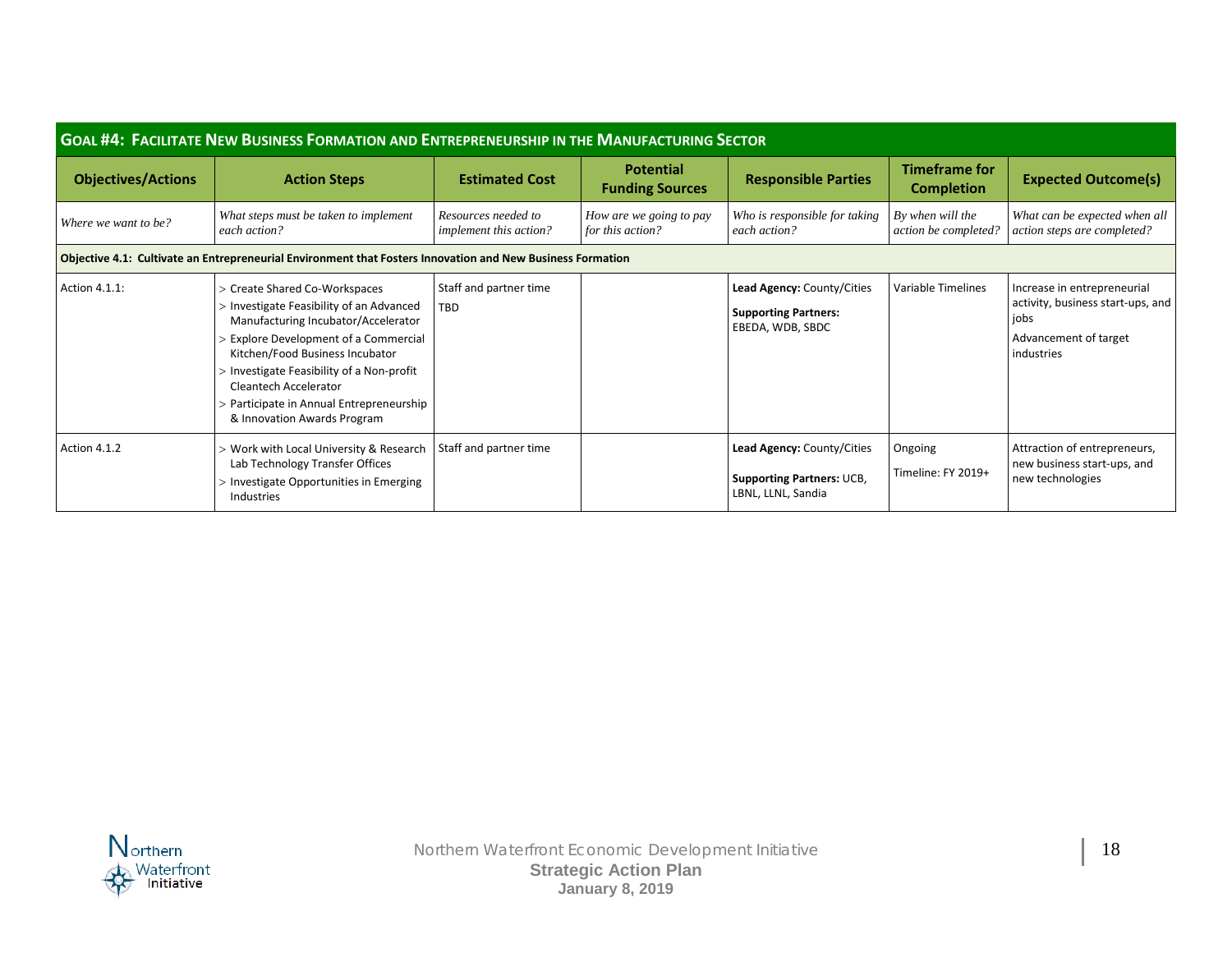| <b>GOAL #5: ESTABLISH A REGIONAL BRAND IDENTITY TO ATTRACT NEW BUSINESS INVESTMENT</b>              |                                                                                                                                                                                                                            |                                               |                                             |                                                                                                                    |                                           |                                                                                                                |  |
|-----------------------------------------------------------------------------------------------------|----------------------------------------------------------------------------------------------------------------------------------------------------------------------------------------------------------------------------|-----------------------------------------------|---------------------------------------------|--------------------------------------------------------------------------------------------------------------------|-------------------------------------------|----------------------------------------------------------------------------------------------------------------|--|
| <b>Objectives/Actions</b>                                                                           | <b>Action Steps</b>                                                                                                                                                                                                        | <b>Estimated Cost</b>                         | <b>Potential</b><br><b>Funding Sources</b>  | <b>Responsible Parties</b>                                                                                         | <b>Timeframe for</b><br><b>Completion</b> | <b>Expected Outcome(s)</b>                                                                                     |  |
| Where we want to be?                                                                                | What steps must be taken to implement<br>each action?                                                                                                                                                                      | Resources needed to<br>implement this action? | How are we going to pay<br>for this action? | Who is responsible for taking<br>each action?                                                                      | By when will the<br>action be completed?  | What can be expected when all<br>action steps are completed?                                                   |  |
| Objective 5.1: Promote the Northern Waterfront as a Competitive Location for Advanced Manufacturing |                                                                                                                                                                                                                            |                                               |                                             |                                                                                                                    |                                           |                                                                                                                |  |
| Action 5.1.1:                                                                                       | > Embark Upon a Unified Branding<br>Campaign                                                                                                                                                                               | Staff and partner time                        | County/Cities                               | Lead Agency: County/Cities<br><b>Supporting Partners:</b>                                                          | Ongoing<br>Timeline: FY 2019+             | Globally recognized brand<br>identity for the Northern<br>Waterfront                                           |  |
| Action 5.1.2                                                                                        | > Develop & implement a Regional<br>Marketing Program<br>> Develop Marketing Materials & Tools<br>> Create a Regional Economic<br>Development Website                                                                      | Staff time                                    | County/Cities                               | Lead Agency: County/Cities                                                                                         | Ongoing<br>Timeline: FY 2019+             | Awareness of the Northern<br>Waterfront as a competitive<br>location for advanced mfg<br><b>New Businesses</b> |  |
| Action 5.1.3                                                                                        | > Start a Lead Generation Program<br>> Strategically Recruit Businesses in<br><b>Target Clusters</b><br>> Participate in Selected Trade Shows &<br><b>Industry Sponsored Events</b><br>> Attract Foreign Direct Investment | Staff and partner time                        | County/Cities                               | Lead Agency: County/Cities<br><b>Supporting Partners: East</b><br>Bay EDA, GO-Biz, Industrial RE<br><b>Brokers</b> | Ongoing<br>Timeline: FY 2019+             | New Business Investment<br>Increase in jobs                                                                    |  |

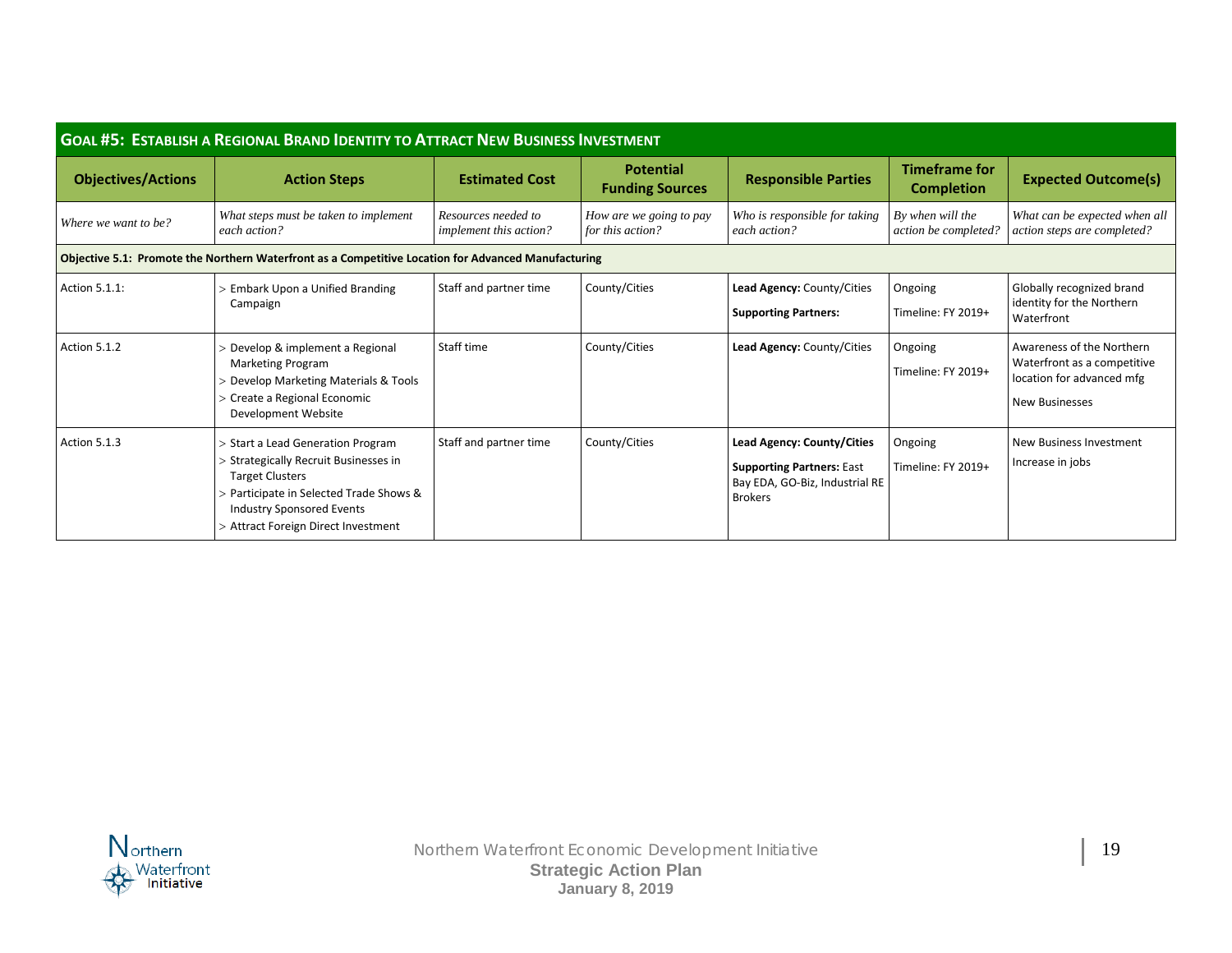# **MONITORING SUCCESS**

Metrics are critical to the successful outcome of establishing the Northern Waterfront as a competitive location for advanced manufacturing jobs. Therefore, performance measures should be adopted to monitor the progress being made toward achieving the identified goals and objectives.

### **Performance Measures**

There are a number of indicators that can be used to measure the Northern Waterfront's progress in achieving its economic development goals. Tracking these indicators on a regular basis will provide insight into the progress of the regional economy. The following economic indicators can be used as a yardstick for evaluating progress:

**Economic Indicators Report** – baseline economic indicators to monitor the performance of the regional economy include:

- **Employment growth by industry**. This information can be obtained from the California Employment Development Department's Labor Market Information Division (see [www.labormarketinfo.edd.ca.gov\)](https://www.labormarketinfo.edd.ca.gov/).
- **Office and industrial space availability & cost**. Office and industrial space vacancy and lease rates can be obtained from local commercial and industrial real estate brokers. The Building Department can provide information about building permits.

**Implementation Status & Outcomes Report** – expected outcomes identified in the Plan should be monitored on a periodic basis to ensure that the goals and objectives are being accomplished. Indicators include:

- **Businesses Assisted,** including the number of businesses visited and assisted, as part of the BRE Program.
- **New Business Formations and Attraction**. The county/city clerk's office can provide information on the number of new business licenses added, fictitious business name certificates filed, and types of businesses.
- **Business Dynamics Indicators** that show business formation rates, growth, survival, and competitiveness. Measures include counts and trends in the number of small businesses, new business starts, number of employees, and business survival rates.

**Socio-Economic/Quality of Life Indicators** – GIS mapping is critical for visualizing data spatially.

- Changes in the number/percentage of households living in poverty
- Percentage of unemployed
- Income levels
- For the metrics above, changes affecting disadvantaged or historically underserved communities relative to the population as a whole.

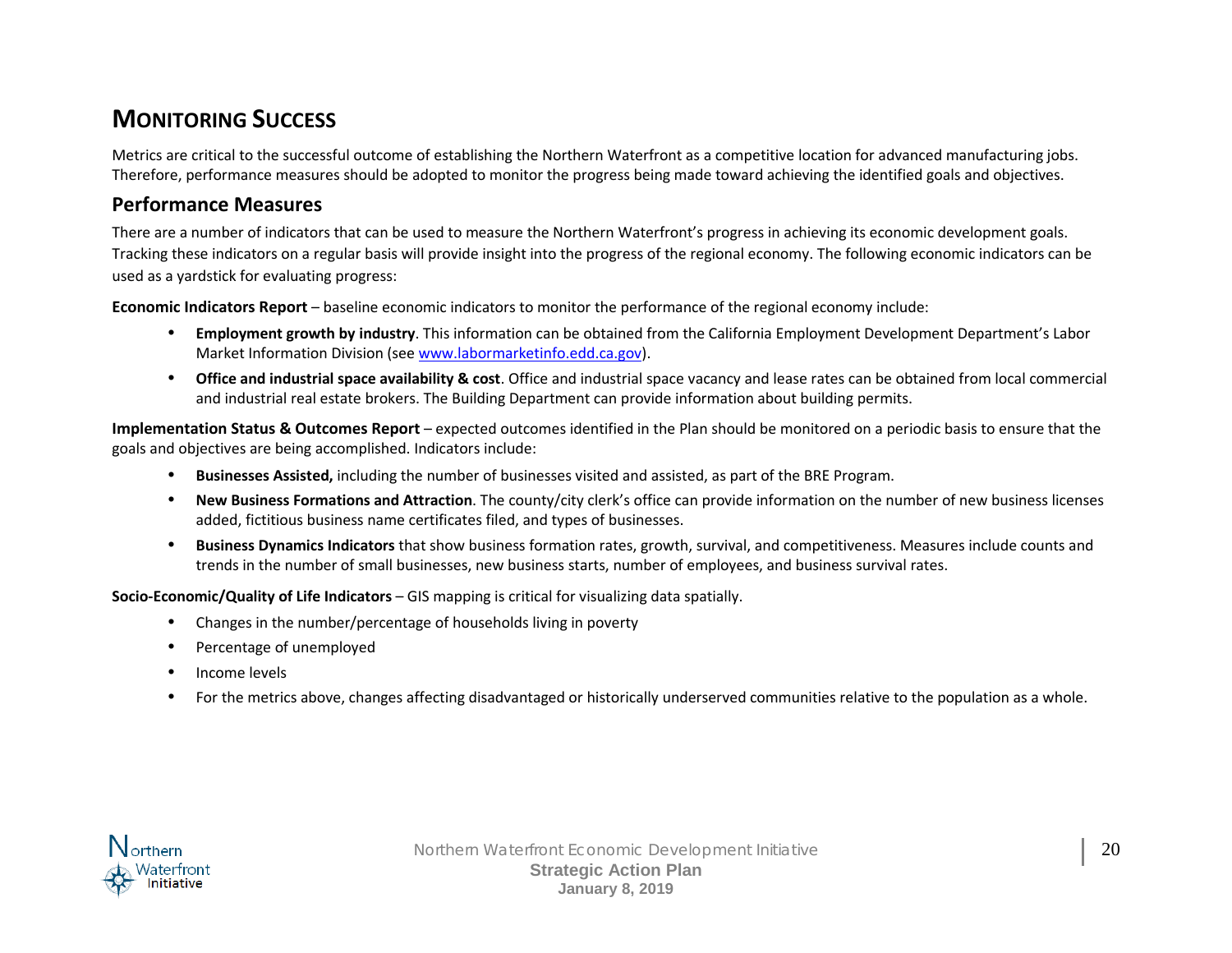# **Re-Evaluating Priorities over Time**

Progress in completing actions should be evaluated on an annual basis. An annual report provides a mechanism for making modifications, if necessary, to the Plan. Within the next five years, economic conditions will likely change and new opportunities may arise. While the overall objectives of the economic development strategy may not change over the next five years, the county/cities should reassess their priorities in light of changing conditions and emerging opportunities.

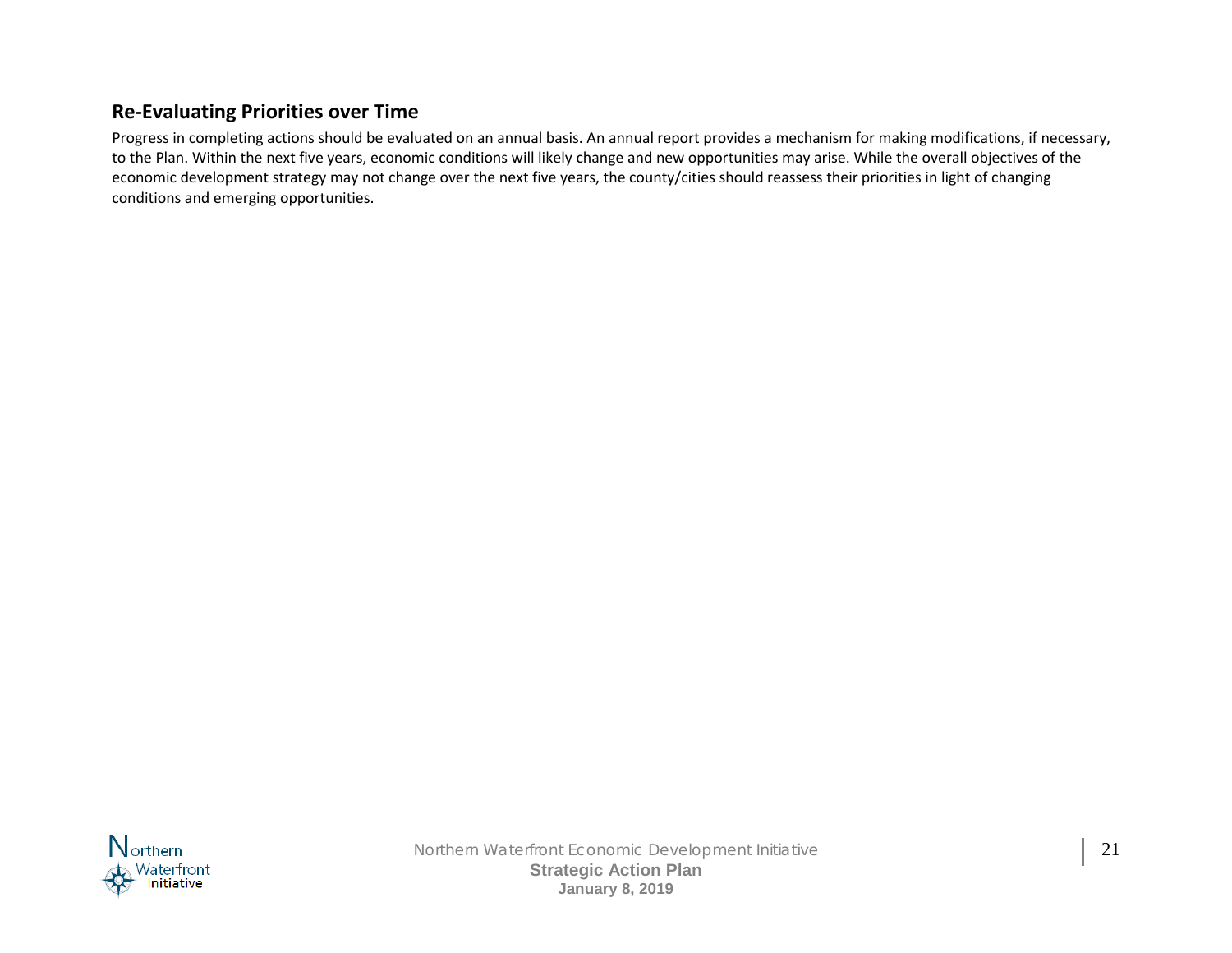# **APPENDIX**



Northern Waterfront Economic Development Initiative  $\begin{array}{|c|c|c|c|}\n\hline\n&22\n\end{array}$ **Strategic Action Plan January 8, 2019**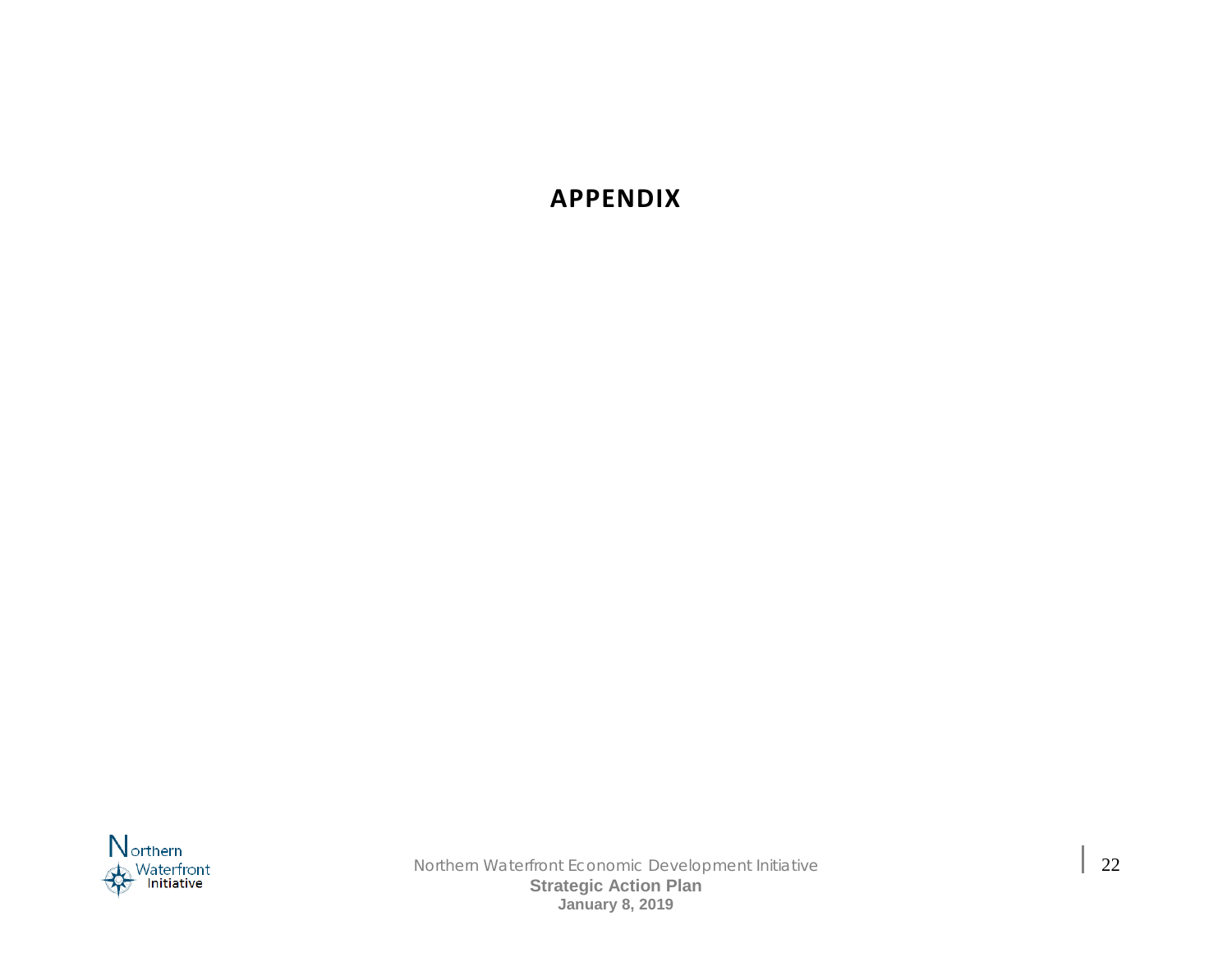# **MANUFACTURING BASE**

# **Historical Legacy**

The Northern Waterfront's industrial heritage extends back more than 100 years. The industrial belt appeared along the banks of the Sacramento River beginning in the 1870s. Resource-based industries dominated the region during the late-19<sup>th</sup> century and early-20<sup>th</sup> century with the processing of agriculture products, metal ores, crude oil, sugar, cement, chemicals, lumber, and other natural resources. By 1906, some forty factories had opened along the river's shoreline, including more than a half-dozen of the largest factories of their kind in the country at that time. By 1920 the docks along the Northern Waterfront carried over half the tonnage on San Francisco Bay. Edged out by Alameda County in the 1920s in the value of its output, Contra Costa did much better than its Bay Area rivals during the Great Depression and by 1940 was the second county in the state in value of industrial output.<sup>[40](#page-37-33)</sup> Waterfront industries grew to become the dominant employment sector in Contra Costa County through the early 1960's. Over the past 50plus years, manufacturing employment has declined as the county's traditional industries matured and the economy transitioned to become more service sector oriented. As manufacturing firms closed, industrial land was repurposed for residential, commercial, and other uses.

# **REGIONAL CHALLENGES & OPPORTUNITIES**

A comprehensive economic base analysis was conducted of the manufacturing sector to evaluate its composition, size, growth rate, specialization, and emerging trends. A detailed SWOT analysis was also conducted to identify key assets, strengths, weaknesses, opportunities, and challenges.[41](#page-37-34) These earlier background studies have been updated to reflect current conditions.

# **Assets and Competitive Advantages**

The Northern Waterfront has a number of important assets that speak to the region's unique assets and competitive advantages<sup>[42](#page-37-35),[43](#page-37-36)</sup> including a deepwater shipping channel, marine terminals, two Class 1 railroad lines, freeway access, proximity to workforce housing, electric power generating capacity, industrial zoned land, a skilled workforce, an existing base of manufacturing companies, and proximity to growing markets in the Bay Area and Northern California. An East Bay innovation eco-system that includes research labs such as Lawrence Livermore National Laboratory, Sandia National Labs, Lawrence Berkeley National Laboratory, Joint BioEnergy Institute, Energy Biosciences Institute, and Cyclotron Road supports the manufacturing sector.

# **Emerging Opportunities**

In recent years, new opportunities for manufacturing employment have risen as global trends, market forces, and new technologies converge, presenting a unique opportunity for the Northern Waterfront to become a 21<sup>st</sup> century economic asset. Manufacturing is being reshaped by the adoption of advanced manufacturing processes and shifting global value chains.<sup>[44](#page-37-37)</sup>

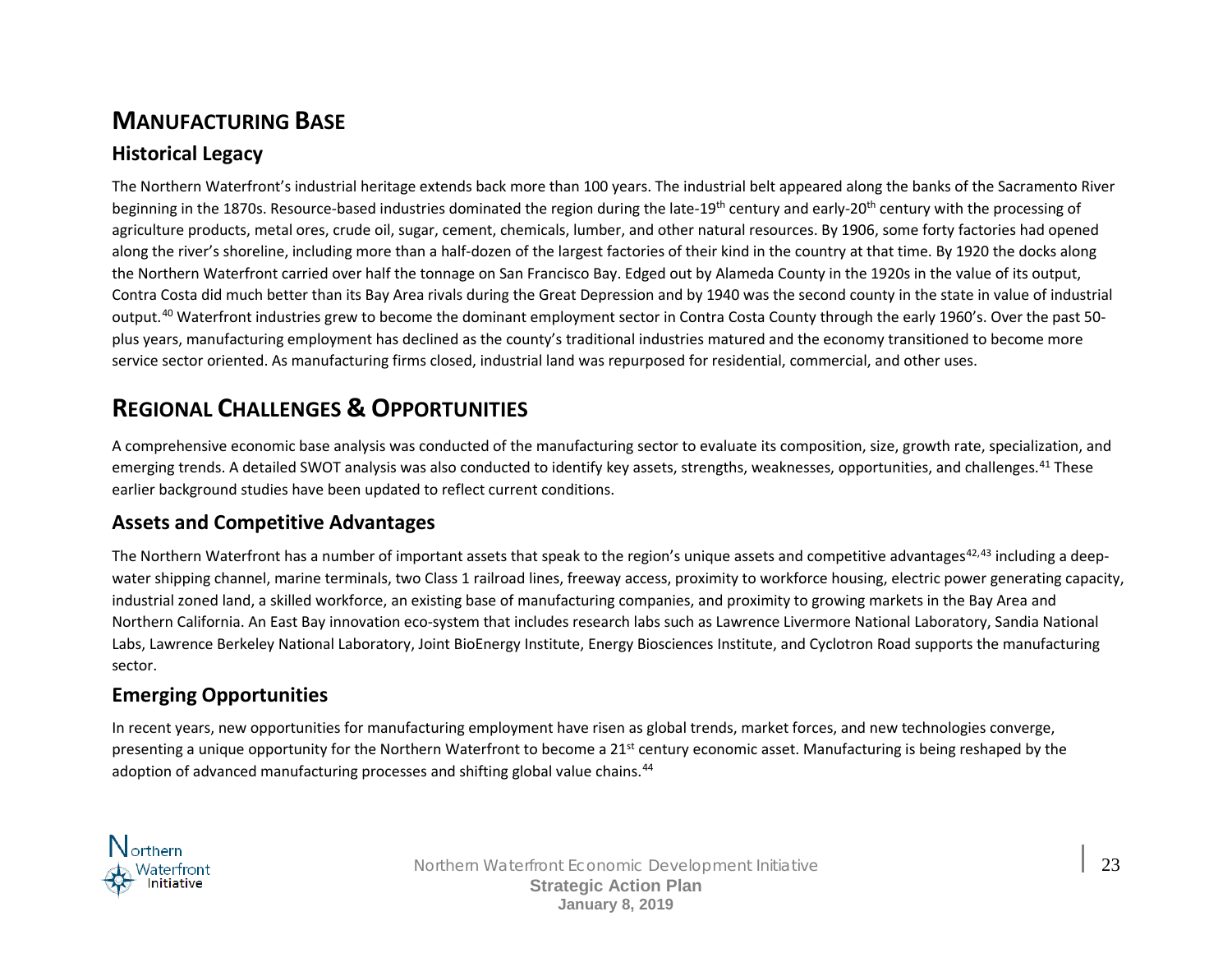# **Economic Significance of the Manufacturing Sector**

The manufacturing sector is important to the Northern Waterfront regional economy. It is the sixth largest employment sector with over 6,680 workers and average wages well above the county's median household income. In 2017, the Northern Waterfront accounted for 44.8% of the county's manufacturing jobs and 35.4% of the county's gross regional product (GRP). While industrial land uses constitute a small percentage of the total number of taxable parcels, their assessed value makes up a significant portion of the local tax base. In addition, local spending by the manufacturing sector generates additional demand for goods and services, thereby creating employment in other sectors of the economy. Annual capital spending on repairs and upgrades provides on-going jobs in the construction and maintenance sectors. When an enterprise purchases goods and services from other businesses, it generates an indirect jobs impact, or multiplier effect. According to the National Association of Manufacturers, the job multiplier for the manufacturing sector nationally is 1.58. The local job multiplier for the Northern Waterfront's manufacturing sector is 1.37. That means a typical manufacturing facility that employs 100 people actually supports 137 jobs, 100 direct jobs and another 37 indirect jobs in other sectors, including professional services, utilities, transportation, financial services, wholesale and retail suppliers, and construction. Although the number of direct manufacturing jobs may be declining, the number of indirect jobs necessary to supply, support, and serve the manufacturing sector is expected to increase as factories become more advanced.<sup>[45](#page-37-38)</sup>

The Northern Waterfront has a diversified manufacturing base with firms spread across 18 subsectors. The six largest subsectors (petroleum refining, food processing, primary metals, computers & electronic products, chemicals, and fabricated metal products) account for almost 70% of the total







Source: Emsi 2018.1 QCEW Employees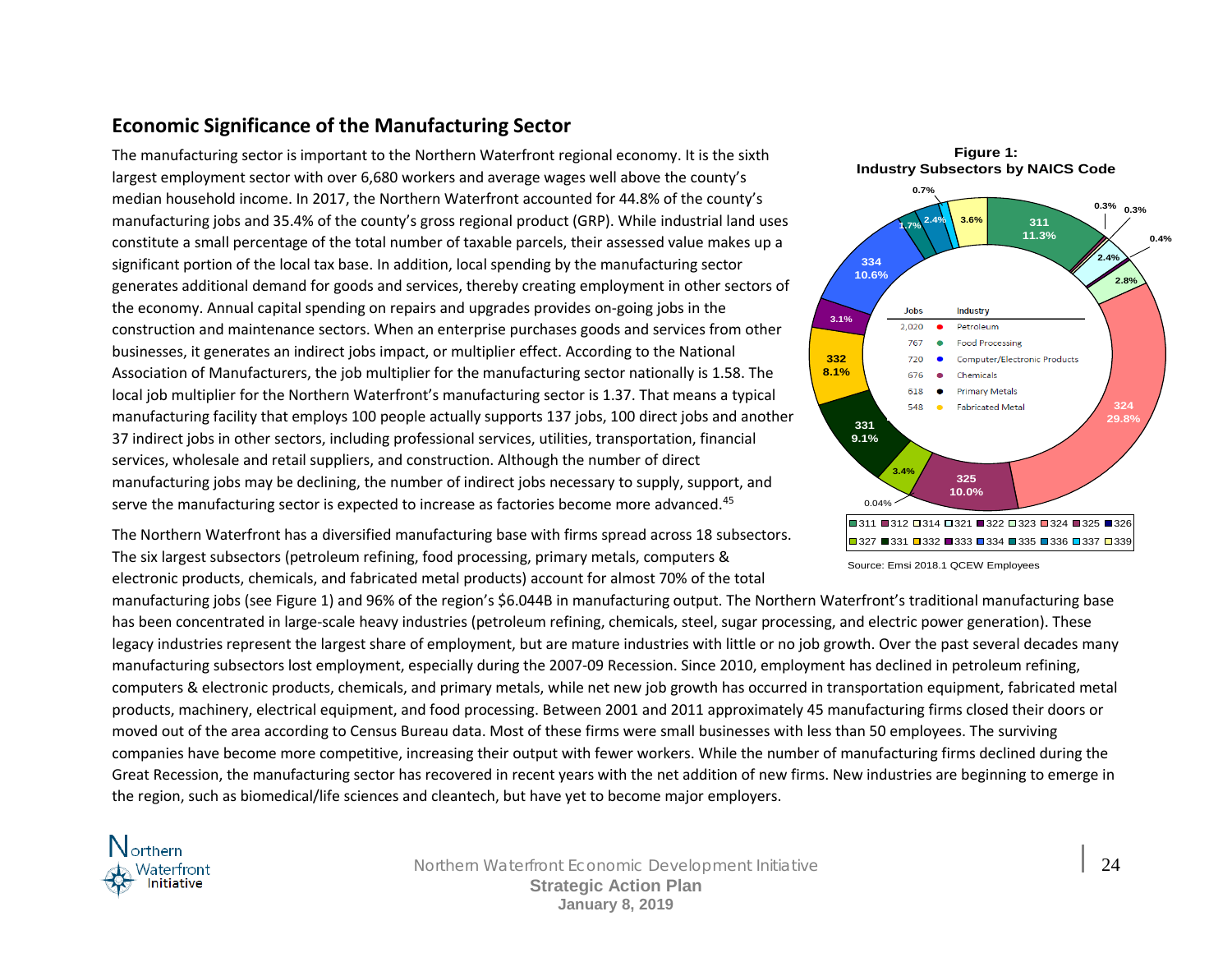Small- and medium-sized business enterprises (SMEs) comprise almost 97% of the total manufacturing establishments, and account for over 82% of all manufacturing employment. Small manufacturing firms often lack sufficient financing, manufacturing capacity, capital equipment, expertise, and experience—especially compared to large manufacturers—to improve their competitiveness in areas ranging from innovation and product improvement, to business development and modernization.

### **Regional Specialization**

The Northern Waterfront's core strengths include older legacy industries, which represent the past, as well as new emerging industries that represent the region's future. By building on its competitive advantages the Northern Waterfront can develop a strong vibrant economy that creates middle wage job opportunities for local residents.

Regional specialization is traditionally identified by measuring the region's employment concentration in an industry compared to its concentration nationwide. This measure is commonly referred to as a location quotient (LQ) and is measured on a scale where zero indicates no employment for that industry in the region, and an LQ of 1.0 indicates that the region's employment concentration is similar to the national average. When the proportion of regional employment in an industry exceeds the national average it indicates regional specialization and is considered to be an economic strength. LQs of 1.25 or higher are indicators of traded industries that sell to larger markets outside the region bringing new dollars into the local economy. Thirteen manufacturing subsectors in the Northern Waterfront have LQs above 1.0 (see Table 1).

Another factor in determining an industry's importance to the region is its relative size compared to other sectors. Industries with high employment represent industries that are important to a region and may have a competitive advantage over other locations. Nine of the thirteen industries with high LQs also have relatively high employment levels. These nine industries include food processing, diversified manufacturing sectors such as building materials, industrial machinery, and instruments, and legacy industries (petroleum refining, chemicals, steel fabrication). Most of the industries in the Northern Waterfront with high LQs and high employment represent mature legacy industries that while important to the local economy are not expected to generate significant, if any, employment growth.

A third criteria includes emerging new industries with high employment growth, which represent the region's future. Industries with low LQs but high employment growth may be indicators of emerging new growth industries. These industries could form the core industries of several industry clusters that will drive future job growth in the manufacturing sector along the Northern Waterfront. Six industries have low LQs, but high employment growth, including HVAC equipment, electronic components, electrical equipment, motor vehicles, and aerospace parts. Other new emerging industries in the East Bay, such as autonomous vehicles, cleantech, and electric cars, are also potential target industries for the Northern Waterfront. These industries represent potential growth sectors for the Northern Waterfront that if properly supported could be future drivers of the regional economy. Potential target industries for the Northern Waterfront are identified in Figure 2. These emerging sectors could form the core of several industry clusters.

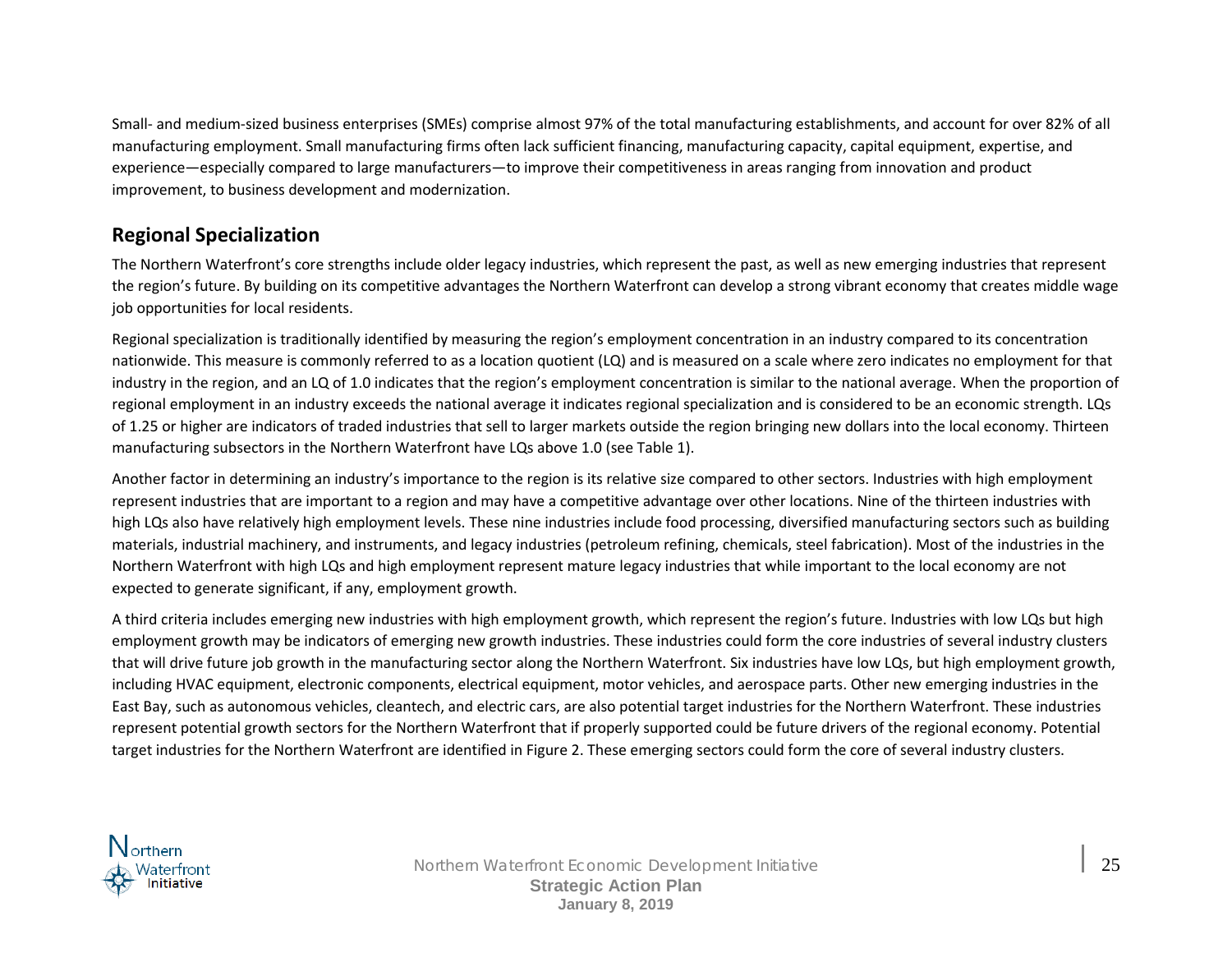

#### **Figure 2: Manufacturing Employment Concentration**

#### **Advanced Manufacturing**

Review of national studies on advanced manufacturing found that advanced manufacturing is defined by the type of product or process by which products are made. Other definitions include the use of new or improved materials or the use of a specialized skilled workforce required to make the product. While it is possible for a manufacturing firm to be advanced by performing well on any one of the four indicators, the more advanced firms are those that employ all four characteristics. The most advanced manufacturing firms make "extensive use of computer, high-precision, and information technologies integrated with a high-performance workforce in a production system capable of furnishing a heterogeneous mix of products in small or large volumes with both the efficiency of mass production and the flexibility of custom manufacturing in order to respond quickly to customer demands."<sup>[46](#page-37-39)</sup> The shift toward advanced manufacturing, while improving industry's productivity and competitiveness, is not expected to create large numbers of new jobs as the labor-intensive industries of the past, but instead will require a more specialized, higher skilled workforce. Advanced industries are extraordinarily productive and provide high-quality economic opportunities for workers.<sup>[47](#page-37-40)</sup> The advanced manufacturing sector will need science, technology, engineering and mathematics workers (STEM) workers, as well as production workers, and installation, maintenance, and repair workers.



Northern Waterfront Economic Development Initiative 26 **Strategic Action Plan January 8, 2019**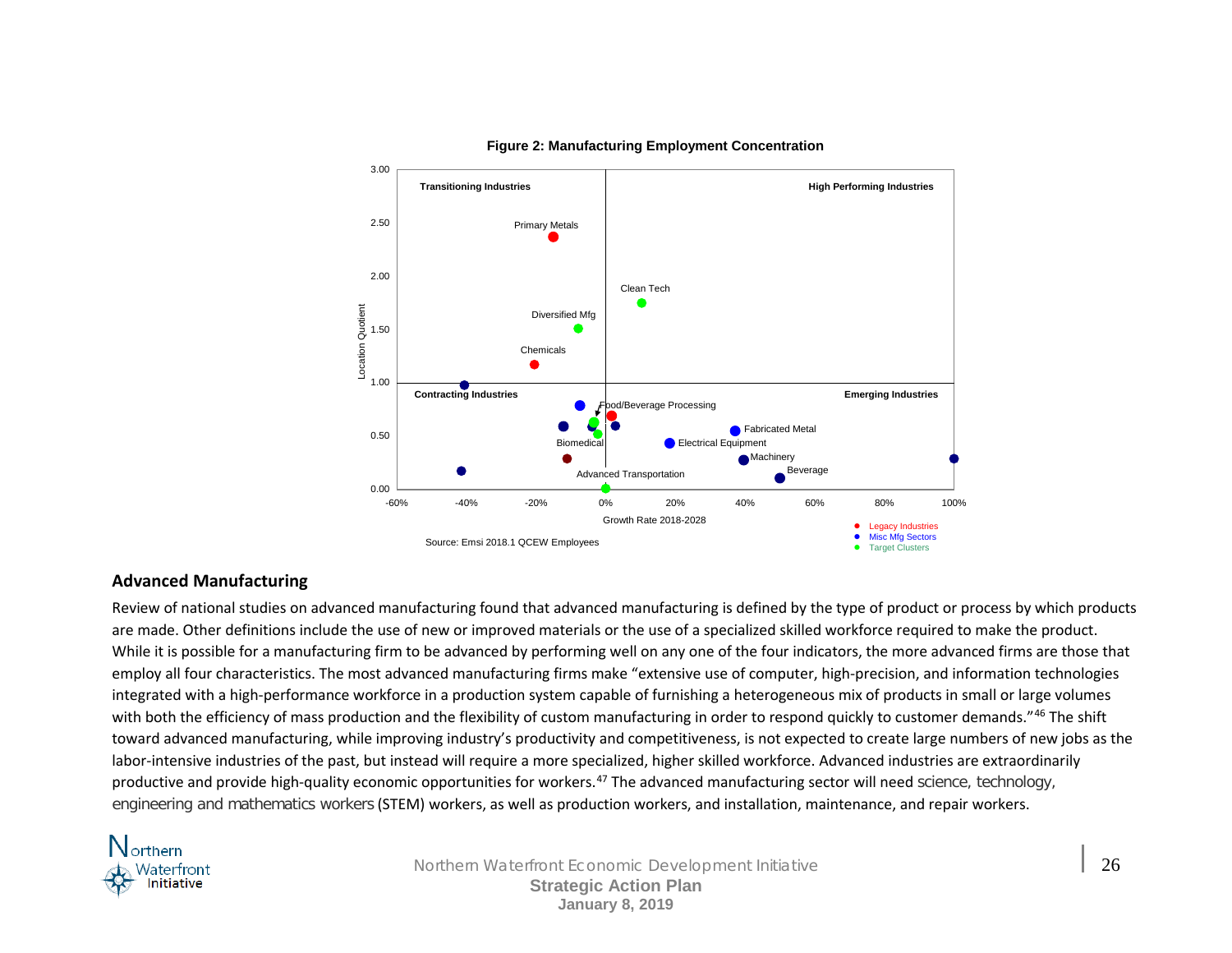|              |                                                    | <b>Northern Waterfront</b> |             |                                  | <b>East Bay</b> |
|--------------|----------------------------------------------------|----------------------------|-------------|----------------------------------|-----------------|
| <b>NAICS</b> | <b>Description</b>                                 | LQ                         | <b>Jobs</b> | <b>Job Growth</b><br>2018 - 2028 | LQ              |
| 3113         | <b>Sugar &amp; Confectionery Products</b>          | 6.82                       | 361         | (32%)                            | 3.26            |
| 3115         | Dairy Products                                     | 2.28                       | 234         | 22%                              | 0.71            |
| 3116         | <b>Meat Processing</b>                             | 0.12                       | 42          | 64%                              | 0.23            |
| 3118         | <b>Bakeries &amp; Tortillas</b>                    | 0.19                       | 41          | (2%)                             | 1.92            |
| 3119         | Other Food Manufacturing                           | 0.40                       | 63          | 21%                              | 0.92            |
| 3121         | <b>Beverage Manufacturing</b>                      | 0.12                       | 21          | 33%                              | 1.59            |
| 3149         | <b>Other Textile Product Mills</b>                 | 0.47                       | 21          | 5%                               | 0.57            |
| 3219         | Other Wood Products                                | 0.93                       | 149         | 24%)                             | 0.48            |
| 3231         | <b>Printing &amp; Related Activities</b>           | 0.61                       | 185         | (2%)                             | 0.73            |
| 3241         | Petroleum Refining                                 | 23.53                      | 1,880       | (38%)                            | 4.76            |
| 3251         | <b>Basic Chemicals</b>                             | 2.85                       | 303         | 46%)                             | 0.51            |
| 3254         | Pharmaceutical & Medicine                          | 0.56                       | 115         | (9%)                             | 1.81            |
| 3255         | Paint, Coating, & Adhesive                         | 1.94                       | 86          | (23%)                            | 0.33            |
| 3256         | Soap, Cleaning Compound, & Toilet                  | 0.54                       | 41          | 15%                              | 1.36            |
| 3259         | <b>Other Chemical Products</b>                     | 1.58                       | 92          | (24%)                            | 0.61            |
| 3273         | <b>Cement and Concrete Products</b>                | 0.69                       | 94          | 14%                              | 0.53            |
| 3274         | Lime and Gypsum Products                           | 11.29                      | 115         | (3%)                             | 2.64            |
| 3311         | Iron & Steel Mills                                 | 10.86                      | 617         | 24%                              | 1.04            |
| 3321         | Forging & Stamping                                 | 0.72                       | 49          | 22%                              | 0.42            |
| 3323         | Architectural & Structural Metals                  | 0.72                       | 191         | 12%                              | 0.85            |
| 3324         | Boiler, Tank, & Shipping Container                 | 1.77                       | 113         | 38%                              | 0.37            |
| 3327         | <b>Machine Shops</b>                               | 0.79                       | 195         | 27%                              | 1.06            |
| 3329         | <b>Other Fabricated Metal Products</b>             | 0.12                       | 22          | (5%)                             | 0.21            |
| 3332         | <b>Industrial Machinery</b>                        | 1.73                       | 138         | 35%                              | 5.20            |
| 3334         | HVAC & Commercial Refrigeration Equip              | 0.68                       | 63          | 35%                              | 0.37            |
| 3342         | <b>Communications Equipment</b>                    | 1.10                       | 65          | (83%)                            | 1.42            |
| 3343         | Audio & Video Equipment                            | 3.04                       | 41          | (17%)                            | 3.05            |
| 3344         | Semiconductor/Electronic Components                | 0.19                       | 48          | 50%                              | 2.16            |
| 3345         | <b>Instruments</b>                                 | 1.78                       | 500         | 55%)                             | 2.13            |
| 3353         | <b>Electrical Equipment</b>                        | 0.57                       | 56          | 46%                              | 0.63            |
| 3359         | <b>Other Electrical Equipment &amp; Components</b> | 0.63                       | 60          | (65%)                            | 1.35            |
| 3362         | Motor Vehicle Body & Trailer                       | 0.81                       | 89          | 49%                              | 0.12            |
| 3363         | <b>Motor Vehicle Parts</b>                         | 0.07                       | 31          | (13%)                            | 0.04            |
| 3364         | Aerospace Product and Parts                        | 0.14                       | 49          | 55%                              | 0.11            |
| 3371         | Furniture & Cabinets                               | 0.13                       | 22          | 14%                              | 0.42            |
| 3391         | Medical Equipment & Supplies                       | 0.71                       | 158         | (13%)                            | 1.90            |
| 3399         | Other Miscellaneous Manufacturing                  | 0.44                       | 87          | 10%                              | 0.47            |

**Table 1: Local Specialization by Manufacturing Industry Group - 2018**

Source: Emsi 2018.1 QCEW Employees

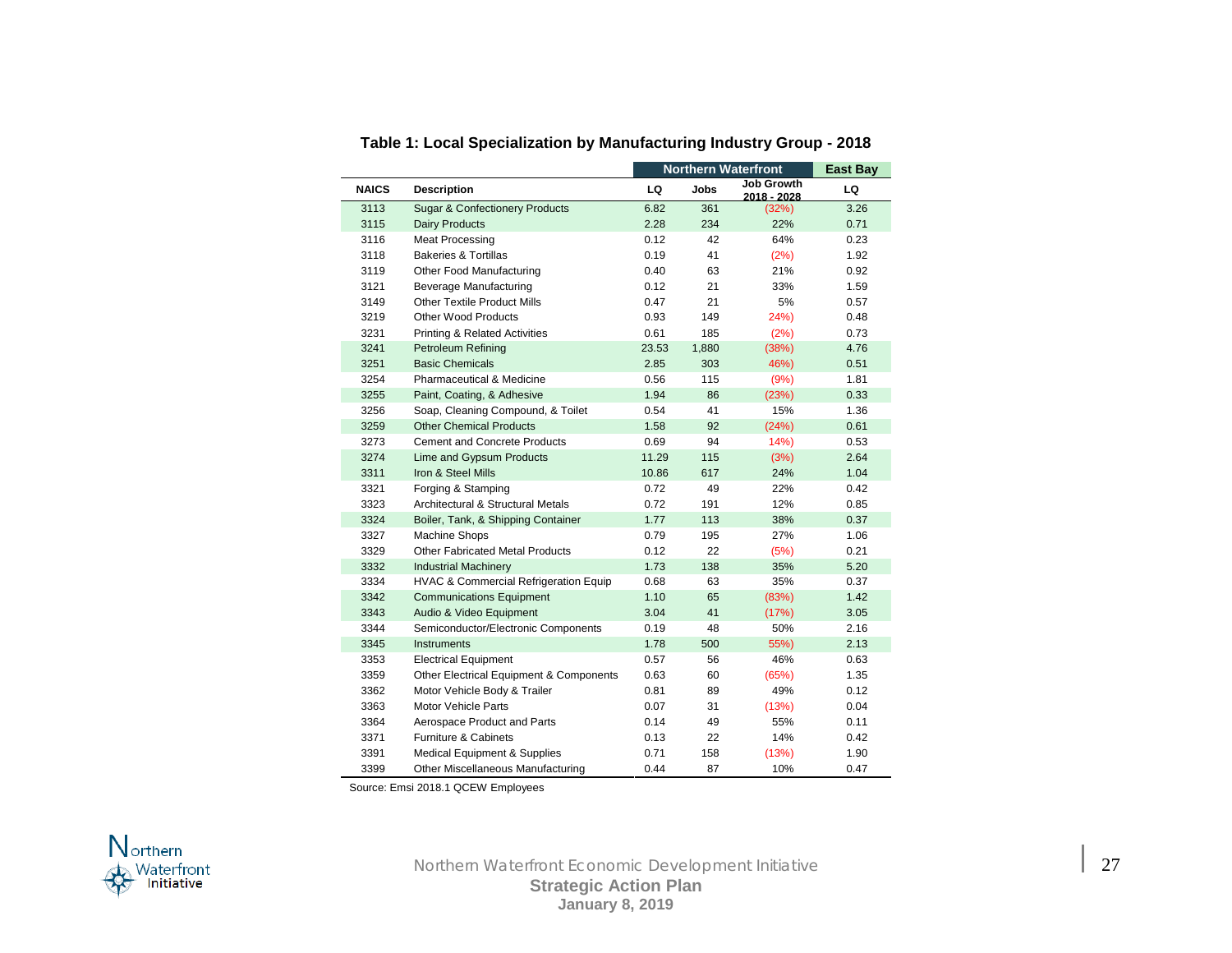# **TARGET INDUSTRY CLUSTERS**

# **Industry Cluster Definition**[48](#page-37-41)

An industry cluster is a geographic concentration of related companies and associated institutions that derive an economic advantage from co-locating in proximity to one another. Industry clusters are different than traditional industry sectors. Unlike an industry sector, industry clusters represent a network of interconnected firms and industries that are linked through shared resources and technologies based on a common set of economic activities. Firms in similar and related industries draw a productive advantage in being geographically located near each other because they have common labor pools and supply chain needs. "*Driver industries are linked to supplier and input industries, support industries, and customers."* A myriad of service providers also participate in the manufacturing value chain, including engineers, market researchers, attorneys, accountants, research organizations (Universities, National Labs, etc.), toolmakers, equipment suppliers, transport and logistics providers, and consultants.

# **Target Industry Cluster Identification**

Standardized national industry clusters have been defined, which allow comparisons and performance measurement across regions.<sup>[49](#page-37-42)</sup> Regionally defined industry clusters are often not represented in the standardized national definitions. Region-specific industry clusters can be identified based on employment concentrations, industry size, and growth rates. A regional industry cluster exists when the level of employment is overrepresented relative to the national average. This overrepresentation signals the presence of a critical mass at which cluster dynamics begin to kick in. Strong industry clusters are defined as those where the location quotient puts them into the leading 25% of regions across the U.S. in their respective cluster category. While emerging industry clusters are not easily identified through traditional analytical methods, they can be identified through qualitative research and intelligence based on local industry knowledge. Important considerations for determining the presence of emerging industry clusters include the presence of research institutions, innovation infrastructure, access to venture capital, and the growth of new occupations. Shift-share analysis can be employed to identify industries that are expected to grow faster than the national economy and industry mix. Six-digit NAICS codes were used to identify the core industries in the Northern Waterfront based on the number of core companies, employment size, degree of specialization, growth trends, and a strong regional presence in the East Bay. Five potential target industry clusters were identified including: 1) Biomedical/Biotechnology/life sciences; 2) Food & Beverage Processing; 3) Advanced Materials & Diversified Manufacturing; 4) Advanced Transportation Technologies; and 5) Clean Technology. These five industry clusters are described more fully on the following pages. The Northern Waterfront can develop a vibrant economy by attracting and growing manufacturing firms in emerging new industries in the advanced manufacturing sector. Many of these industries already have a strong presence in the East Bay regional economy.

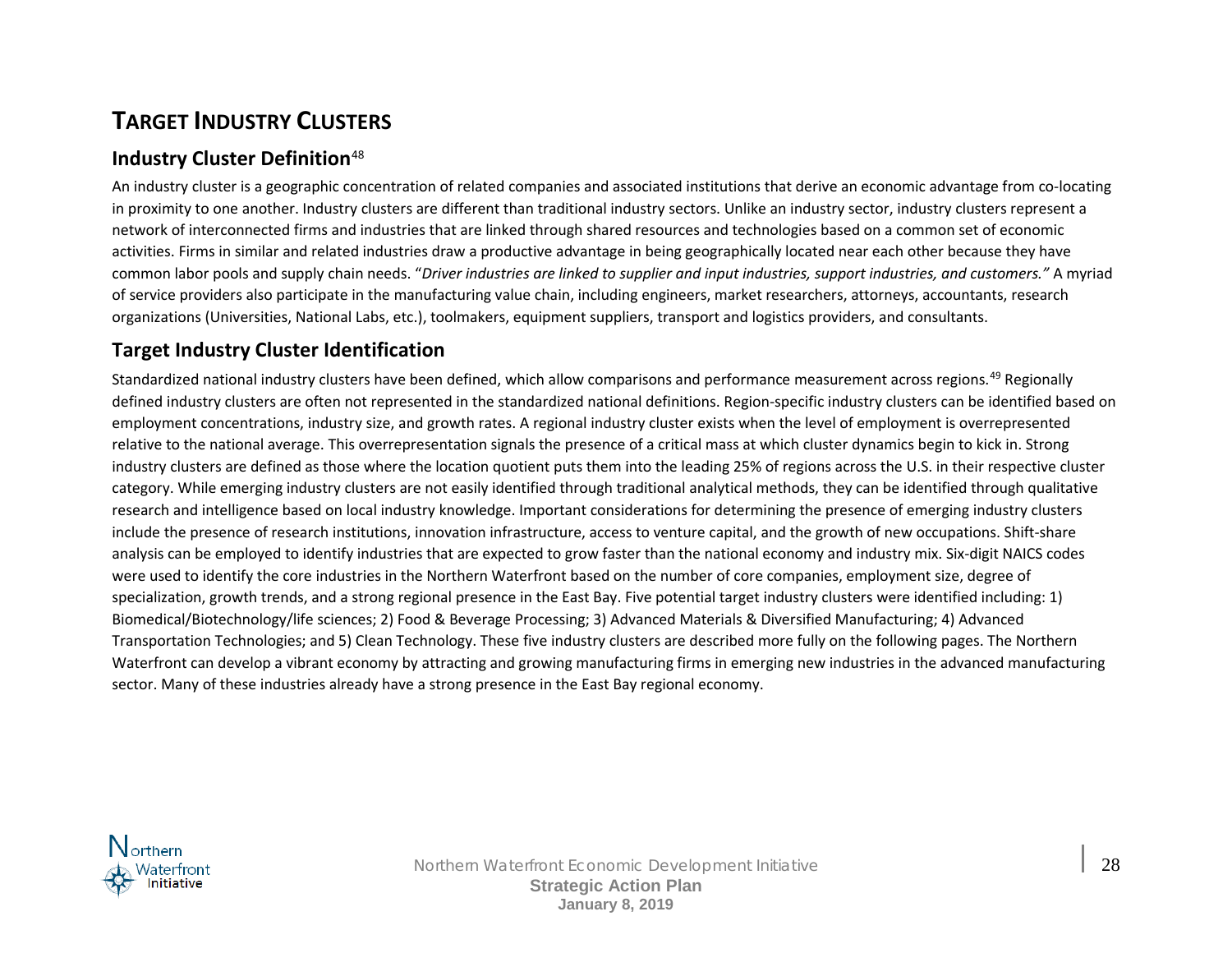

# **Biomedical/Biotechnology/Life Sciences Cluster**

The biomedical/biotechnology/life sciences cluster is comprised of establishments engaged in manufacturing biological and medicinal products, pharmaceutical products, electro-medical equipment, and medical equipment and supplies. It includes companies producing biomedical/biotechnology

products exclusively, as well as companies in related industries, which produce a diversified array of products including biomedical/biotechnology. The cluster also includes a wide variety of businesses in related and supporting industries from contract manufacturers, machine shops, injection molders, product development firms, and suppliers to component and equipment manufacturers, all of which are critical elements supporting growth of the region's biomedical/biotechnology cluster/life sciences. Many of the companies in related industries, while not classified as biomedical or medical device manufacturers per se, make components and develop technologies that are directly applicable to the production of medical products and devices. The biomedical/biotechnology/life sciences cluster also includes distributors of medical equipment and supplies, such as forceps, surgical knives and gloves, bandages and dressings, syringes, stethoscopes, medical laboratory equipment, x-ray films, dental drills, veterinarian instruments and other related supplies. The cluster is also comprised of establishments engaged in conducting research and development in the life sciences and biotechnology. The Northern Waterfront is part of the larger East Bay biomedical regional cluster, which has one of the largest concentrations of biotech firms in the state with strong research infrastructure and a well-developed eco-system.<sup>[50](#page-37-43)</sup> Nationally, the biomedical/life sciences industry is projected to grow by approximately 10% over the next ten years.

#### **Cluster Profile**

|                                            | <b>Northern</b><br>Waterfront | <b>Contra Costa</b><br>County | East Bay |
|--------------------------------------------|-------------------------------|-------------------------------|----------|
| Companies                                  | $18*$                         | 54                            | 208      |
| Jobs (2018)                                | 256                           | 1,521                         | 10,901   |
| Industry Concentration/Specialization (LQ) | 0.52                          | 0.86                          | 1.98     |
| Projected Baseline Job Growth (2018-2028)  | (6)                           | (22)                          | 1,005    |
| % Change (2018-2028)                       | (2.5%)                        | (1.4% )                       | 9.2%     |

Source: Emsi 2018.3 QCEW Employees, \* DatabaseUSA.com Business-Level Data

#### **Biomedical/Biotechnology/Life Sciences Core Industries**

**Biopharmaceuticals (NAICS 325411):** Drugs derived from uncompounded medicinal chemicals and their derivatives or the processing of uncompounded botanicals, including proteins and nucleic acids used for therapeutic or in vivo diagnostic purposes, or direct extraction from a native biological source.

**Pharmaceutical Manufacturing (NAICS 325412):** In-vivo diagnostic substances and pharmaceutical preparations.

**Diagnostics (NAICS 325413):** In-vitro diagnostic substances used for diagnostic tests.

**Biologics (NAICS 325414):** such as vaccines, toxoids, therapeutic proteins, blood and blood components, tissues, and cultural media of plant or animal origin.

**Electro-medical & Electrotherapeutic Equipment (NAICS 334510):** pacemakers, patient-monitoring systems, MRI machines, diagnostic imaging equipment (including informatics equipment), ultrasound scanning devices, hearing aids, & electrocardiographs.

**Irradiation Apparatuses (NAICS 334517):** Irradiation, x-ray devices and other diagnostic imaging, computer tomography equipment for medical diagnostic, medical therapeutic, research and scientific evaluation.

**Surgical & Medical Instruments (NAICS 339112):** Medical, surgical, ophthalmic, and veterinary instruments and equipment, such as syringes, hypodermic needles, anesthesia apparatus, blood transfusion equipment, catheters, surgical clamps, medical thermometers, orthopedic instruments, optical diagnostic apparatuses, blood transfusion devices, and catheters.

**Surgical Appliances & Supplies (NAICS 339113):** Artificial joints and limbs, stents, orthopedic appliances, surgical dressings, disposable surgical drapes, hydrotherapy appliances, surgical kits, rubber medical and surgical gloves, and wheelchairs.

**Dental Equipment & Supplies (NAICS 339114): E**quipment, instruments, and supplies, dental hand instruments, plaster, drills, amalgams, cements, sterilizers, and dental chairs.

**Ophthalmic Goods Manufacturing (NAICS 339115):** Prescription eyeglasses, contact lenses, sunglasses, eyeglass frames, reading glasses, and protective eyewear.

**Dental Laboratories (NAICS 339116):** Dentures, crowns, bridges, and orthodontic appliances customized for individual application.

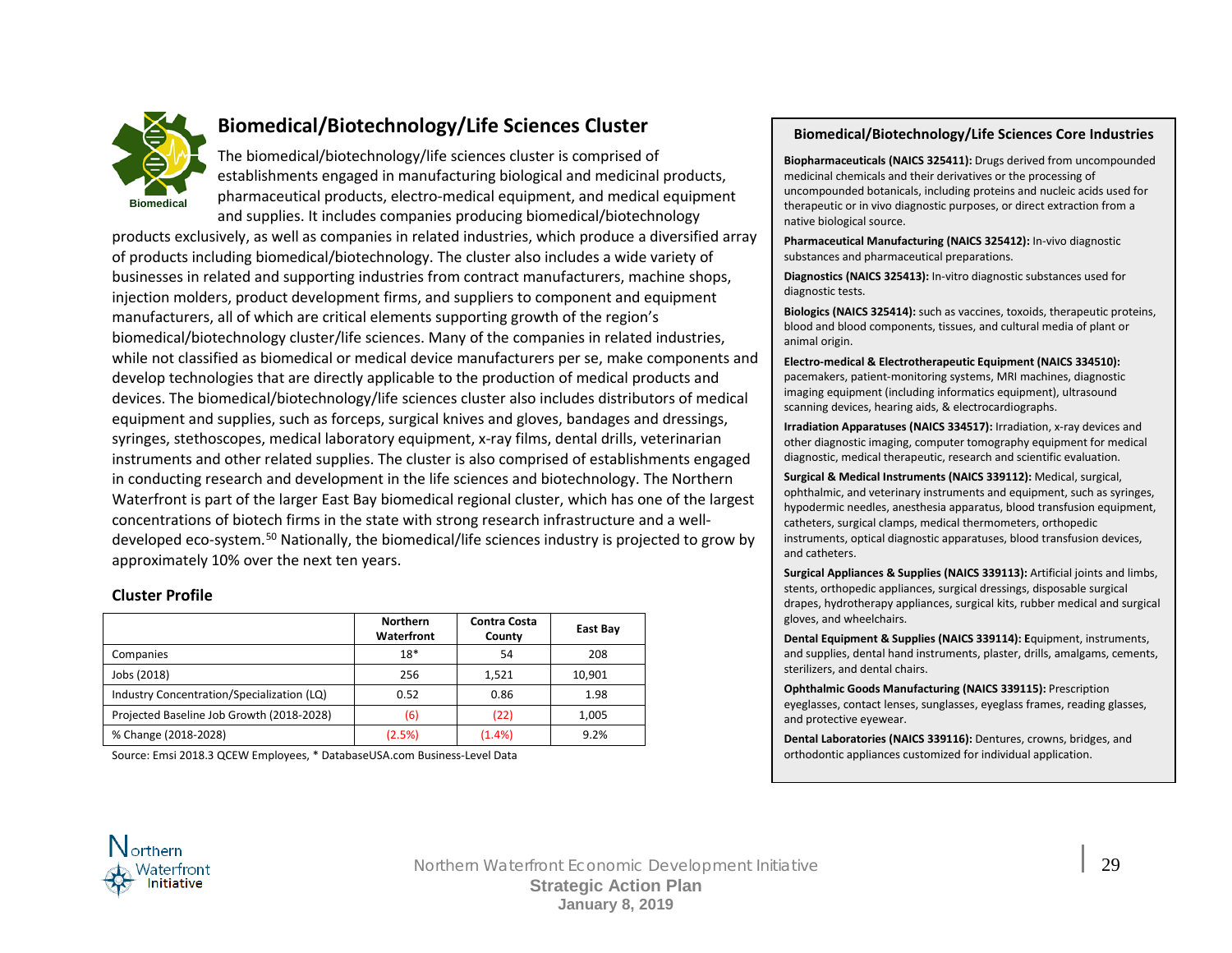

# **Food & Beverage Processing Cluster**

The Food and Beverage Processing Cluster includes businesses that transform raw ingredients into food and beverage products that can be easily prepared and served by the consumer. The cluster covers conventional, organic, ethnic and specialty

foods, as well as beverages (soft drinks, fruit & vegetable juices, bottled water, wine, liquor, and beer). The cluster also includes related and supporting industries such as food and beverage wholesalers and distributors, food processing equipment manufacturers, food packaging, as well as linkages to agricultural producers and consumer sectors like restaurants, grocery stores, and bars. Food and beverage processing and manufacturing is the ninth largest traded cluster in terms of regional employment in the San Francisco Bay Area.<sup>51</sup> The U.S. food processing industry is forecast to grow at a steady rate of 2.9% compound annual growth rate (CAGR) through 2022, according to a report by the Association for Packaging and Processing Technologies.

#### **Cluster Profile**

|                                            | <b>Northern</b><br>Waterfront | Contra Costa<br>County | East Bay |
|--------------------------------------------|-------------------------------|------------------------|----------|
| Companies                                  | $28*$                         | 84                     | 400      |
| Jobs (2018)                                | 818                           | 2.167                  | 14.476   |
| Industry Concentration/Specialization (LQ) | 0.63                          | 0.45                   | 0.97     |
| Projected Baseline Job Growth (2018-2028)  | (28)                          | 248                    | 732      |
| % Change (2018-2028)                       | (3.4%)                        | 11.4%                  | 5.1%     |

Source: Emsi 2018.3 QCEW Employees, \* DatabaseUSA.com Business-Level Data

#### **Food & Beverage Processing Core Industries**

**Animal Food (NAICS 3111):** Animal food produced from ingredients, such as grains, oilseeds, and meat products.

**Grains & Oilseeds (NAICS 3112):** Milling flour or meal from grains or vegetables, manufacturing malt, wet milling corn and other vegetables, crushing oilseeds and tree nuts, refining or blending vegetable oils, & manufacturing breakfast cereals.

**Sugar & Confectionary Products (NAICS 3113):** Processing agricultural inputs, such as sugarcane, beet, and cacao, to give rise to a new product (sugar or chocolate) or beginning with sugar and chocolate and processing these further.

**Fruit & Vegetable Preserving & Specialty Food (NAICS 3114):** Freezing food or using preservation processes, such as pickling, canning, and dehydrating.

**Dairy Products (NAICS 3115):** Dairy products from raw milk, processed milk, and dairy substitutes.

**Meat Processing (NAICS 3116):** The assembly, cutting and packing of meats from purchased carcasses.

**Seafood Preparation & Processing (NAICS 3117):** Canning, smoking, salting, and drying seafood; eviscerating fresh fish by removing heads, fins, scales, bones, and entrails; shucking and packing fresh shellfish; processing marine fats and oils; and freezing seafood.

**Bakeries (NAICS 3118):** Fresh and frozen bread and other bakery products; cookies, crackers, and dry pasta; or tortillas.

**Miscellaneous Food Manufacturing (NAICS 3119):** Snack foods; coffee, tea; concentrates, syrups, condiments, spices; and other miscellaneous food products.

**Beverage Manufacturing (NAICS 3121):** Nonalcoholic beverages; alcoholic beverages manufactured through the fermentation process; and distilled alcoholic beverages.

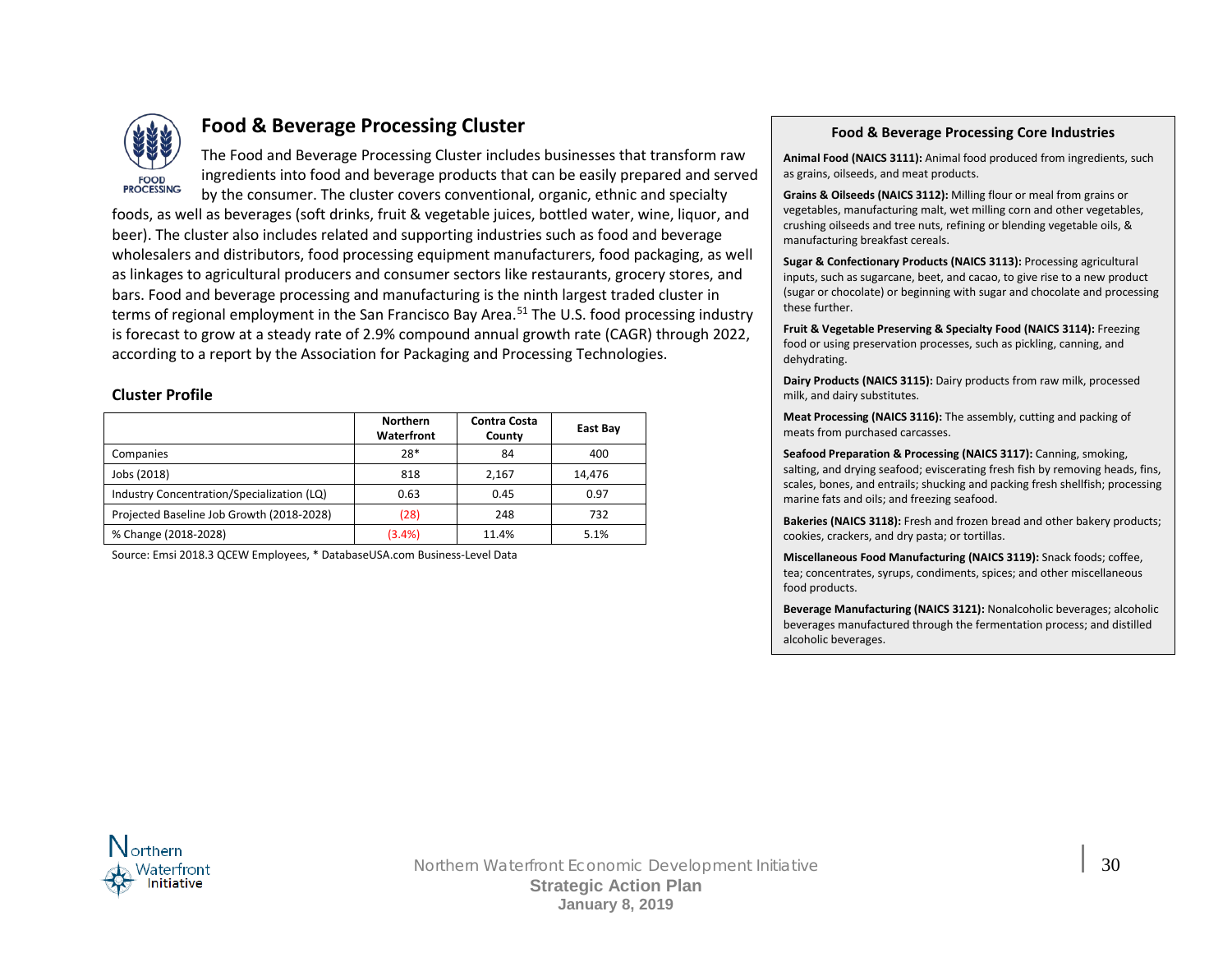

# **Advanced Materials & Diversified Manufacturing Cluster**

This cluster covers a broad group of producers in various manufacturing subsectors and industry groups who make intermediate and finished products. Technological advances and market forces have created new opportunities for

advanced manufacturing companies in these industries to become more competitive. While advanced manufacturing is more precisely identified at the company level rather than the industry level, industries that have adopted advanced manufacturing processes, machinery, materials, and/or produce products of an advanced nature are more competitive. NAICS codes for the diversified manufacturing cluster include both advanced manufacturing and traditional manufacturing firms.

#### **Cluster Profile**

|                                            | <b>Northern</b><br>Waterfront | Contra Costa<br>County | East Bay |
|--------------------------------------------|-------------------------------|------------------------|----------|
| Companies                                  | $52*$                         | 97                     | 574      |
| Jobs (2018)                                | 1,984                         | 2,813                  | 23,708   |
| Industry Concentration/Specialization (LQ) | 1.51                          | 0.58                   | 1.58     |
| Projected Baseline Job Growth (2018-2028)  | (156)                         | (150)                  | 257      |
| % Change (2018-2028)                       | (7.9%                         | (5.3%)                 | 1.1%     |

Source: Emsi 2018.3 QCEW Employees, \* DatabaseUSA.com Business-Level Data

#### **Advanced Materials & Diversified Manufacturing Core Industries**

**Plastics Material & Resin (NAICS 325211):** Resins and plastics materials, mixing and blending resins on a custom basis and/or manufacturing noncustomized synthetic resins.

**Paint & Coatings (NAICS 325510):** Mixing pigments, solvents, and binders into paints and other coatings, such as stains, varnishes, lacquers, enamels, shellacs, and water-repellent coatings for concrete and masonry, and/or manufacturing allied paint products.

**Adhesives (NAICS 325520):** Adhesives, glues, and caulking compounds.

**Carbon & Graphite Products (335991):** Carbon, graphite, and metalgraphite brushes and brush stock; carbon or graphite electrodes for thermal and electrolytic uses; carbon and graphite fibers; and other carbon, graphite, and metal-graphite products.

**Building Materials (NAICS 327):** Non-metallic products such as gypsum board, crushed rock or gravel, glass, and other products.

**Metal Products (NAICS 3312; 3315):** Sheet metal products including steel shape manufacturers, aluminum and copper foundries.

**Machine Shops & Metal Fabrication (NAICS 332)**: Transform purchased metals into intermediate or end-use products by forging, stamping, bending, forming, welding, machining, and assembly, used to join separate parts together.

**Machinery (NAICS 333):** General and special purpose machinery designed for a particular industry such as agriculture, construction, mining, industrial, and commercial machinery or general purpose machinery used by many different industries.

**Computer & Electronic Products (NAICS 3343; 334511, 334512, 334513, 334514, 334515, & 334519):** Electronic instruments, communication equipment, computers, and similar electronic products and components.

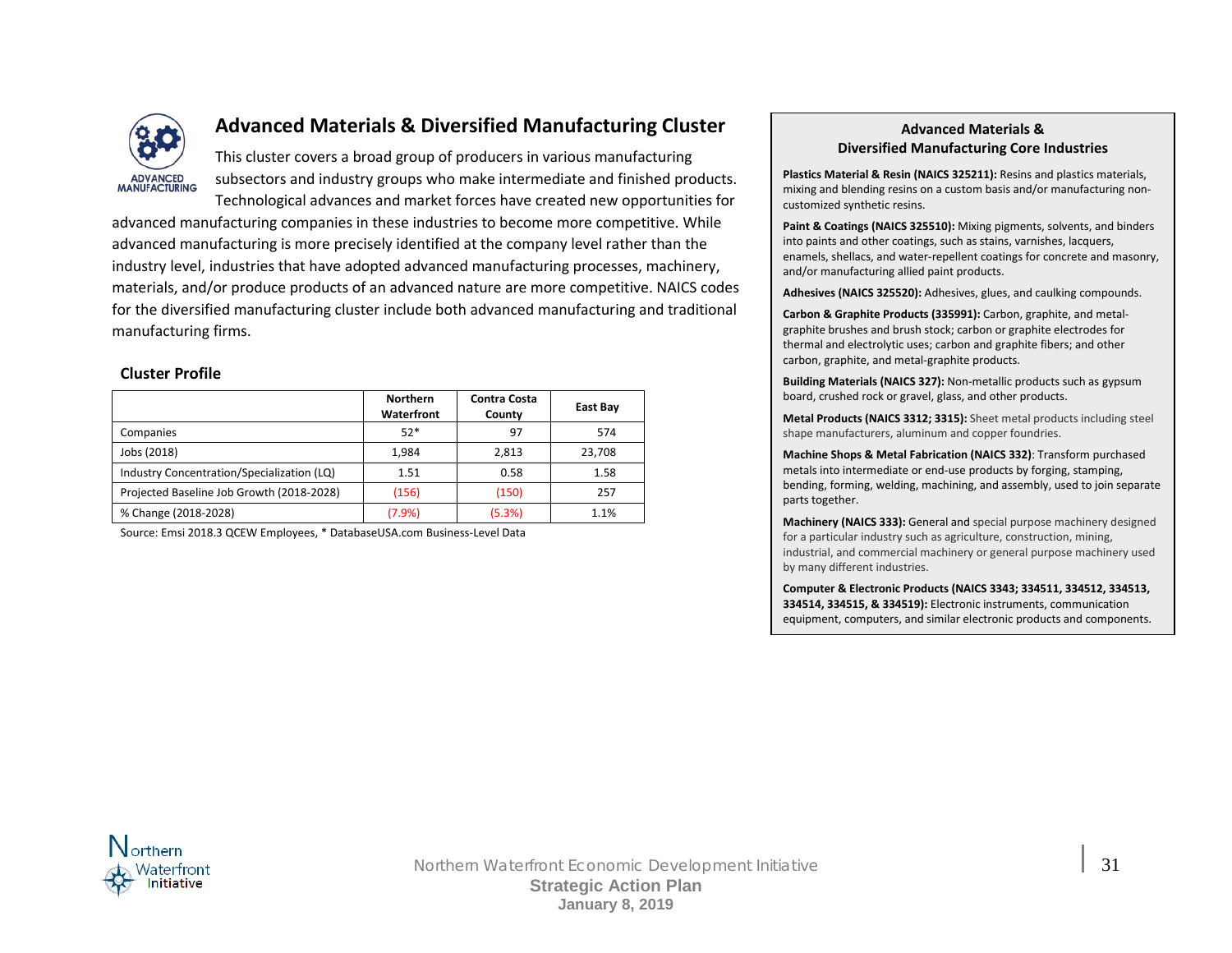

# **Advanced Transportation Technologies**

Advanced transportation technologies are an emerging cluster in the Bay Area that has not been defined by the North American Industry Classification System (NAICS) as a specific industry. This cluster includes fuel efficient vehicles, advanced battery

storage, fuel cells, electric vehicle charging stations, plug-in electric vehicles, vehicle assembly and component parts manufacturing. Advanced transportation technologies also include traffic management, fueling/charging station infrastructure, and autonomous vehicles. This cluster represents an opportunity to capitalize on emerging new vehicle technologies that could result in substantial economic development benefits.<sup>[52,](#page-37-44)[53](#page-37-45)</sup>

#### **Cluster Profile**

|                                            | <b>Northern</b><br>Waterfront | Contra Costa<br>County | East Bay |
|--------------------------------------------|-------------------------------|------------------------|----------|
| Companies                                  | $1*$                          |                        | 28       |
| Jobs (2018)                                | $<$ 10                        | 12                     | 11,788   |
| Industry Concentration/Specialization (LQ) | 0.01                          | 0.01                   | 2.10     |
| Projected Baseline Job Growth (2018-2028)  | Insf. Data                    | (2)                    | 3,381    |
| % Change (2018-2028)                       | Insf. Data                    | (16.7%)                | 28.7%    |

Source: Emsi 2018.3 QCEW Employees, \* DatabaseUSA.com Business-Level Data

#### **Advanced Transportation Technologies Core Industries**

**Electric Motors for Electric Vehicles (NAICS 335312):** Establishments primarily engaged in manufacturing electric motors, power generators, and motor generator sets.

**Electric Vehicle Assembly (NAICS 336111):** Vehicle assembly and component part manufacturing for plug-in electric, hybrid, and natural gas vehicles, fuel efficient vehicles, alternative fuel vehicles, high-speed rail.

**Electrical/Electronic Equipment for Motor Vehicles (NAICS 336320):** Motor vehicle electrical and electronic equipment manufacturing, electronics, communications, and computer systems required for navigation, guidance, and control of the vehicle, including autonomous vehicles, smart car technology, self-driving vehicles.

**Power Train Parts (NAICS 336350):** manufacturing of power train parts.

**Advanced Battery Storage (NAICS 335911):** Electrochemical energy storage technologies, fuel cells, hybrid or electric vehicles.

**Unmanned Aerial Vehicles & Systems (NAICS 336411):** Target drones, ultra light aircraft, equipment and networks to control an unmanned aircraft.

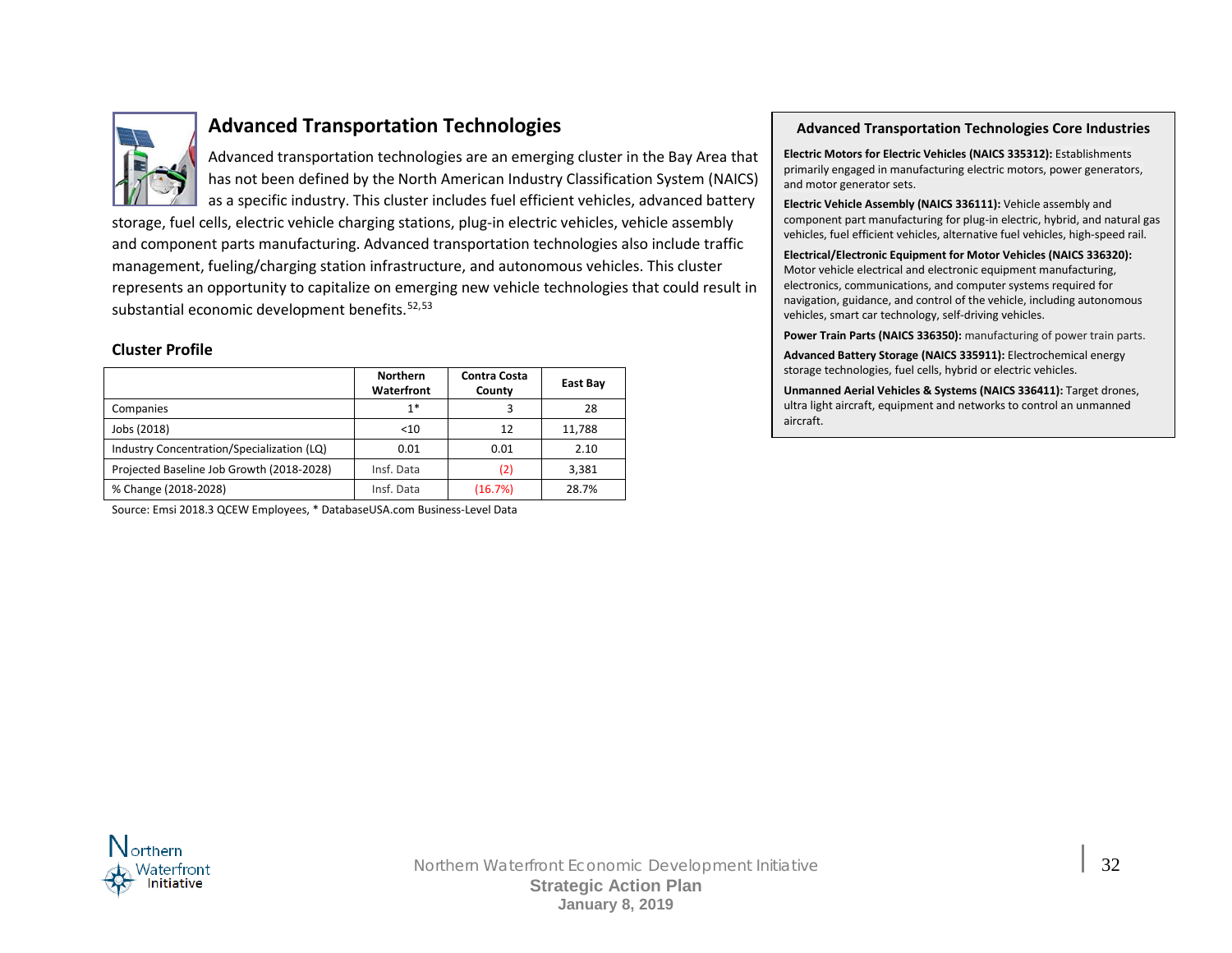

# **Clean Technology Cluster**

Clean technology (cleantech) is an emerging cluster that represents a diverse range of products, services, and processes, that reduces inputs, energy consumption, waste, or environmental pollution all intended to 1) provide superior performance at lower costs, while 2) reducing or eliminating negative environmental impacts

and 3) making more efficient and responsible use of natural resources. While there is no standard definition of "clean technology", it has been described by Clean Edge as *"a diverse range of products, services, and processes that harness renewable materials and energy sources, dramatically reduces the use of natural resources, and cuts or eliminates emissions and waste."* Cleantech has emerged as a defined industry due to the increased consumer, regulatory, and market interest in clean forms of energy generation—specifically, the rise in awareness of global warming, climate change, and the impact on the natural environment from the burning of fossil fuels. Nationally, the cleantech industries are expected to grow by 12% over the next ten years.

#### **Cluster Profile**

|                                            | <b>Northern</b><br>Waterfront | <b>Contra Costa</b><br>County | East Bay |
|--------------------------------------------|-------------------------------|-------------------------------|----------|
| Companies (2017)                           | $27*$                         | 470                           | 1,209    |
| Jobs (2018)                                | 2,303                         | 7,132                         | 21,951   |
| Industry Concentration/Specialization (LQ) | 2.36                          | 1.48                          | 1.46     |
| Projected Baseline Job Growth (2018-2028)  | 236                           | 693                           | 1,331    |
| % Change (2018-2028)                       | 10.3%                         | 9.7%                          | 6.1%     |

Source: Emsi 2018.3 QCEW Employees, \* DatabaseUSA.com Business-Level Data

#### **Clean Technology Core Industries**

**Renewable Energy Products & Components (NAICS 333414, 334413):**  Products and components used in solar, wind, tidal waves, geothermal, waste-to-energy, fuel cells, and biomass products and equipment such as wind turbines and blades, solar cells, mounting brackets, solar heating equipment, and solar panels.

**Energy Efficiency Products & Components (NAICS 335110, 335311):** Efficient lighting, smart grid, green building, and cogeneration.

**Environmental Services & Technologies (NAICS 541330, 541380, 541620):** Environmental engineering, environmental testing labs, emissions controls, bioremediation, environmental monitoring & compliance.

**Remediation Services (NAICS 562910):** Remediation and cleanup of contaminated buildings, mine sites, soil, or ground water; integrated mine reclamation activities, including demolition, soil remediation, waste water treatment, hazardous material removal, contouring land, and revegetation; and asbestos, lead paint, and other toxic material abatement.

**Water and Wastewater Technologies (NAICS 332911; 333318):** water purification, conservation, efficiency, filtration, disinfection, monitoring and controls, metals and organics recovery, desalination systems.

**Recycled Materials & Products (NAICS 423930, 562111, 562920, 562998):** Materials recovery, recyclable material handling and products made from recycled materials.

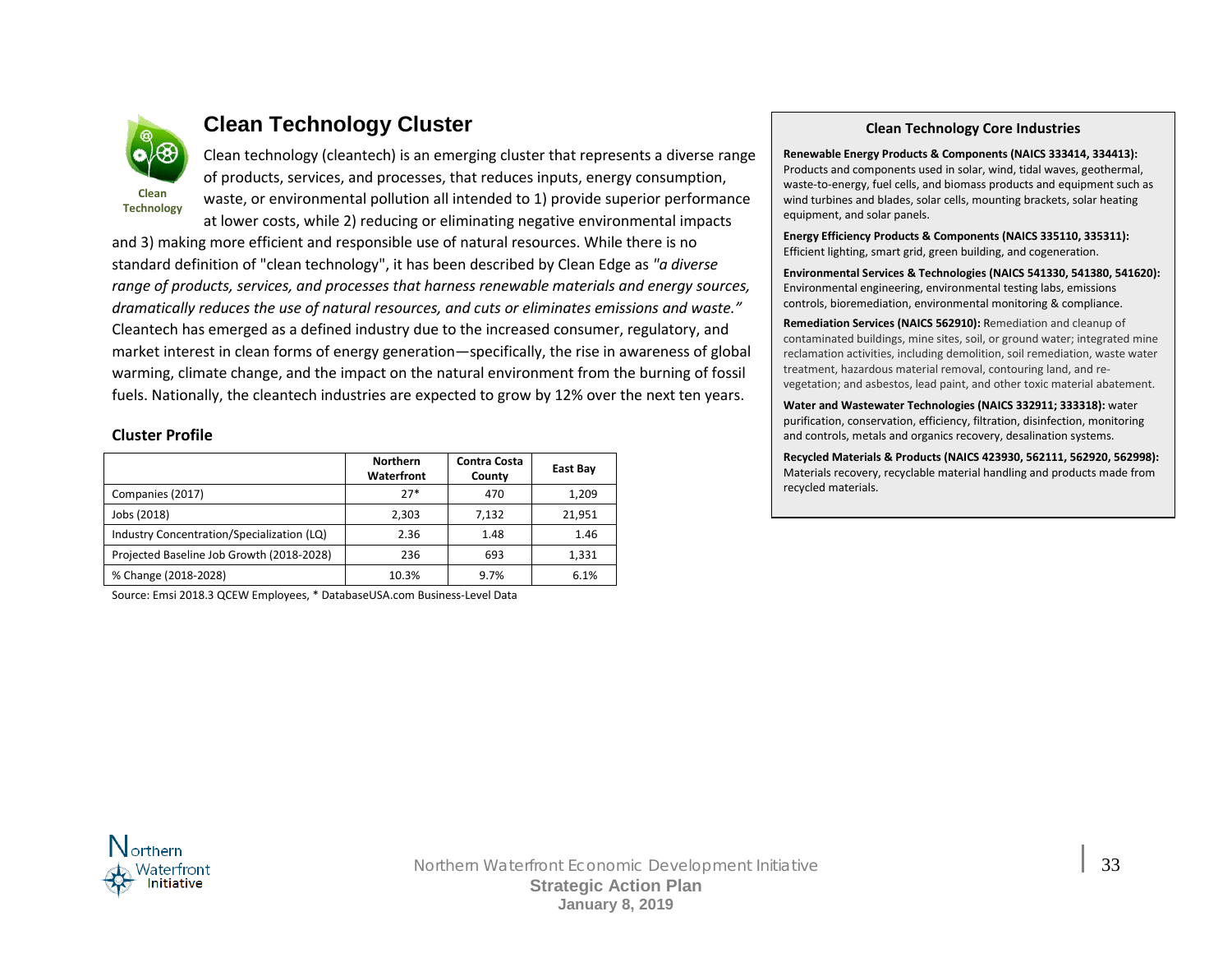# **Notes**

- <sup>2</sup> Walker, Richard A., *"Industry Builds Out the City: The Suburbanization of Manufacturing in the San Francisco Bay Area, 1850-1940"*, Department of Geography, University of California, 2004
- <sup>3</sup> Contra Costa Economic Partnership, *"Major Drivers of Contra Costa County's Economy: Dealing with Global Competition and Accelerating Change"*, 2008
- <sup>4</sup> Northern Waterfront Ad Hoc Committee Meeting Packets,<http://www.co.contra-costa.ca.us/4437/Northern-Waterfront-Economic-Development>
- <sup>5</sup> SPUR, et. al, *"Economic Prosperity Strategy: Improving economic opportunity for the Bay Area's low- and moderate-wage workers"*, October 2014
- <sup>6</sup> Emerald HPC International, LLC *"Northern Waterfront Economic Development Initiative Conceptual Framework – Community and Human Capital Development Strategy"*, May 2018
- <sup>7</sup> Erie County Industrial Development Agency, *"Factories Here are Transitioning into Advanced Manufacturing"*, Jan 26th 2014, <http://www.ecidany.com/news/article/current/2014/01/26/100177/factories-here-are-transitioning-into-advanced-manufacturing>
- <sup>8</sup> Brookings, *"Retooling for Growth: Building a Twenty-first Century Economy in America's Older Industrial Areas"*, March 17, 2008
- <sup>9</sup> MIT, "Industrial clusters fuel economies: New study shows clusters, across fields, help growth, jobs, and innovation", December 2014. <http://news.mit.edu/2014/industrial-clusters-fuel-jobs-innovation-1219>
- <sup>10</sup> U.S. Environmental Protection Agency, "Creating Equitable , Healthy, Sustainable Communities: Strategies for Advancing Smart Growth, Environmental *Justice, and Equitable Development"*, February 2013
- <sup>11</sup> Urban Institute, *"Building Environmentally Sustainable Communities: A Framework for Inclusivity"*, April 2010
- <sup>12</sup> Data for Progress, *"A Green New Deal: A Progressive Vision for Environmental Sustainability and Economic Stability*", September 2018
- <sup>13</sup> U.S. Environmental Protection Agency, *"Framework for Creating a Smart Growth Economic Development Strategy: A Tool for Small Cities and Towns"*, January 2016
- <sup>14</sup> U.S. Economic Development Administration, *"Comprehensive Economic Development Strategy Content Guidelines"*, <https://www.eda.gov/ceds/content/economic-resilience.htm>
- <sup>15</sup> Georgia Institute of Technology, *"Foundations for Sustainable Local Economic Development: Business Retention & Expansion Strategies"*, December 2010
- <sup>16</sup> Bureau of Labor Statistics, Business Employment Dynamics
- <sup>17</sup> ICMA, "Cluster-Based Economic Development Strategies", March 29, 2012, found at <https://icma.org/articles/cluster-based-economic-development-strategies>



 $\overline{a}$ 

<sup>&</sup>lt;sup>1</sup> East Contra Costa Historical Society, "Maritime History of Contra Costa County", 2014, p.11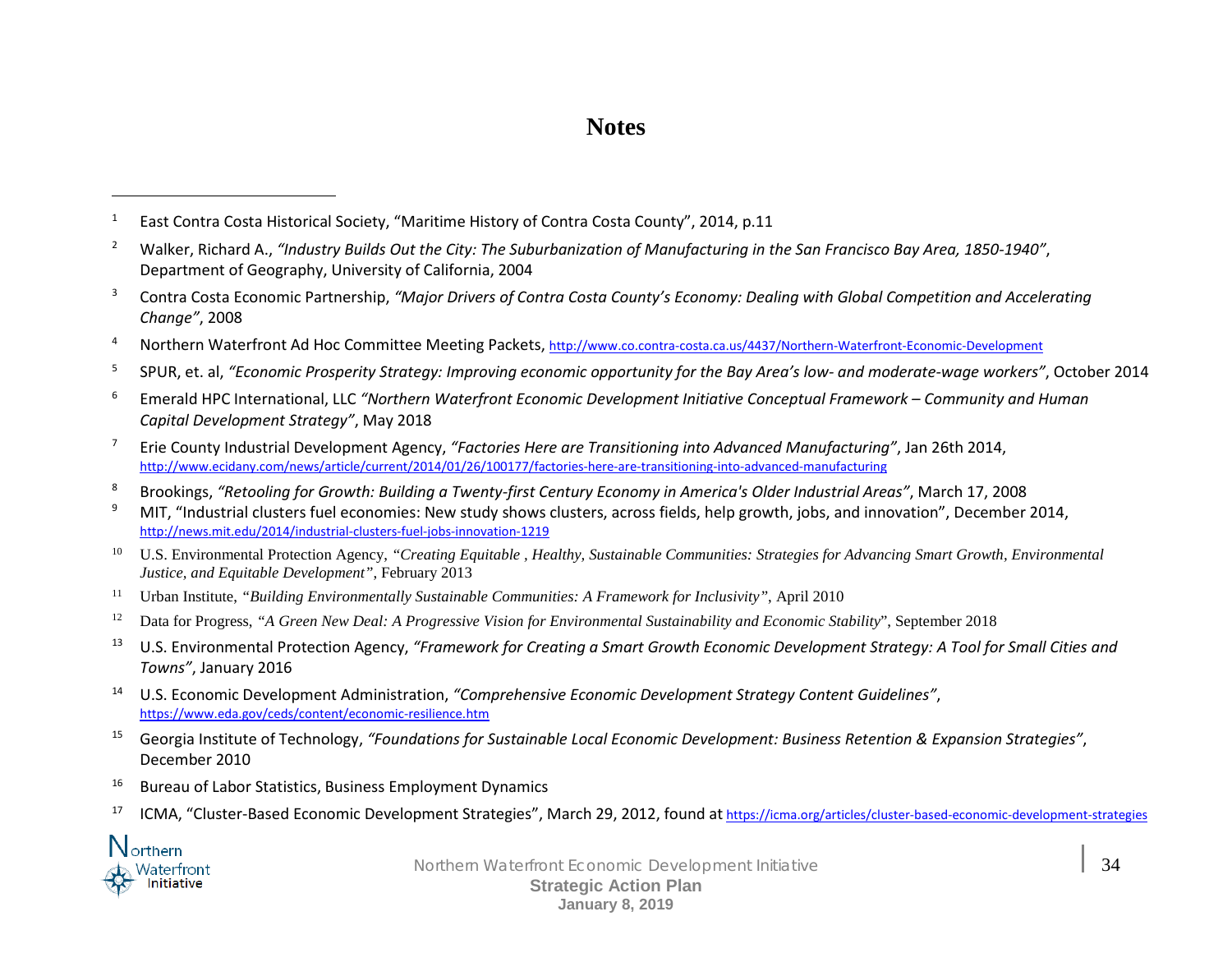- <sup>18</sup> Brookings article, "Matching Place-Based Strategies to the Scale of the Market", January 21, 2015, found at [https://www.brookings.edu/articles/matching](https://www.brookings.edu/articles/matching-place-based-strategies-to-the-scale-of-the-market/)[place-based-strategies-to-the-scale-of-the-market/](https://www.brookings.edu/articles/matching-place-based-strategies-to-the-scale-of-the-market/)
- <sup>19</sup> Places Journal found at[: https://placesjournal.org/article/makerspace-towards-a-new-civic](https://placesjournal.org/article/makerspace-towards-a-new-civic-infrastructure/?gclid=Cj0KCQiAwKvTBRC2ARIsAL0Dgk3wONEj4ahT0zcdZ6QL8gXNKTpYpMaes8JB8iALaFMfrp-JGJNcs64aAiKFEALw_wcB)[infrastructure/?gclid=Cj0KCQiAwKvTBRC2ARIsAL0Dgk3wONEj4ahT0zcdZ6QL8gXNKTpYpMaes8JB8iALaFMfrp-JGJNcs64aAiKFEALw\\_wcB](https://placesjournal.org/article/makerspace-towards-a-new-civic-infrastructure/?gclid=Cj0KCQiAwKvTBRC2ARIsAL0Dgk3wONEj4ahT0zcdZ6QL8gXNKTpYpMaes8JB8iALaFMfrp-JGJNcs64aAiKFEALw_wcB)
- <sup>20</sup> <https://makerfaire.com/bay-area/>

<span id="page-36-2"></span><span id="page-36-1"></span><span id="page-36-0"></span> $\overline{a}$ 

- <sup>21</sup> <http://ei.haas.berkeley.edu/education/c2m/>
- <sup>22</sup> Southern California Association of Governments, Business Friendly Principals[, http://economy.scag.ca.gov/Lists/Details/DispForm.aspx?ID=4](http://economy.scag.ca.gov/Lists/Details/DispForm.aspx?ID=4)
- <sup>23</sup> <https://www.ladbs.org/services/special-assistance/concierge>
- <sup>24</sup> Examples of Concierge Services include the City of Danville Business Concierge Program and Los Angles County Economic Development Corporation Business Assistance Program
- <sup>25</sup> *"Manufacturing Workforce Development Playbook: Preparing for the manufacturing renaissance in America"*, 2011
- <sup>26</sup> Everett Community College, Advanced Manufacturing Training & Education Center,<http://www.everettcc.edu/ccec/amtec>
- <sup>27</sup> Area Development, "Infrastructure Lessons for Economic Growth and Business Success", 2012, <http://www.areadevelopment.com/logisticsInfrastructure/Summer2012/infrastructure-effects-economic-development-success-27628151.shtml>
- <sup>28</sup> Sheffield Business Park Advanced Manufacturing Innovation District, [http://www.sheffieldbusinesspark.co.uk/the-advanced-manufacturing](http://www.sheffieldbusinesspark.co.uk/the-advanced-manufacturing-innovation-district-amid)[innovation-district-amid](http://www.sheffieldbusinesspark.co.uk/the-advanced-manufacturing-innovation-district-amid)
- <sup>29</sup> California City News, Fremont's Innovation District on the Leading Edge of Advanced Manufacturing Boom", <https://www.californiacitynews.org/2015/07/fremont%E2%80%99s-innovation-district-leading-edge-advanced-manufacturing-boom.html>
- <sup>30</sup> <https://www.brookings.edu/innovation-districts/>
- <sup>31</sup> CCTA, "Countywide Comprehensive Transportation Plan and Regional Transportation Planning Committee Action Plans for Routes of Regional *Significance, Comprehensive Transportation Project List"*
- <sup>32</sup> City of Vacaville, Economic Development Incentive Program, [http://www.ci.vacaville.ca.us/departments/economic-development/economic-development](http://www.ci.vacaville.ca.us/departments/economic-development/economic-development-incentive-program)[incentive-program](http://www.ci.vacaville.ca.us/departments/economic-development/economic-development-incentive-program)
- <sup>33</sup> Governor's Office of Business & Economic Development, *"State Business Investment Guide"*, September 2013
- <sup>34</sup> Federal Reserve Bank of Kansas City, *"The Role of Small Businesses in Economic Development"*, November 2004
- <sup>35</sup> National League of Cities Center for Research & Innovation, *"Supporting Entrepreneurs and Small Businesses: A Tool Kit for Local Leaders"*, 2012
- <sup>36</sup> <https://laincubator.org/>
- 37 University of Waterloo Economic Development Program, *"The Value of Place Branding in Economic Development"*, May 13, 2011



Northern Waterfront Economic Development Initiative **35** 35